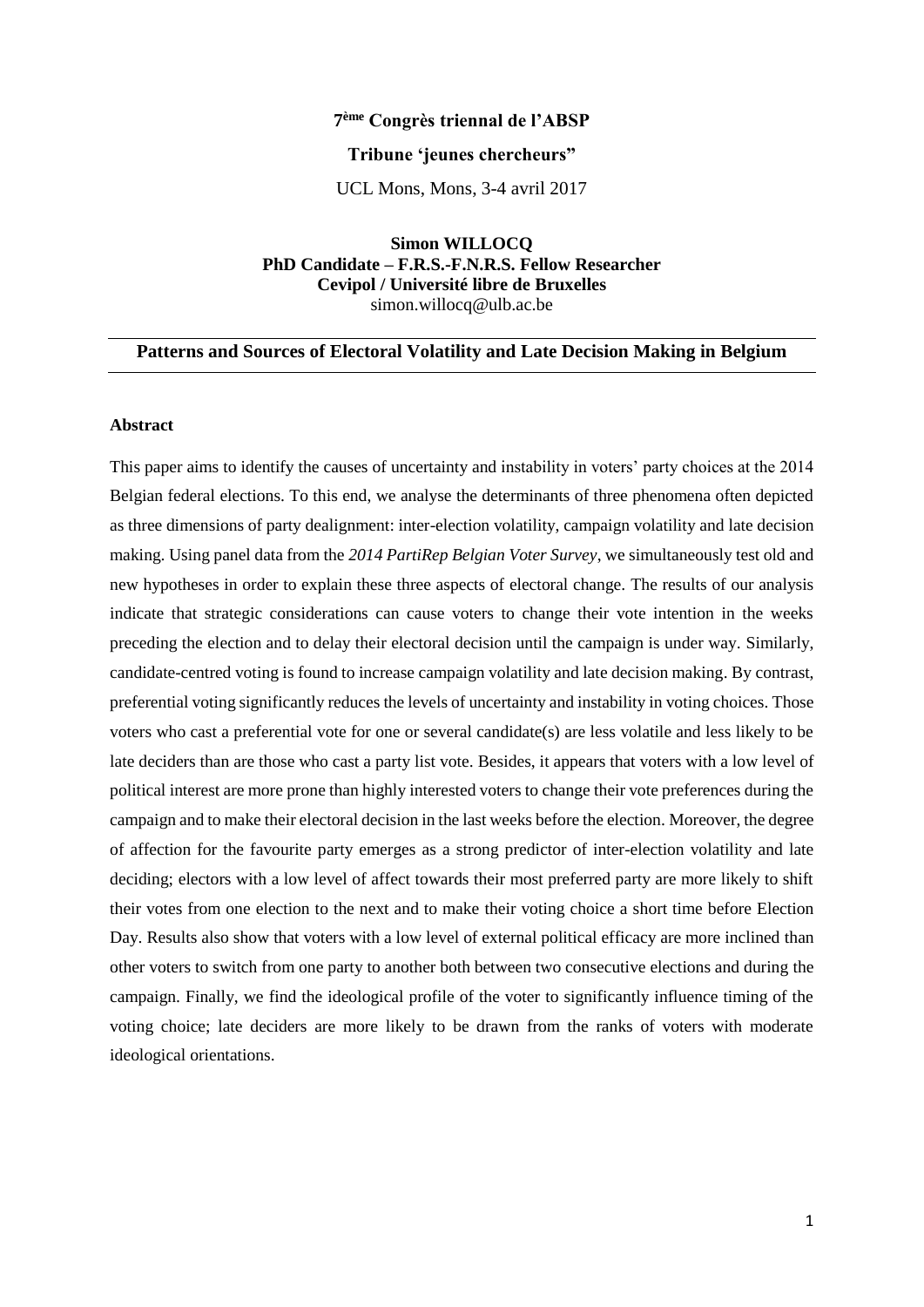## **Introduction**

**S**ince the 1970s, strong empirical evidence has accumulated demonstrating that voting behaviour is changing in Western Europe. While the 1950s and 1960s had been characterised by a high degree of electoral stability in most European democracies, the last four decades have been marked by an increasing electoral instability (Crewe & Denver, 1985; Dalton *et al.,* 2000; Drummond, 2006; Mair, 2005; Pedersen, 1979). One nowadays observes larger changes in vote shares between two consecutive electoral contests, which makes election results much more unpredictable than in the past. Some new parties appear and immediately make a significant breakthrough by garnering more than 10 % of the votes, but then fail to reach the threshold of 5 % in the subsequent elections. This higher level of variability in elections results seems to contradict Lipset and Rokkan's hypothesis of a freezing of European party systems (Lipset & Rokkan, 1967).

In line with the indications provided by aggregate elections statistics, individual-level survey data unambiguously show that European voters tend to switch parties from election to election more often than they did some decades ago (Dalton *et al.*, 2000). Besides leading to an increase in the level of interelection volatility, the growing uncertainty in voters' preferences also translates into other phenomena all related to each other. Voters shift their vote intention during the weeks preceding the election, take their voting decision late in the campaign and split their ballot between different parties when different electoral contests are held simultaneously (Dalton *et al*., 2000; Lachat, 2007). Electoral volatility, late deciding and split-ticket voting are often considered as different dimensions of a broader phenomenon which is commonly termed "party dealignment". All these signs of electoral change clearly challenge traditional models of voting behaviour formulated between the 1940s and the late 1960s which emphasized the image of a stable and loyal voter whose party choice was still largely determined by long-term factors such as sociodemographic characteristics (Lazarsfeld *et al*., 1968) or partisan allegiances (Campbell *et al.*, 1960).

The present paper examines the causes of uncertainty and instability in voting choices in the context of the 2014 Belgian federal elections. More precisely, we seek to identify the factors that explain three phenomena associated with party dealignment: inter-election volatility (i.e. vote switching between two consecutive elections), campaign volatility (i.e. shifts in vote intentions during the campaign) and late decision making (i.e. taking one's vote decision in the last weeks before the election). To this end, we simultaneously test a series of old and new hypotheses on the determinants of these three phenomena. Drawing on panel data from the *2014 PartiRep Belgian Voter Survey*, our study aims to empirically assess the explanatory power of several factors that are argued to influence both types of volatility as well as timing of the vote decision. These factors are the following: strategic considerations, candidatecentred voting, political sophistication, political satisfaction and ideological extremeness. Our analysis should bring some new insights into the causes of the three phenomena under scrutiny. On the basis of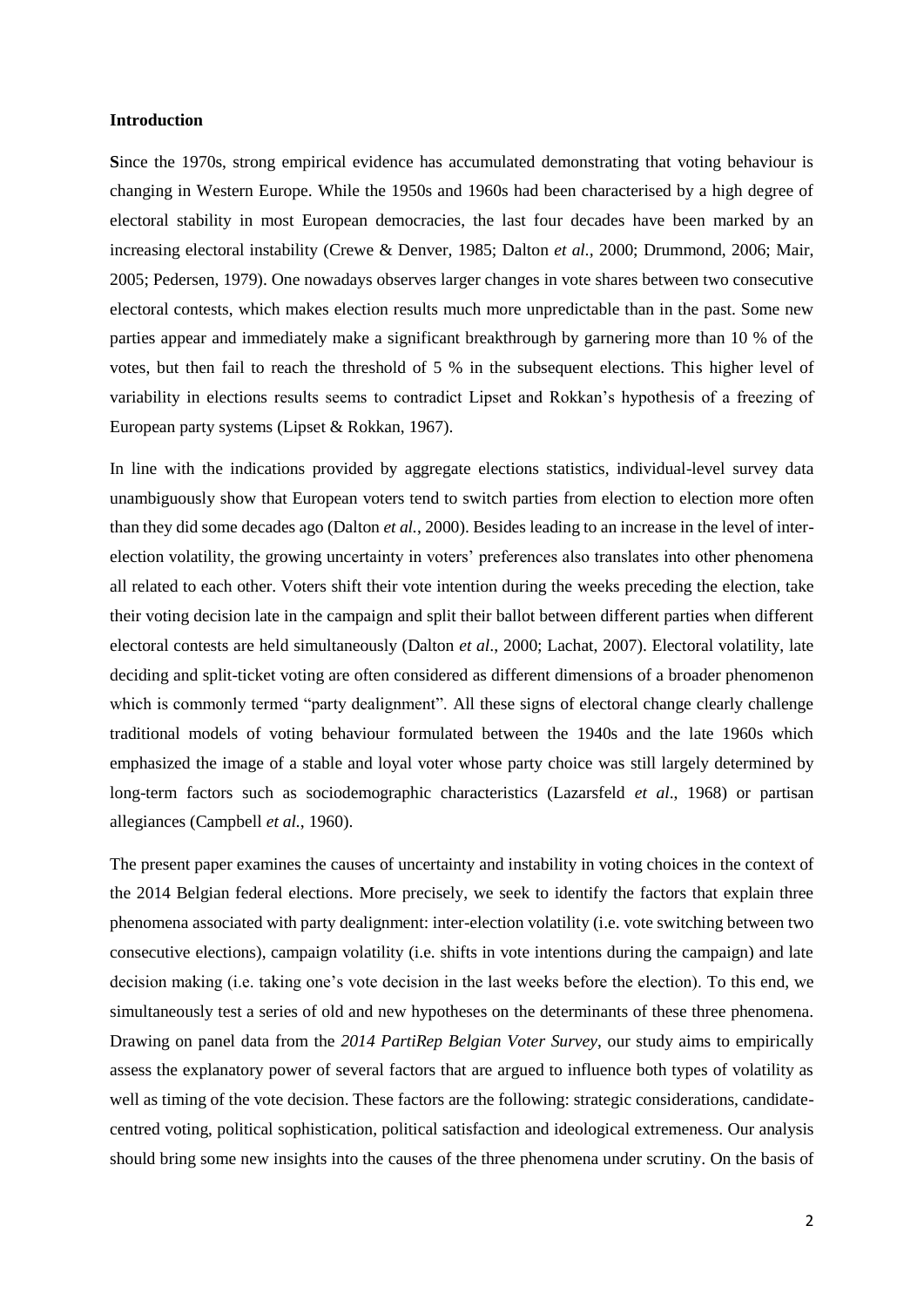our results, we will also investigate whether or not inter-election switchers, campaign switchers and late deciding voters share the same sociodemographic and attitudinal characteristics. This will allow us to test the validity of the claim that late decision making and the two types of volatility are underlain by the same causal mechanisms and that they can thus be regarded as three different components of the same phenomenon, namely partisan dealignment. In the final step of our analysis, we will attempt to identify the determinants of party dealignment as such, by using an index of dealignment which distinguishes those electors who display at least one of the three dimensions of dealignment from the rest of the electorate.

The Belgian case seems to provide an ideal setting for analysing the phenomenon of electoral change. After having experienced a high degree of electoral stability between the mid-1940s and the mid-1960s because of the pillarization of the society, the Belgian political system has undergone some major transformations for the last half century. The depillarization process as well as the emergence of new parties have undermined the domination of the three main political forces (the socialist party, the Christian-democratic party and the liberal party) and have led to a gradual increase in the degree of party system fragmentation and to a rise in the level of electoral volatility (Deschouwer, 2012; Dewinter *et al.,* 2006). Belgian voters have become more uncertain and more unstable in their party preferences (Dewinter *et al*., 2006; Walgrave *et al*., 2010).

This paper is divided into four sections. The first part is dedicated to our theoretical framework and reviews different types of potential explanations for electoral volatility and late decision making. The second section presents the data and describes the operationalization of the dependent and independent variables. The third part deals with the results of our empirical study on the determinants of inter-election volatility, campaign volatility and timing of the voting choice. The final section contains some concluding remarks on the implications of our findings and some suggestions for further research.

## **Theoretical framework**

In this section, we consider five different types of possible explanations for inter-election volatility, campaign volatility and late decision making.

Strategic voting is a first factor that is thought to induce uncertainty and instability in voting choices. Choosing what party to vote for undoubtedly becomes a more complex task when the voter decides to take strategic considerations into account than when this is not the case. Increasing the number of factors incorporated into the vote decision calculus can – if voters behave rationally – be expected to lead to a greater indecision and a greater instability in their party choices. Before dealing with the relationship between tactical voting and electoral instability, it is necessary to define the concept of strategic voting. Students of electoral behaviour usually distinguish two types of individuals: sincere voters and strategic voters. Sincere voters are those individuals who simply cast a ballot for their most preferred party regardless of the consequences of their choice on election outcomes, seat allocation and government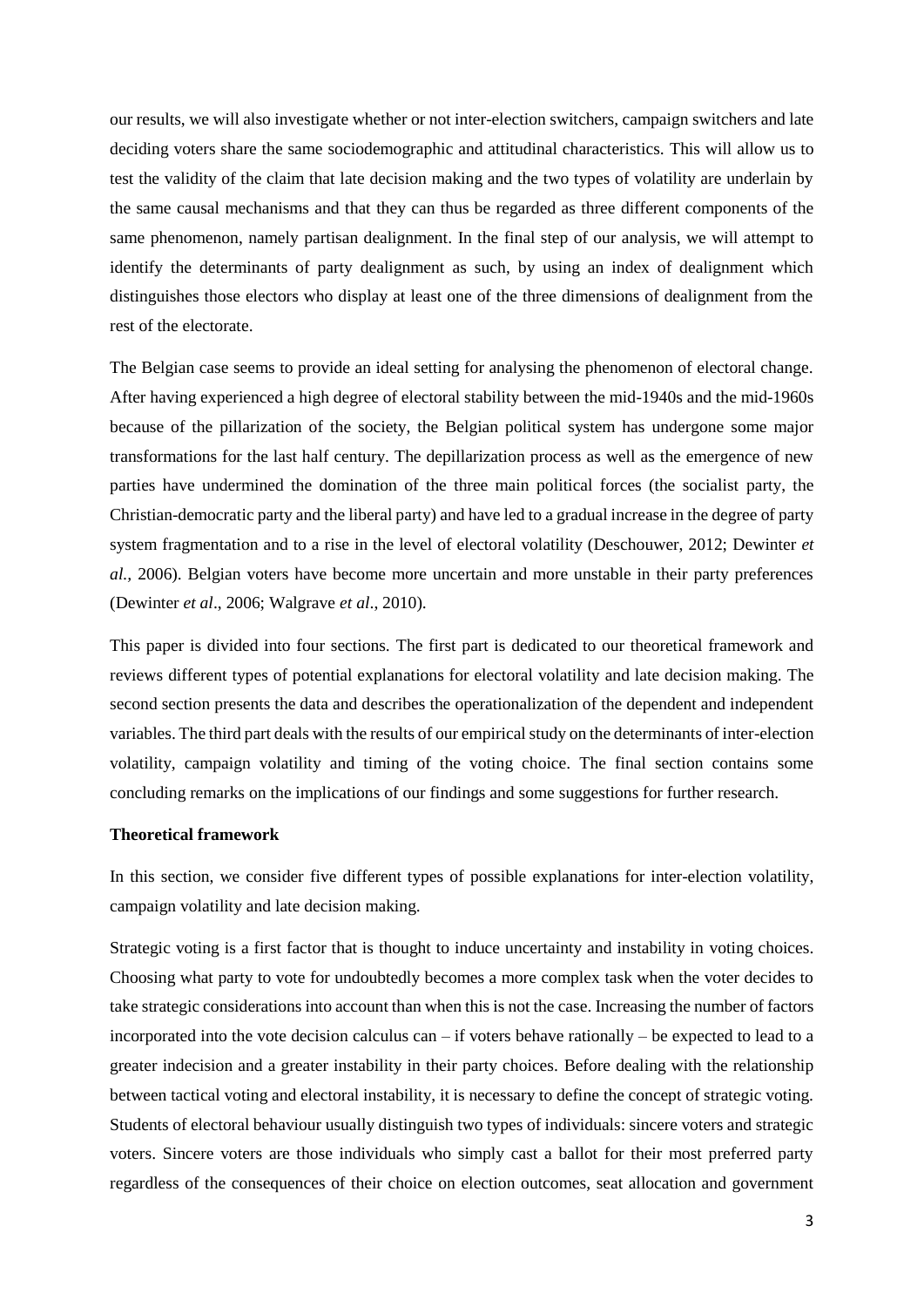formation. Strategic voters, on the other hand, are those individuals who decide to cast a vote for a less preferred party option, in order to influence the outcome of the election or the government formation (Blais *et al*., 2001). In fact, the main goal of these voters is to prevent a party that they dislike from winning the elections. Being aware of the relative competitive position of each party, strategic voters acknowledge that their favourite party has little or no chance of success. Since they want to avoid wasting their votes, they refrain to vote for that party and decide to cast a ballot for a less preferred party that seems to be the most capable of defeating their least preferred party option (Blais *et al*., 2001). There are two main types of tactical voting: *seat-maximizing* and *government-maximizing* voting (Cox, 1997). The willingness to maximize seats means that the voter cares about the consequences of his/her voting choice on seat allocation. In this perspective, a vote is wasted when it is cast for a party that seems to have no chance of garnering the vote share necessary to win seats. The other type of strategic voting, namely *government-maximizing* voting, means that the voter wants to choose a party that can play a role in the process of government formation. In other words, he/she wants to avoid wasting his/her vote on a party that is not capable of influencing the coalition formation, even if it can win seats (Cox, 1997).

As mentioned above, there are theoretical reasons to expect that strategic voting will increase the level of instability in voters' party preferences. In their seminal study on electoral change in Western Europe between 1885 and 1985, Bartolini and Mair (1990) hypothesize that institutional incentives for tactical voting lead to higher levels of inter-election volatility. They suggest a causal mechanism linked to changes in the viability of parties, which can occur between two consecutive elections. A party does experience a change in viability when its ability (real or perceived) to win seats or to affect the process of government formation changes between two successive elections (Bartolini & Mair, 1990). The explanation for why strategic incentives can stimulate vote switching is straightforward. In systems that provide no incentive for strategic voting, electors can switch from one party to another for substantive reasons, namely shifts in their own political opinions or changes in parties' policies or platforms from one election to the next. In countries where the electoral system provides strategic incentives, voters can switch parties not only for these substantive reasons, but also for tactical reasons related to changes in the viability of parties between two successive elections. Thus, the level of inter-election volatility should be higher in systems that provide strategic incentives. According to Bartolini and Mair, rational voters who factor tactical considerations into their vote decision should be more likely than sincere voters to change parties from one election to the next. For instance, if a strategic voter thinks that the party he/she voted for in the previous elections has become less capable of winning seats or influencing government formation, he/she will probably abandon that party and choose a more viable party option. In contrast, if a sincere voter believes that the party he/she previously endorsed has become less competitive, he/she will probably remain loyal to that party regardless of the efficacy of his/her vote in terms of seat allocation or coalition formation. Admittedly, Bartolini and Mair's argument appears to be quite convincing from a theoretical standpoint, but it must be pointed out that the results of their analysis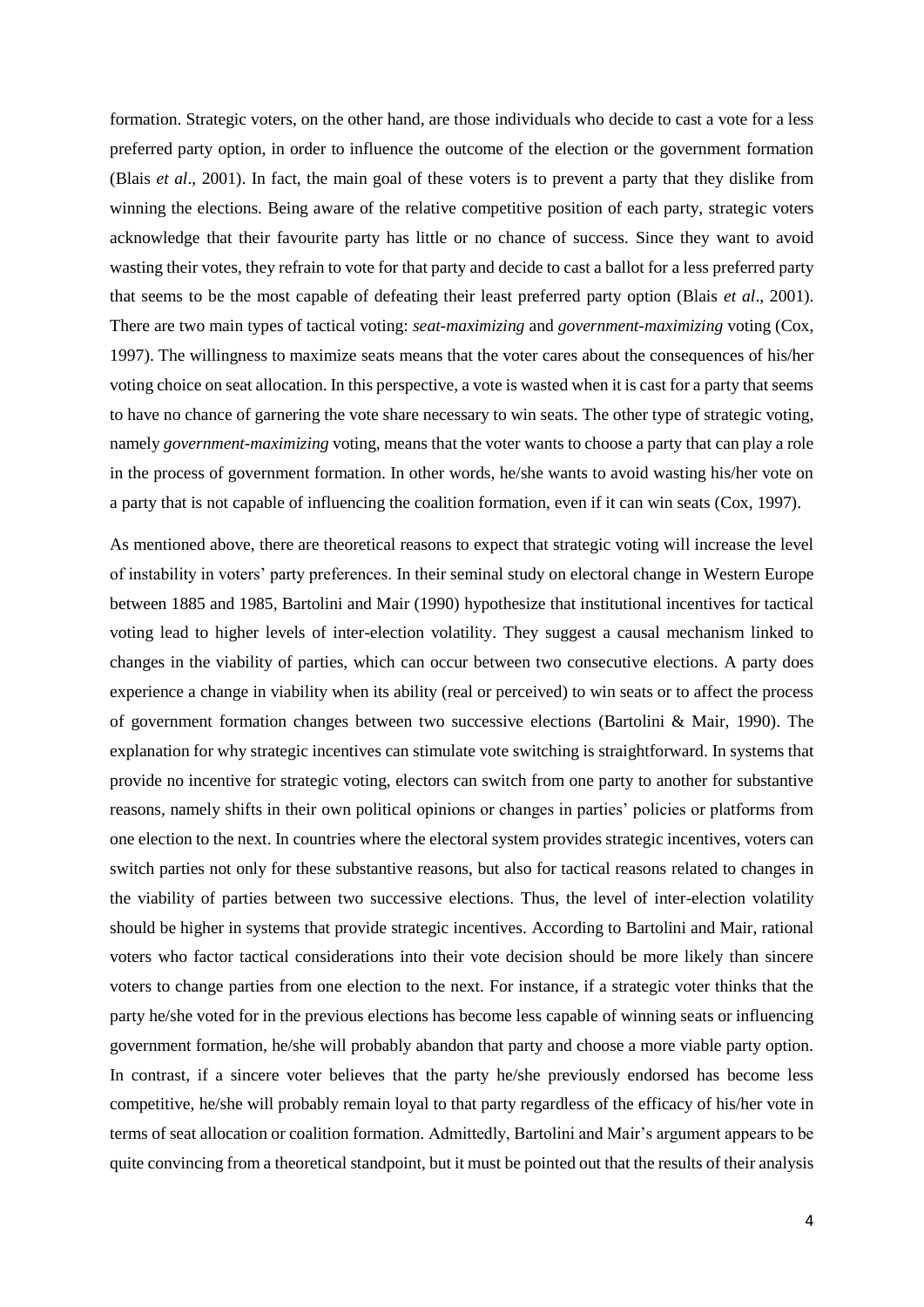did not provide empirical evidence in support of their hypothesis. In her comparative study on the determinants of inter-election volatility in 22 countries, Bischoff (2013) further examined the relationship between strategic voting and party switching. Choosing another type of operationalization than that offered by Bartolini and Mair, she managed to demonstrate that tactical voting did induce instability in voters' partisan choices. Nevertheless, it is worth noting that Bartolini and Mair' study as well as Bischoff' study were only based on aggregate-level data and that their findings must therefore be interpreted with caution due to the methodological problem of the ecological fallacy.

Until now, no previous research based on individual-level data has explicitly investigated whether vote switching can be triggered by strategic considerations related to voters' perceptions about the viability of parties in terms of influencing government formation. The present paper precisely aims to determine whether citizens' evaluations of the coalition potentials of parties<sup>1</sup> may have an effect on the stability of their voting behaviour. We hypothesize that the probability of inter-election volatility can be strongly influenced by the way in which voters evaluate the coalition potential of the party they had voted for in the previous elections. According to this hypothesis, if a voter considers that the party he/she voted for in the previous election has a good chance of joining the government coalition after the coming election, he/she should continue to vote for that party. Conversely, if a voter thinks that the party he/she endorsed in the previous election has little chance of entering the governmental coalition after the coming election, he/she should desert that party and cast a ballot for another party that exhibits a better coalition potential.

# Hypothesis 1A: *The higher the perceived coalition potential of the party the respondent voted for in the previous election, the lower will be the probability of switching parties between two successive elections*.

Just like the relationship between strategic voting and inter-election volatility, the relationship between strategic voting and campaign volatility remains an understudied topic. In the literature, the empirical evidence establishing the existence of this relationship is rather scant. Using panel data from the Canadian Elections Studies, McGregor (2012) found strategic voters to be much more likely than sincere voters to change their vote intention over the course of the campaign. In their study on campaign volatility in Germany, Blumenstiel and Plischke (2015) drew a somewhat different conclusion. The results of their analysis also revealed that strategic voters tended to switch more often than their sincere counterparts, but the difference between these two groups of voters were very small and did not achieve statistical significance. The present paper should bring some new insights into whether tactical considerations can cause voters to change their vote intention in the weeks preceding an election. We hypothesize that voters can decide to change their vote preferences during the campaign due to strategic considerations related to their perceptions about the coalition potential of the party they intend to vote for at the launch of the campaign. If a voter believes that the party he/she plans to vote for at the start of

1

<sup>1</sup> As explained earlier, two types of tactical voting can be distinguished: *seat-maximizing* and *governmentmaximizing* voting. In our analysis, we will not examine *seat-maximizing* voting. We will focus on *governmentmaximizing* voting.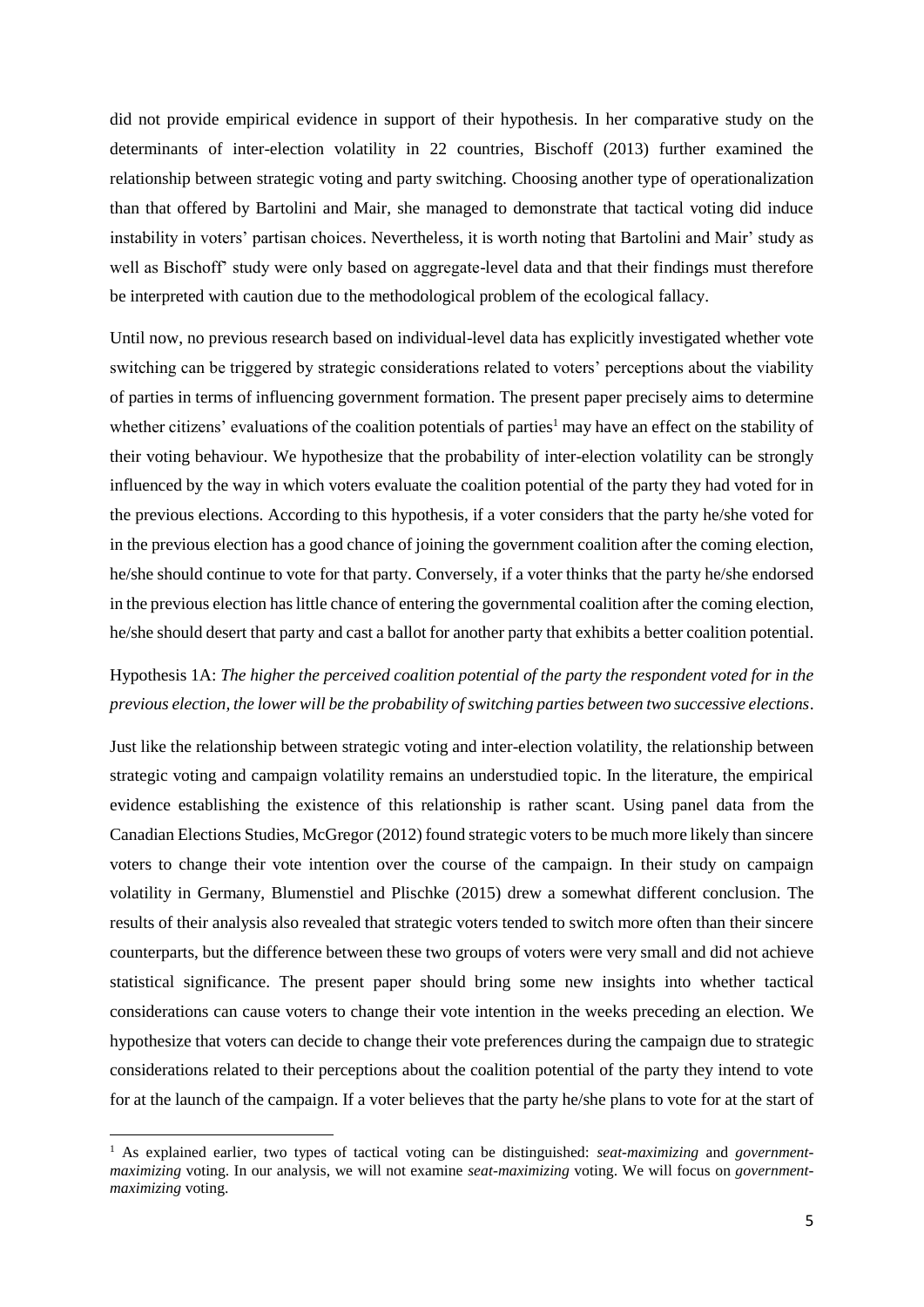the campaign displays a relatively good coalition potential, he/she should stick to his/her vote intention and cast a ballot for that party on Election Day. By contrast, if a voter considers that the party he/she intends to vote for at the beginning of the campaign has little or no chance of joining the governmental coalition, he/she should be more likely to change his/her mind during the campaign period and to shift to a more viable party option.

Hypothesis 1B: *The higher the perceived coalition potential of the party the respondent planned to vote for at the start of the campaign, the more stable will be the vote intention in the weeks preceding the elections*.

Besides inducing a greater instability in vote preferences, strategic considerations are also argued to lead to late decision making. Indeed, there is increasing evidence that citizens' evaluations of the relative competitive positions of parties may have an effect on the time at which they take their electoral decision. Kirkpatrick (1972) has shown that some American voters postpone their electoral decision for the presidential elections until the last weeks of the campaign, when they think that their most preferred candidate has little chance of winning. In their study on the Dutch case, Irwin and Van Holsteyn (2008) have attempted to demonstrate that some late deciders delay their voting choice, because they are waiting to gather information on how other voters intend to vote. These voters are not seeking new or additional substantive information concerning parties, candidates and policy proposals. Instead, they are waiting for strategic information on the expected election outcomes, the expected size of the parliamentary groups of parties and the likelihood of the emergence of various possible coalitions (Irwin & Van Holsteyn, 2008). Some voters make their voting choice not only on the basis of their own political preferences, but also on the basis of their competitive expectations. Since a large number of public opinion polls are usually conducted during the campaign period, strategic information on the relative competitive positions of parties is frequently updated in the weeks preceding the elections (Andersen, 2000). Consequently, voters who factor these strategic considerations into their vote decision will tend to make up their mind late in the campaign. In contrast, those individuals who do not base their electoral decision on their competitive expectations will be much less susceptible to opinion polls results or to any other source of strategic information and, as a result, they will be less inclined to postpone their voting choice until the last weeks before Election Day. Consistent with these expectations, recent studies conducted in Germany and Canada have clearly shown that strategic voters are more likely than sincere voters to delay their vote decision until the campaign is under way (Blumenstiel  $\&$  Plischke, 2015; McGregor, 2012). Given these previous findings, we hypothesize that the probability of having a late timing of the vote decision will be higher for tactical voters than for their sincere counterparts.

# Hypothesis 1C: *Strategic voting increases late decision making.*

Candidate-centred voting is a second factor that may be related to uncertainty and instability of voting choices. Existing research on electoral change tends to assume that the growing electoral instability in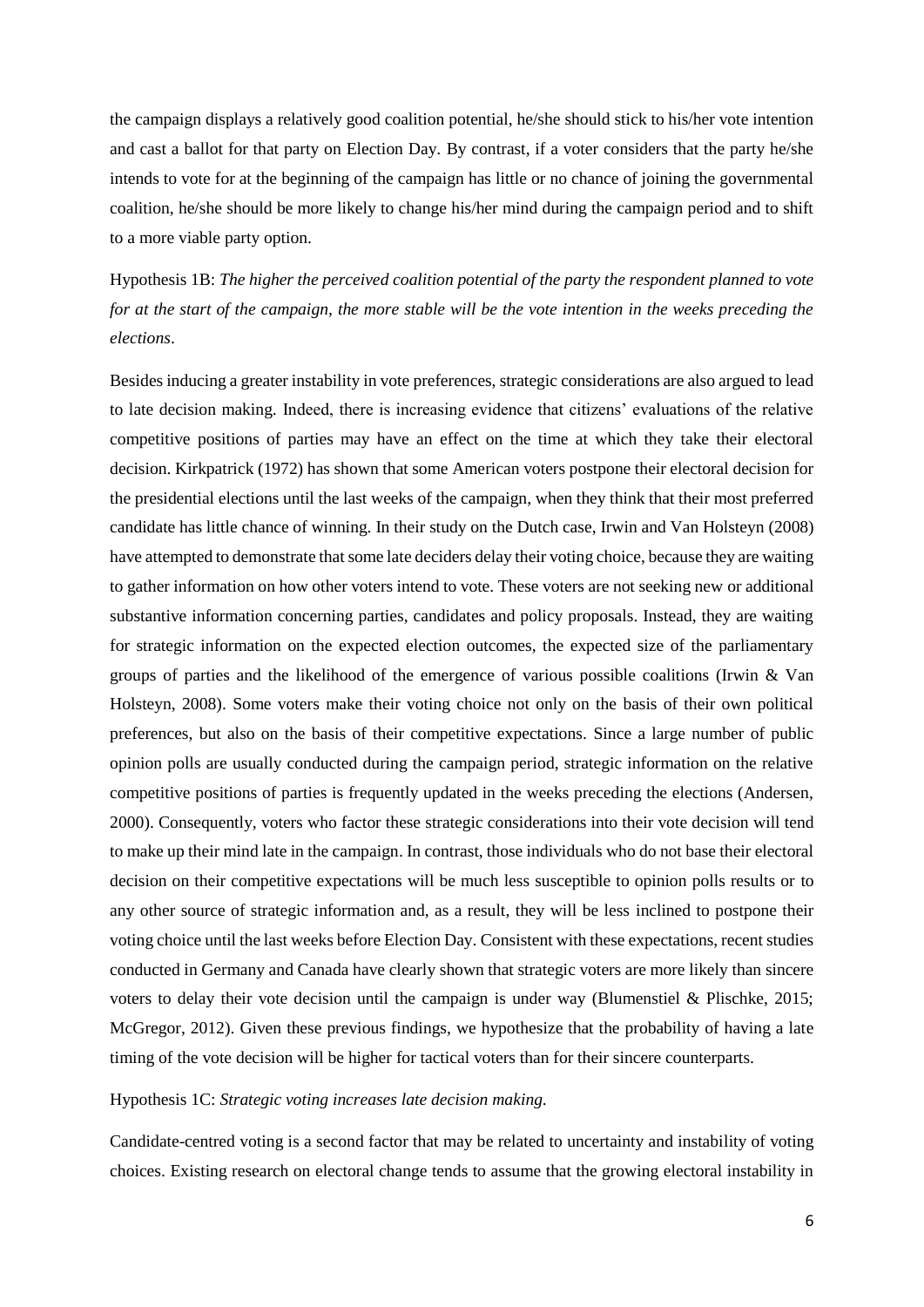Western democracies can be attributed to major shifts in the relative weights of the determinants of voting behaviour, with voters becoming more susceptible to "short-term" factors in general and candidate evaluations in particular (Dalton *et al*., 2000; McAllister, 2007). In the 1950s and 1960s, "long-term" variables such as social class, religious denomination and party identification largely determined voting choices. Over the last four decades, the influence of these factors on electoral behaviour has gradually decreased due to the erosion of traditional social cleavages and the weakening of partisan attachment (Crewe & Denver, 1985; Dalton *et al*., 2000; Franklin *et al*., 2009; Rose & McAllister, 1986; Walczak *et al*., 2012). As the impact of "long-term" variables is waning, voters nowadays are claimed to be more vulnerable to "short-term" forces such as issues, candidates, campaign events and past performances, when choosing what party to vote for (Crewe & Denver, 1985; Dalton *et al.*, 2000; Franklin *et al*., 2009; Rose & McAllister, 1986; Walczak *et al*., 2012). It goes without saying that these "short-term" forces are much more variable than "long-term" ones. While sociodemographic characteristics and party identification usually remain quite stable over time, issues, candidate evaluations, government performances and specific campaign events change from one election to the next. Hence, the growing importance of "short-term" factors in the voting decision process is argued to have made voters more uncertain, more unpredictable and more unstable in their party choices (Dalton *et al*., 2000; Franklin *et al*., 2009; Rose & McAllister, 1986).

In the past two decades, scholars have devoted considerable attention to a "short-term" factor in particular, namely candidate evaluations or party leader evaluations. A large number of studies have been dedicated to the personalization of electoral behaviour and have attempted to measure the effect of candidate evaluations and leader evaluations on voters' party choices. This rich literature has produced contradictory conclusions. On the one hand, the results of some analyses lend support for the personalization thesis which posits that the relative importance of candidate/leader evaluations in the electoral decision process has grown over the last decades (Bean & Mughan, 1989; Lobo & Curtice, 2015; Garzia, 2014). On the other hand, several authors have found that the influence of candidate/leader orientations on voting choices has not increased over time (Curtice & Holmberg, 2005; Holmberg  $\&$ Oscarsson, 2011; Karvonen, 2010; King, 2002). Given these divergent findings, the question whether there is a trend towards the personalization of voting behaviour remains unclear. Irrespective of their opinion on this question, all scholars seem to agree with the general idea that citizens' evaluations of candidates and party leaders can be seen as an important predictor of party choices and that at least some voters make their electoral decisions on the basis of their candidate/leader orientations instead of relying on partisan cues. As Miller and Niemi have pointed out, leaders as well as candidates come and go and their level of popularity may sharply rise or decline from one election to the next (Miller & Niemi, 2002). One may therefore expect that those individuals who base their party choices on their candidate/leader evaluations will display a higher level of instability in their vote preferences than will those who mainly rely on party cues to guide their electoral decisions.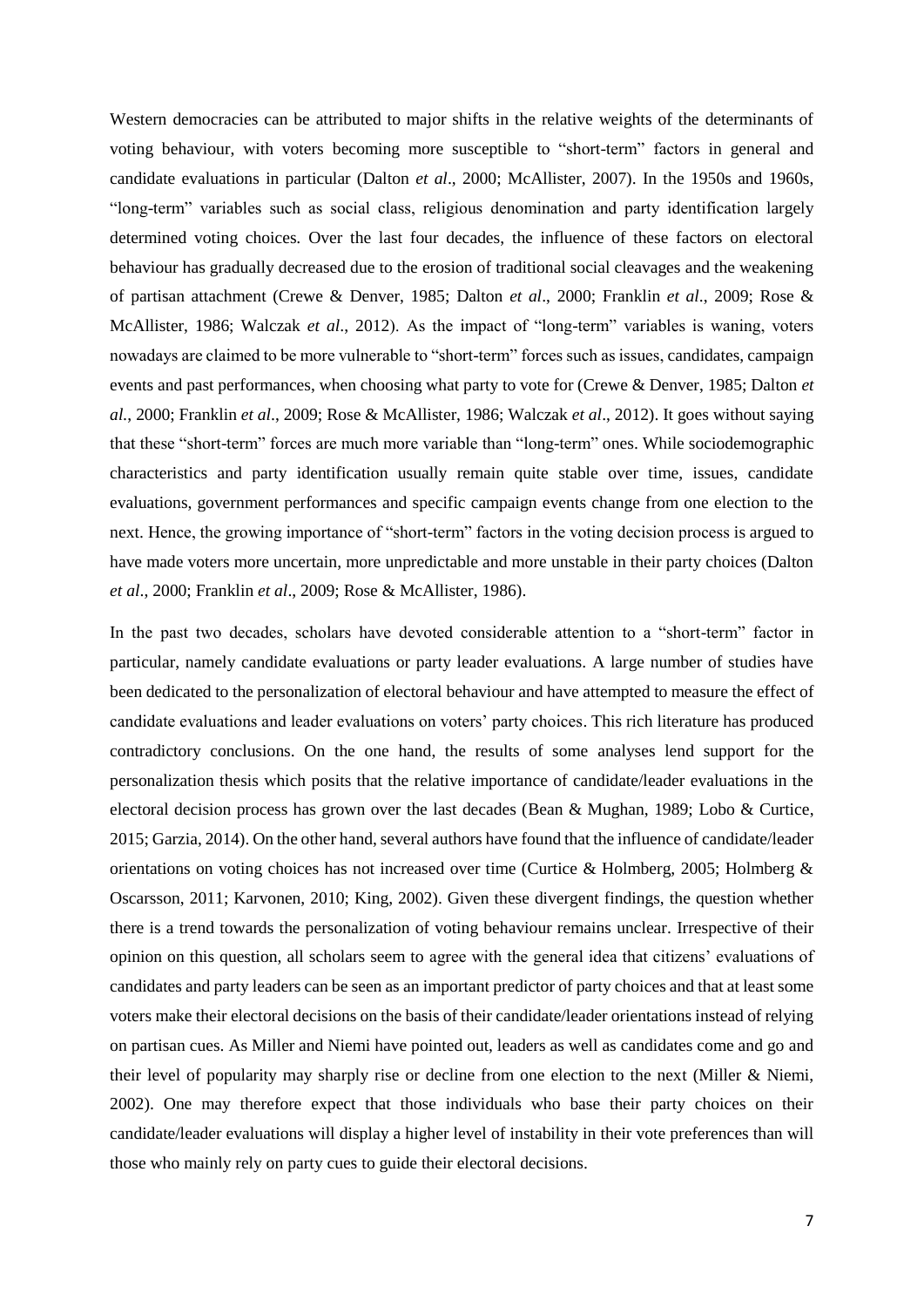Some researchers have recently explored the relationship between candidate-centred voting and party dealignment. Two longitudinal studies on the German electorate showed that the impact of leader evaluations on vote decisions was much stronger among voters without partisan attachments than among those who reported having a party identification (Brettschneider & Gabriel, 2002; Brettschneider *et al*., 2006). In his study of the personalization of voting behaviour in six European countries between 1961 and 2001, Karvonen (2010) analysed the link between leader effects and inter-election volatility by looking at whether the intensity of party leader evaluations was stronger among voters who switched parties between two consecutive elections than among those who remained loyal to the same party. Surprisingly, he found that it was party loyalists rather than party switchers who had more intense opinions about party leaders (Karvonen, 2010). In her study on Italy, Spain and Portugal, Lobo (2015) has also examined the relationship between leader-oriented voting and inter-election volatility, by comparing the relative importance of leader evaluations in the voting decision process among party switchers and loyal voters. In Italy and Portugal, vote switchers were found to be more susceptible to leader effects than loyal voters, whereas in the Spanish case, the difference between the two groups of voters proved to be very small and not statistically significant (Lobo, 2015). Using data gathered in the context of the 2007 and 2011 Finish parliamentary elections, Soderlund (2012) has explicitly investigated whether candidate-oriented voting could increase the probability of switching from one party to another between two successive elections. The results of his analysis demonstrated that voters who considered candidates as being more important than parties for their voting choice were more volatile than those who mainly based their electoral decision upon party evaluations rather than candidate evaluations (Soderlund, 2012). Similarly, in their comparative study on the relationship between leader-centred voting and electoral volatility in 32 recent elections held in 19 European countries, Flacco and Willocq (2015) observed that leader-oriented voters were more likely than partyoriented voters to switch parties from one election to the next. On the basis of these previous findings, we have decided to test the following hypothesis.

Hypothesis 2A: *The more candidate-centred the vote decision, the higher will be the probability of changing parties between two consecutive elections.*

To the extent that candidate-centred voting is assumed to lead to a greater instability of vote preferences, it is also reasonable to expect that the level of campaign volatility will be higher among candidateoriented voters than among party-oriented voters. Yet, the results of a recent study on German campaign switchers did not corroborate the hypothesis that voters who regard candidates as being the most important reason for their electoral choice are more likely than other voters to change their vote intention in the weeks preceding the election (Blumenstiel & Plischke, 2015). With the exception of that study, there has so far been very few work done on the relationship between candidate-centred voting and campaign volatility. In our analysis, we attempt to shed light on this understudied topic. Our hypothesis is the following.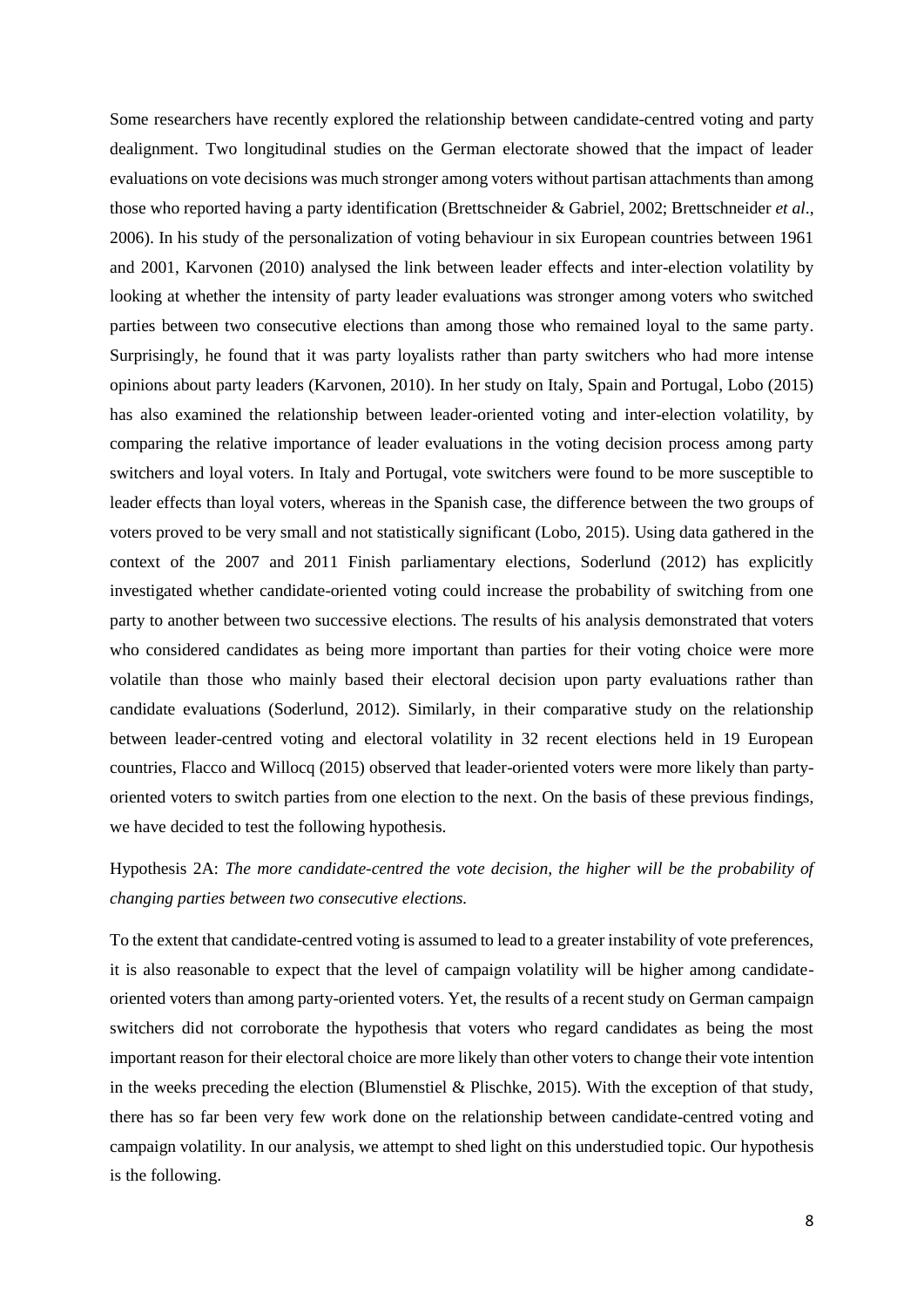Hypothesis 2B: *The more candidate-centred the vote decision, the higher will be the probability of changing one's vote intention over the course of the campaign.*

Furthermore, it has been suggested in previous research that candidate-oriented voting could affect timing of the electoral decision. Blumenstiel and Plischke (2015) pointed out that voters who regarded candidate evaluations as the most important factor for their voting choice were more inclined than other voters to delay their final decision until the last weeks of the campaign. In her study on the relationship between leader effects and timing of the electoral decision in Italy, Spain and Portugal, Lobo (2015) compared the relative impact of party leader evaluations on voting choices among early deciders and late deciders. In the Italian and Portuguese cases, leader orientations were shown to matter more to late deciding voters than to early deciders, while in the Spanish case, the two groups of voters did not really distinguish themselves from each other regarding the strength of leader effects (Lobo, 2015). Given these previous findings, we expect candidate-oriented voters to be more likely than other voters to postpone their final electoral decision until the campaign is under way.

# Hypothesis 2C*: The more candidate-centred the vote decision, the higher will be the probability of being a late decider.*

We can also investigate the relationship between candidate-centred voting and party dealignment, by examining the influence of preferential voting on inter-election volatility, campaign volatility and late decision making. The Belgian electoral system is a PR system with semi-open lists; it allows voters either to cast a party list vote or to cast preference votes for one or several individual candidate(s) within a single party list. In the Belgian context, casting preference votes has often been considered as a form of candidate-centred voting and as an indication of the personalization of electoral behaviour (André *et al.*, 2012). Given that candidate-oriented voting is assumed to increase electoral instability, it may be hypothesized that voters who cast one or several preference vote(s) are more likely than other voters to switch parties between two consecutive elections, to change their vote intention in the weeks preceding the election and to delay their final vote decision until the campaign is under way.

Hypothesis 2D: *Preferential voting increases inter-election volatility.*

Hypothesis 2E: *Preferential voting increases campaign volatility.*

Hypothesis 2F: *Preferential voting increases late decision making.*

The level of political sophistication is a third factor that may contribute to the explanation of instability in voting behaviour. Although over the last half century, scholars have widely investigated the influence of political sophistication on volatility and timing of the electoral decision, their opinions still differ on the question whether a high level of political expertise increases or decreases uncertainty and instability in voters' party preferences. In their pioneer work, the researchers of the Columbia school have put forward the floating voter theory which holds that electoral instability is higher among voters with a low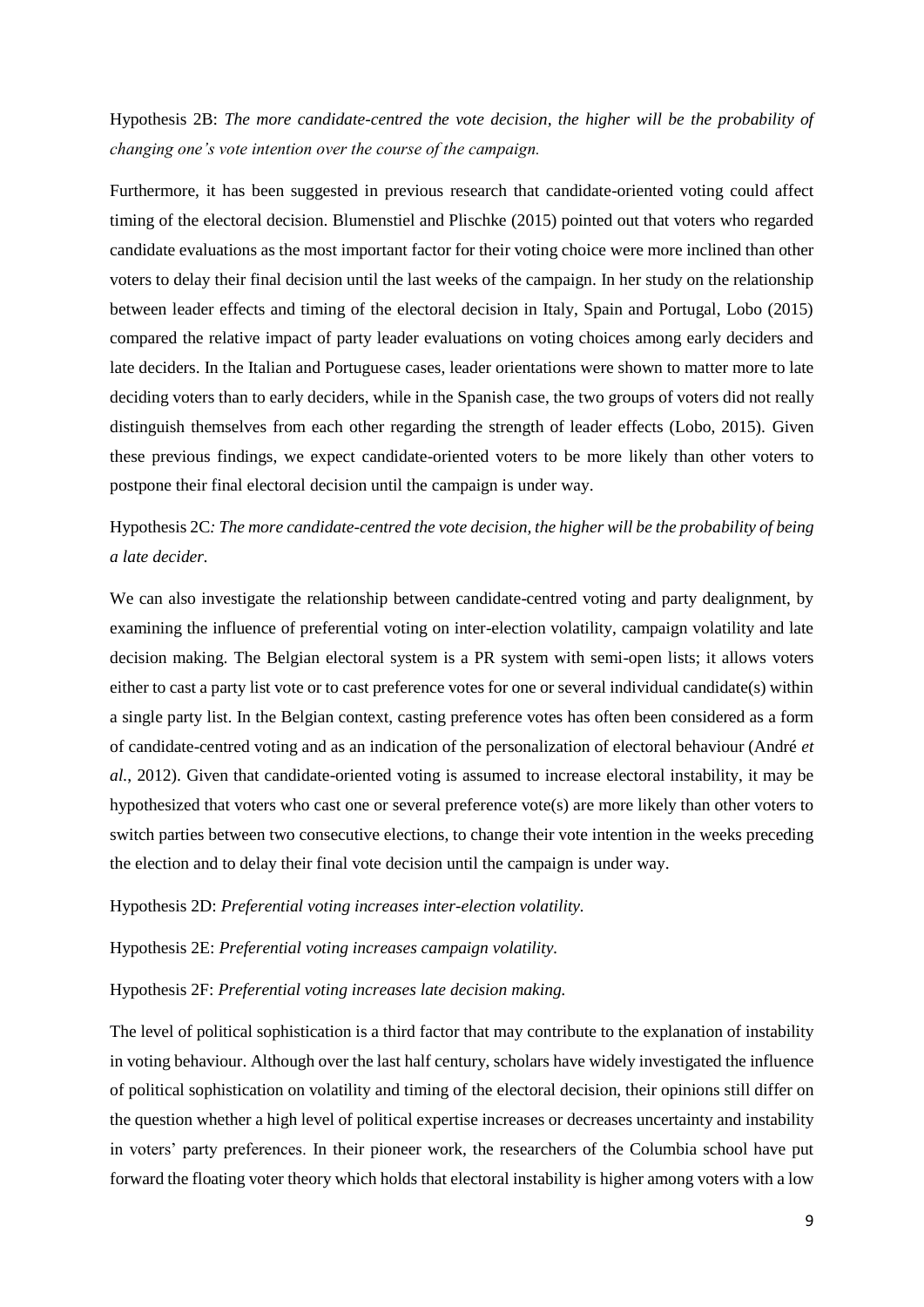level of political sophistication (Berelson *et al.,* 1963; Lazarsfeld *et al*., 1968). More precisely, Lazarsfeld and his colleagues observed the existence of a negative relationship between the level of political sophistication and electoral volatility, with uninterested and uninformed citizens being more inclined than highly sophisticated voters to switch from one party to another between two consecutive elections or during a campaign. In addition, the results of their studies revealed the presence of a strong link between political sophistication and the time of vote decision; compared to early deciding voters, late deciders displayed a lower level of interest in politics (Berelson *et al*., 1963; Lazarsfeld *et al.*, 1968). In sum, these findings of the 1940s and 1950s sketched the negative image of an apathetic floating voter whose unstable electoral behaviour could be attributed to his/her lack of political interest and his/her indifference about the electoral process. He demonstrated that voters who regarded candidates as being more important than parties for their vote decision were more likely than other voters to switch parties from one election to the next (Soderlund, 2012).

Since the 1980s however, the traditional floating voter hypothesis has been challenged, with several scholars pointing at the emergence of a new floating voter (Dalton, 2013; Dalton *et al*., 2000; Habert & Lancelot, 1988). The cognitive mobilization theory developed by Dalton suggests that uncertainty and instability in voting choices nowadays are the highest among highly sophisticated voters. According to this theory, the appearance of a sophisticated floating voter can be seen as a consequence of the process of cognitive mobilization. That process encompasses two distinct aspects: on the one hand, the spread of education which increases citizens' cognitive skills, and on the other hand, the development of mass media which decreases the cost of acquiring political information (Dalton, 1984; see also Inglehart, 1977). According to Dalton and his colleagues (2000), these two evolutions have led to the emergence of a growing group of sophisticated voters who possess the necessary skills and resources to manage the complexity of politics and who are able to make their own independent electoral choices. While less sophisticated voters would tend to rely on their "long-term" partisan loyalties to guide their voting decisions, cognitively mobilized voters would not have to use these partisan cues and would be more susceptible to "short-term" forces such as issues, candidate evaluations and judgments about past performances when choosing what party to vote for. Since "short-term" factors are, by definition, much more dynamic and much more erratic than partisan allegiances, voters with a high level of political sophistication should be more uncertain and more unstable in their vote preferences than less sophisticated voters (Dalton, 1984, 2007, 2013; Dalton *et al*., 2000; Habert & Lancelot, 1988). Previous work has provided empirical evidence in support of the cognitive mobilization theory by showing that political sophistication could lead to higher levels of instability in voting behaviour. In several studies, better educated and well-informed citizens proved to be more volatile than less sophisticated voters (Dalton, 2007, 2012, 2013; Habert & Lancelot, 1988). Regarding timing of the voting choice, Dalton (2013) noticed that voters with a high level of political expertise were more inclined than other voters to delay their electoral decision until the last weeks of the campaign. While the traditional floating voter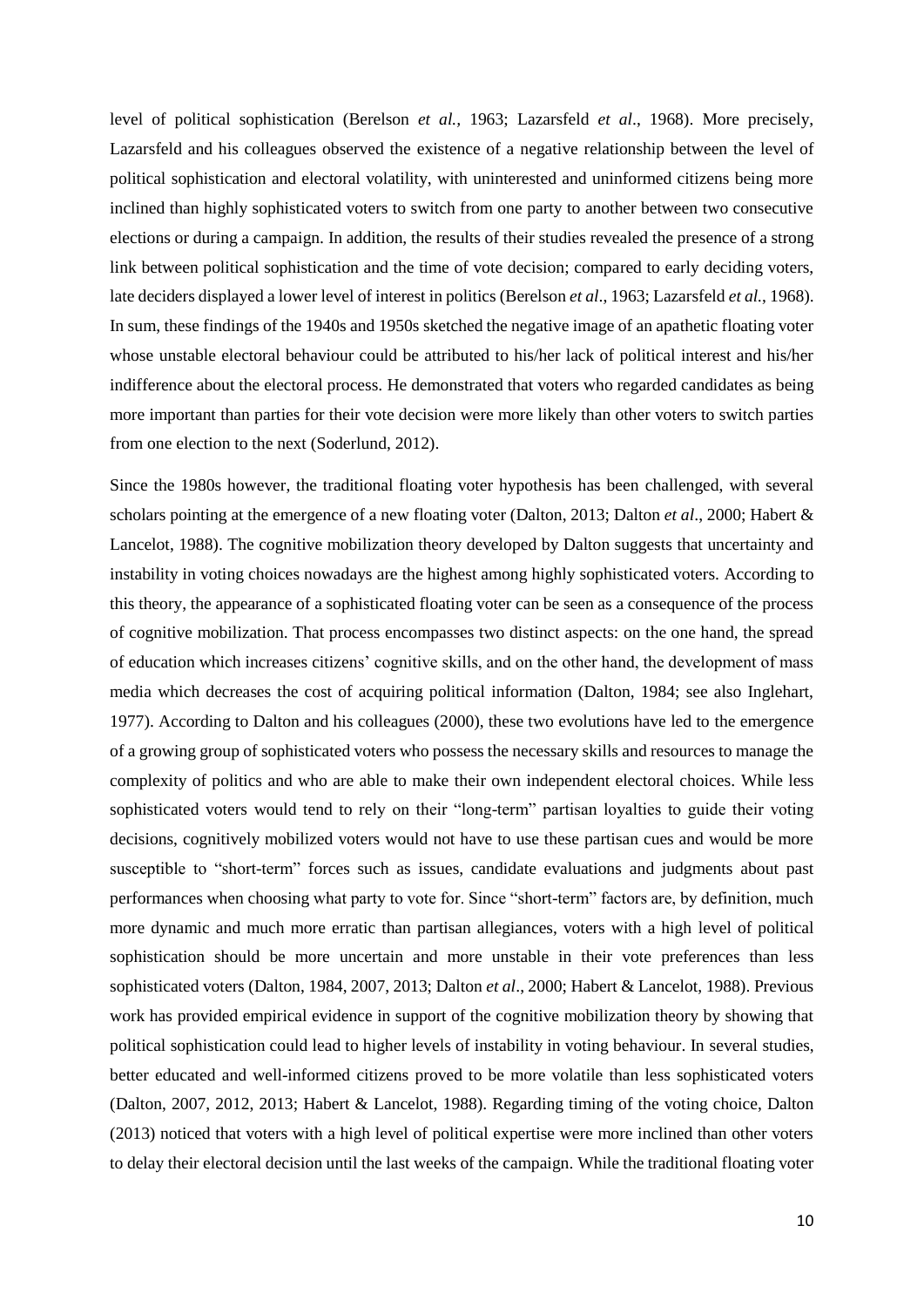theory of the Columbia school describes an apathetic volatile voter, the cognitive mobilization theory puts forward a rational voter making his/her electoral choices on the basis of issues and past performances, who comes close to the image of the ideal citizen depicted in classic theories of democracy.

Even though the cognitive mobilization hypothesis has received some empirical support in the above mentioned literature, its validity is questioned by recent findings. Indeed, a large number of studies conducted in the last two decades clearly demonstrate that political sophistication does not contribute to volatility and late deciding, but to stability and early decision making. Less interested and poorly informed citizens are often found to be more prone than sophisticated voters to switch parties between two successive elections and to alter their vote intention during a campaign (Albright, 2009; Boy & Dupoirier, 1990; Jaffre & Chiche, 1997; Marthaler, 2008; Muxel, 2009; Tiberj, 2015; Walgrave *et al*., 2010). In addition, researchers frequently observe that electors with a low level of political sophistication are more inclined than sophisticated voters to postpone their electoral decision until the campaign is under way (Cautrès & Jadot, 2007, 2009; Fournier *et al*., 2004; Gopoian & Hadjiharalambous, 1994; Schmitt-Beck & Partheymüller, 2012). These recent findings are consonant with the traditional floating voter hypothesis (Berelson *et al*., 1963; Lazarsfeld *et al*., 1968).

In this rich debate on the influence of political sophistication on the stability of party preferences, there is a third theoretical perspective developed by Converse (1962), which rejects both the traditional floating voter hypothesis and the cognitive mobilization hypothesis. Indeed, this third perspective assumes that political expertize neither has a stabilizing effect on voting choices, nor stimulates voter's volatility. It rather suggests that the relationship between political sophistication and electoral volatility is curvilinear. Some scholars have empirically established the existence of such a relationship, with the predicted probability of party switching being the highest among voters with a moderate level of political expertize (Converse, 1962; Dassonneville & Dejaeghere, 2014; Kuhn, 2009; Lachat, 2007; Van Der Meer *et al.*, 2015). As there are many contradictory results in the literature, we may not have clear expectations about what effect political sophistication may have on electoral volatility and timing of the voting choice. In the present paper, we test the traditional floating voter hypothesis confirmed by recent studies and thus expect political sophistication to have a stabilizing impact on vote preferences and to lead to early decision making.

# Hypothesis 3A: *Political sophistication decreases inter-election volatility.*

Hypothesis 3B: *Political sophistication decreases campaign volatility.*

# Hypothesis 3C: *Political sophistication decreases late decision making.*

Political disaffection is another factor that is claimed to induce instability in voters' party preferences. Over the last two decades, several studies have shown that electoral volatility can be partially attributed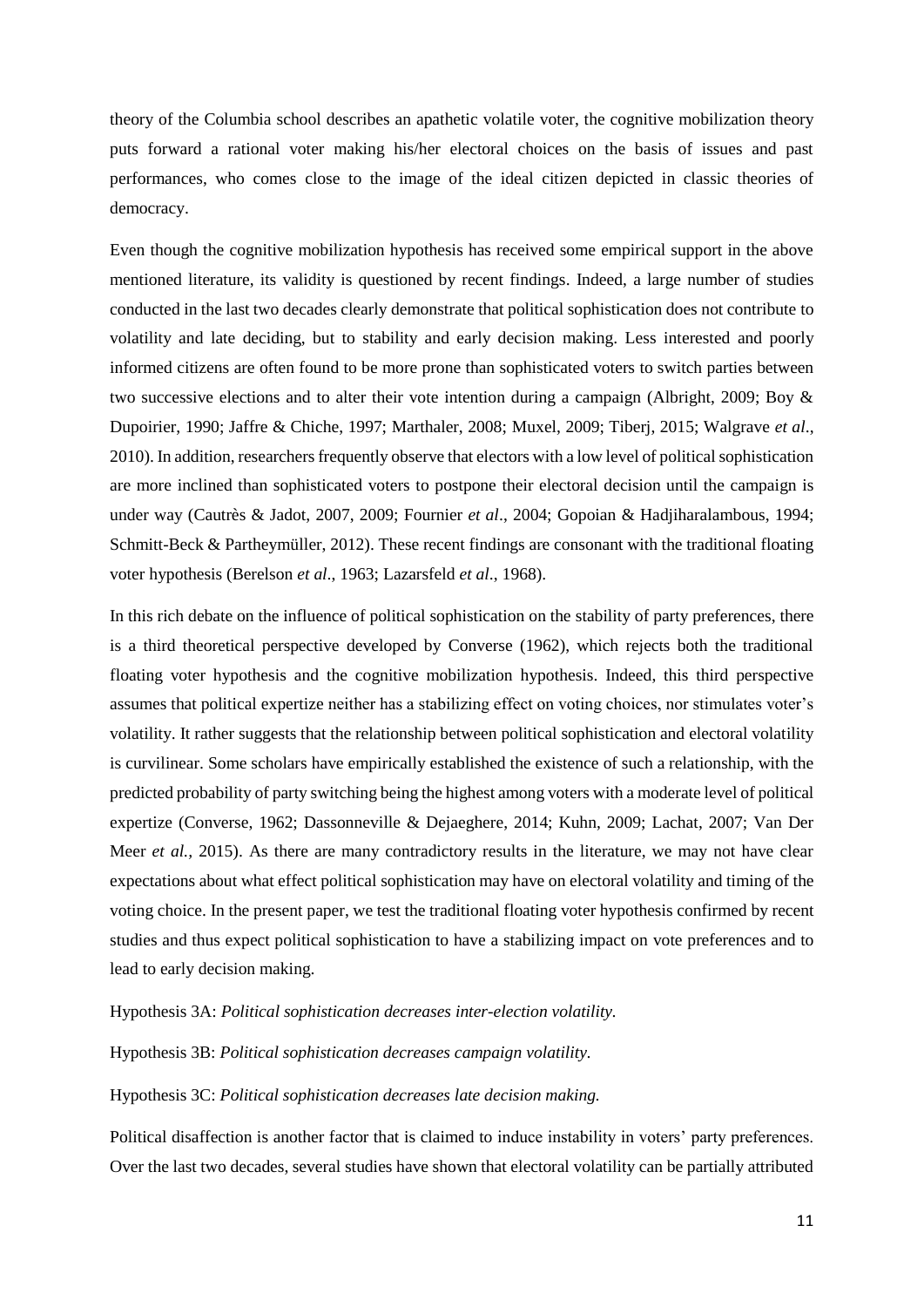to political dissatisfaction. The notion of the frustrated floating voter was put forward by Zelle (1995). While the cognitive mobilization theory stresses the image of a rational and well-educated citizen whose relationship to parties is mainly grounded on instrumental considerations (e.g. Dalton, 1984), the frustrated floating voter denotes a model of a citizen who wants to preserve an affective positive relationship to his/her favourite party. If this party eventually proves to be unworthy of his/her trust, disappointment about that individual party may elicit a feeling of frustration that translates into general dissatisfaction with the party system and the political system (Zelle, 1995). According to Zelle, this kind of political disaffection stimulates electoral volatility; the frustrated voter would shift to another party in the subsequent elections in order to express his/her dissatisfaction with political actors and institutions. In other words, whenever a voter switches from party A to party B between two consecutive elections, this should not be interpreted as a sincere vote in favour of party B, but rather as a protest vote against parties and the political system as a whole. "Thus, the frustrated floating voter does not primarily perform a positive change to the new party, but turns his back to his old party in a mood of protest." (Zelle, 1995, p: 332). As Zelle has pointed out, volatile voters display a lower level of trust in parties, a lower degree of satisfaction with democracy and a lower level of affection for their favourite party.

Using data from national elections studies in five countries (Australia, Canada, the Netherlands, the United Kingdom and the United States), Dalton and Weldon (2005) also observed that distrust in parties induced higher levels of electoral volatility. Similarly, in her study on the sources of voter's volatility at the 2007 French presidential and parliamentary elections, Muxel (2009) noticed that political disaffection was one of the main catalysts of vote switching. Voters with a low degree of trust in the French political system were more prone than other voters to change parties between two successive elections (Muxel, 2009). In the Belgian case as well, political dissatisfaction has been found to trigger party switching. Dassonneville (2012) showed that external political efficacy strongly correlated with both inter-election volatility and campaign volatility during the 2009 regional elections. Furthermore, trust in local and national institutions as well as external political efficacy emerged as good predictors of vote switching in the 2012 Belgian local elections (Dassonneville *et al*., 2014).

Rather than focussing on long-term attitudes linked to general disaffection such as trust in parties, satisfaction with democracy or external political efficacy, Soderlund (2008) examined whether or not voter's volatility could be explained by a short-term attitude, namely retrospective evaluations of party performances. He demonstrated that the probability of vote switching was strongly influenced by retrospective evaluations of performances of the party the respondent had voted for in the previous elections. Citizens tended to remain loyal to the party they had previously voted for if they thought that it had done a good job during the inter-election period, and conversely, voters were inclined to change parties if they considered that their previously endorsed party had performed poorly (Soderlund, 2008). Remarkably, the relationship between perceived party performances and vote switching remained robust even after controlling for the variables associated with general dissatisfaction with politics. According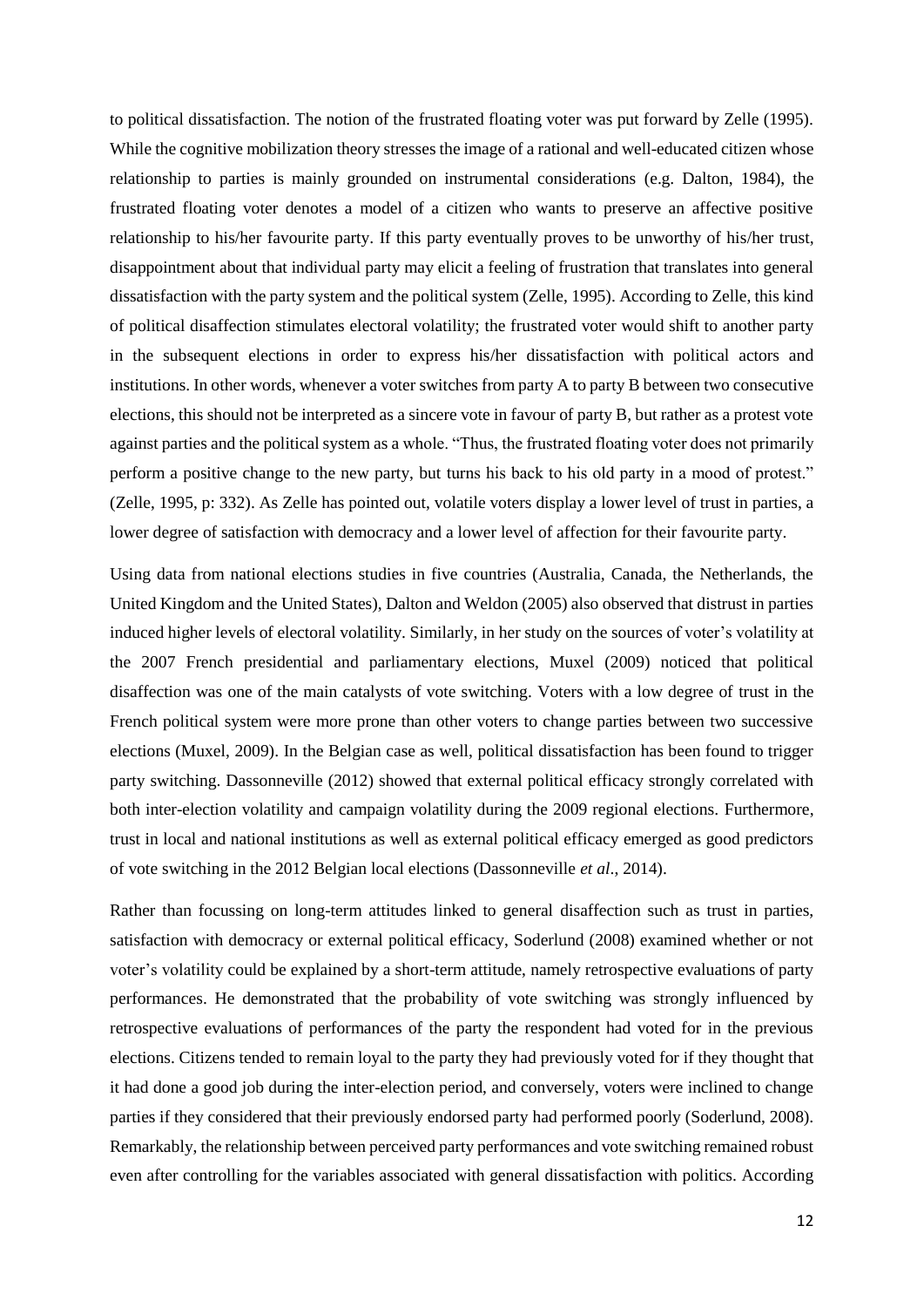to Soderlund, this finding seems to indicate that shifts in voting behaviour should be interpreted as the products of rational judgments about past performances instead of being seen as symptoms of political frustration. This also means that disappointment about a particular party does not necessarily translate into general dissatisfaction with the political system, which contradicts Zelle's frustrated floating voter hypothesis (Soderlund, 2008). In their analysis of the determinants of party switching in 36 elections held in 22 advanced democracies, Dassonneville, Blais and Dejaeghere (2015) came to the same conclusion as that drawn by Soderlund. They pointed out that dissatisfaction with the party previously voted for significantly increased the probability of shifting to another party. By contrast, a general feeling of political dissatisfaction did not significantly affect the likelihood of vote switching. In sum, party switchers were not frustrated about politics in general, but they clearly were disappointed about the performances of the party they had voted for in the previous elections (Dassonneville *et al*., 2015).

Even though retrospective evaluation of party performances is claimed to be an important determinant of electoral volatility, we cannot include this "short-term" explanatory variable in our analysis because of the absence of data thereon<sup>2</sup>. Consequently, we devote our attention to "long-term" attitudes that allow to measure voter's level of political satisfaction. In previous work, researchers have mentioned four "long-term" attitudes influencing the probability of vote switching: affect towards the favourite party, trust in institutions and political actors, satisfaction with democracy and external political efficacy (Dalton & Weldon, 2005; Dassonneville, 2012; Zelle, 1995).

As it has been stated by some scholars (Dalton & Weldon, 2005; Soderlund, 2008; Zelle, 1995), party switching usually is not the only option offered to individuals who seek to express their disappointment about politics. Distrustful and dissatisfied citizens may also decide to abstain from voting. Volatile voters and non-voters seem to share the same characteristics regarding political dissatisfaction (Dalton & Weldon, 2005; Soderlund, 2008; Zelle, 1995). In fact, party switching and abstention can be seen as two different behavioural reactions that both reflect political disaffection. In Belgium however, citizens may not choose the second kind of behaviour, since the electoral law is characterised by a system of compulsory voting. As a result, vote switching seems to be the only option left for Belgian dissatisfied voters.

## Hypothesis 4A: *Political satisfaction decreases inter-election volatility.*

## Hypothesis 4B*: Political satisfaction decreases campaign volatility*.

1

Besides, it appears that in the literature, there is a lot of uncertainty about what effect political disaffection might have on timing of the voting choice. Cautrès and Jadot (2007) noticed that voters with a low level of satisfaction with democracy were more prone than other voters to postpone their

<sup>&</sup>lt;sup>2</sup> In the PartiRep survey questioner, respondents were not asked to evaluate the past performances of the party they had voted for in the previous elections.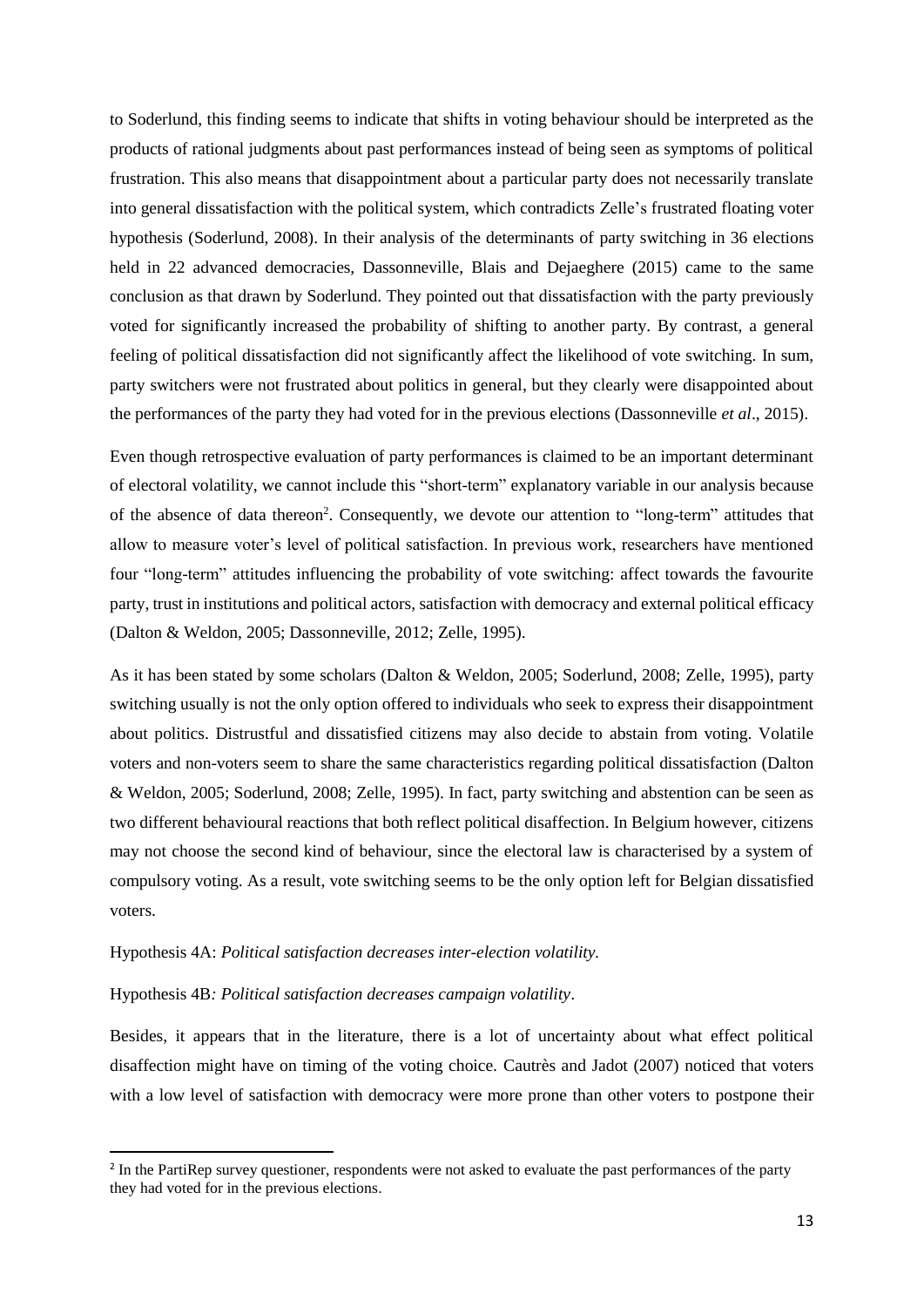electoral decision until a later stage of the campaign. In contrast, McAllister (2002) as well as Gopoian and Hadjiharalambous (1994) found no statistically significant relationship between political trust and time of vote decision. In our analysis, we expect political dissatisfaction to lead to late decision making.

## Hypothesis 4C: *Political satisfaction decreases late decision making.*

Voter's ideological profile is often argued to be one of the main determinants of electoral volatility and timing of the voting choice. As far as volatility is concerned, some scholars state that ideological extremeness decreases the probability of switching from one party to another between two successive elections as well as during the campaign (Crow, 2005; Dassonneville, 2012; Lisi, 2010; Van Der Meer *et al*., 2015; Ysmal, 1981). Voters with a radical ideological profile (i.e. those who place themselves to the far left or to the far right on the left-right axis) usually exhibit a high degree of stability in their political opinions and tend to report strong partisan attachments. Hence, they are expected to remain loyal to the same party elections after elections (Crow, 2005; Dassonneville, 2012; Lisi, 2010; Van Der Meer *et al*., 2015; Ysmal, 1981). Conversely, citizens with a moderate ideological profile (i.e. those who place themselves close to the ideological centre) are thought to be less committed to a particular party and much more ambivalent to the different political alternatives that are available on the electoral market. As a consequence, they should be more inclined to change parties between two consecutive electoral contests and to alter their vote intention in the weeks preceding the elections. In line with these expectations, some recent studies have shown that the level of volatility was the highest among voters with moderate ideological orientations (Crow, 2005; Dassonneville, 2012; Lisi, 2010; Van Der Meer *et al.,* 2015; Ysmal, 1981).

Furthermore, the degree of ideological extremeness is claimed to influence time of vote decision. Some recent studies demonstrate that moderate voters are more likely than radical voters to delay their electoral decision until the campaign is under way (Cautrès & Jadot, 2007; Lisi, 2010). Since moderate voters are more ambivalent to the different political forces, they are more inclined to waver between two or three party options until the last weeks (or even until the last days) of the campaign. By contrast, citizens with extremist ideological orientations are restricted to a particular party or at least to a particular side of the political spectrum. As a result, they are less prone to hesitation and usually make up their mind before the start of the campaign. The more radical the ideological profile of a voter, the lower will be his/her probability of being a late decider (Cautrès & Jadot, 2007; Lisi, 2010).

In the Belgian fragmented party system, ideological spaces between the different political alternatives are relatively small, since a large majority of the main parties (i.e. those represented in the federal parliament) exhibit a quite moderate ideological profile and are located close to the centre (see Walgrave *et al*., 2010). Socialists and greens position themselves to the centre-left, Christian-democrats to the centre and liberals to the centre-right. Belgian voters with moderate ideological preferences are therefore located within the small ideological spaces defined by the positions of the main parties on the left-right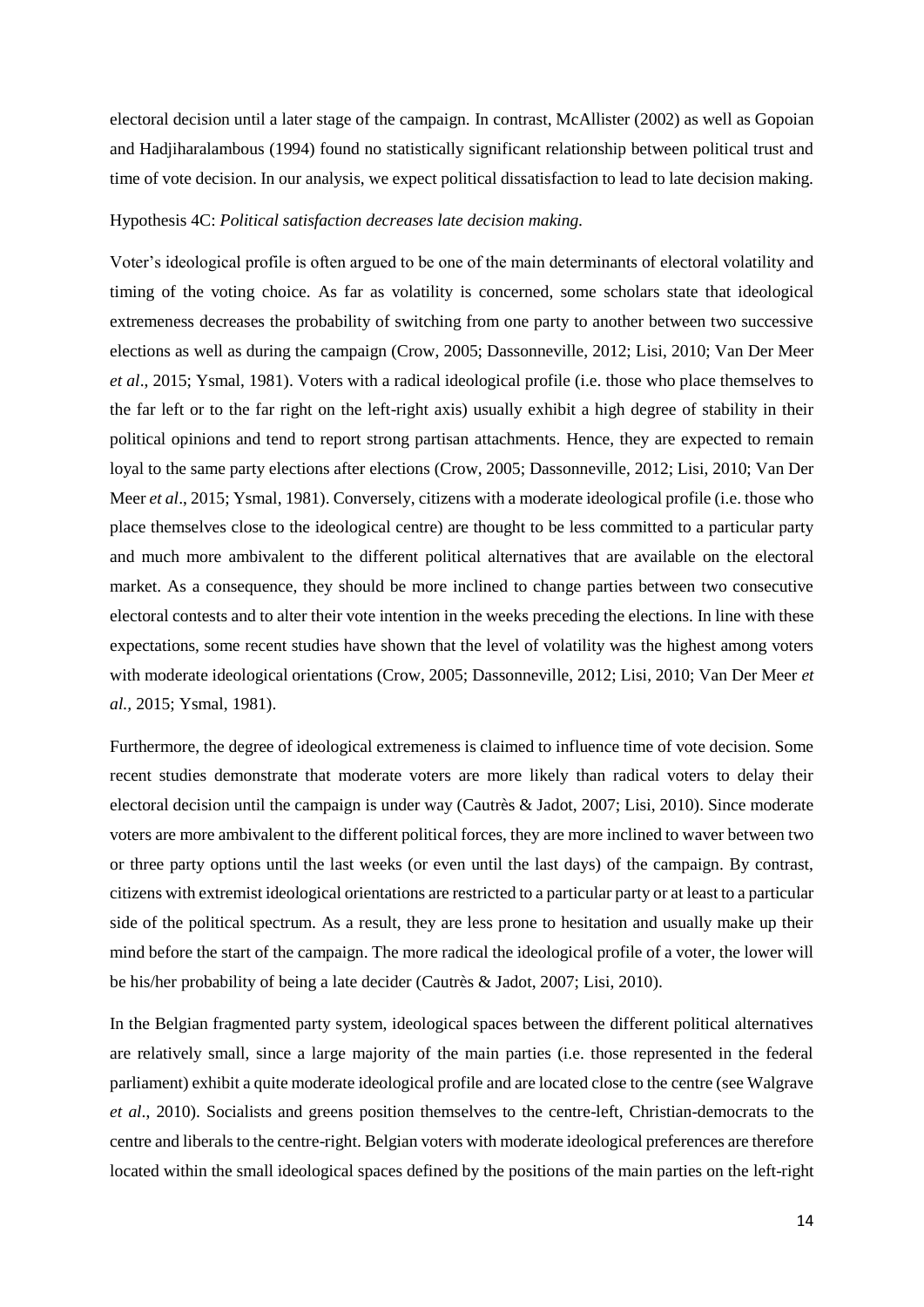axis. Thus, they have a plethora of possible party choices and should be prone to switch their vote preferences and to make their electoral decision in the last weeks before Election Day. Conversely, voters with a radical ideological profile are located outside the ideological spaces between the main political forces and most of the time, there is only one single party that is close to their position. As a consequence, they should be less volatile and less likely to be late deciders.

Hypothesis 5A: *Ideological extremeness decreases inter-election volatility.*

Hypothesis 5B: *Ideological extremeness decreases campaign volatility.*

Hypothesis 5C: *Ideological extremeness decreases late decision making.*

#### **Data and operationalization**

Our study draws on data from the *2014 PartiRep Belgian Voter Survey* which was conducted among a random sample of eligible voters from the two biggest regions of the country, namely Flanders and Wallonia<sup>3</sup>. This dataset contains individual-level information on respondents' political attitudes and voting choices in the federal, regional and European elections of May 25. The PartiRep survey had a two wave panel design; it consisted of a pre-electoral wave and a post-electoral wave. The pre-electoral wave took place between March 20 and May 17 and consisted of face-to-face interviews. It resulted in a total of 2019 interviews (1018 in Wallonia and 1001 in Flanders). The post-electoral wave with telephone interviews was conducted between the end of May and the end of June. A total of 1528 respondents (702 in Wallonia and 826 in Flanders) participated in this second wave.

#### *The dependent variables*

**.** 

This paper focusses on uncertainty and instability of voters' party preferences. In our analysis, we consider three dependent variables: inter-election volatility, campaign volatility and late decision making. These three phenomena are often seen as components of party dealignment and as symptoms of the growing instability of voting choices (Dalton *et al*., 2000; Lachat, 2007). Scholars usually postulate that these three phenomena exhibit quite similar characteristics and that they can be explained by the same factors (Dalton *et al*., 2000; Lisi, 2010). However, as it has been shown in previous research, the dynamics at work behind inter-election volatility slightly differ from the dynamics that underlie campaign volatility (Dassonneville, 2012; Lachat, 2007). Similarly, there may be some dissimilarities between the determinants of inter-election volatility and the determinants of late decision making (Lisi, 2010). Yet, as far as our hypotheses are concerned, there is no theoretical reason to anticipate observing

<sup>&</sup>lt;sup>3</sup> There are three regions in Belgium: Flanders, Wallonia and Brussels. In the present paper, Brussels is left out of our analysis, since Brussels citizens were not interviewed in the 2014 PartiRep Belgian Voter Survey. This panel survey was only conducted in the two other regions.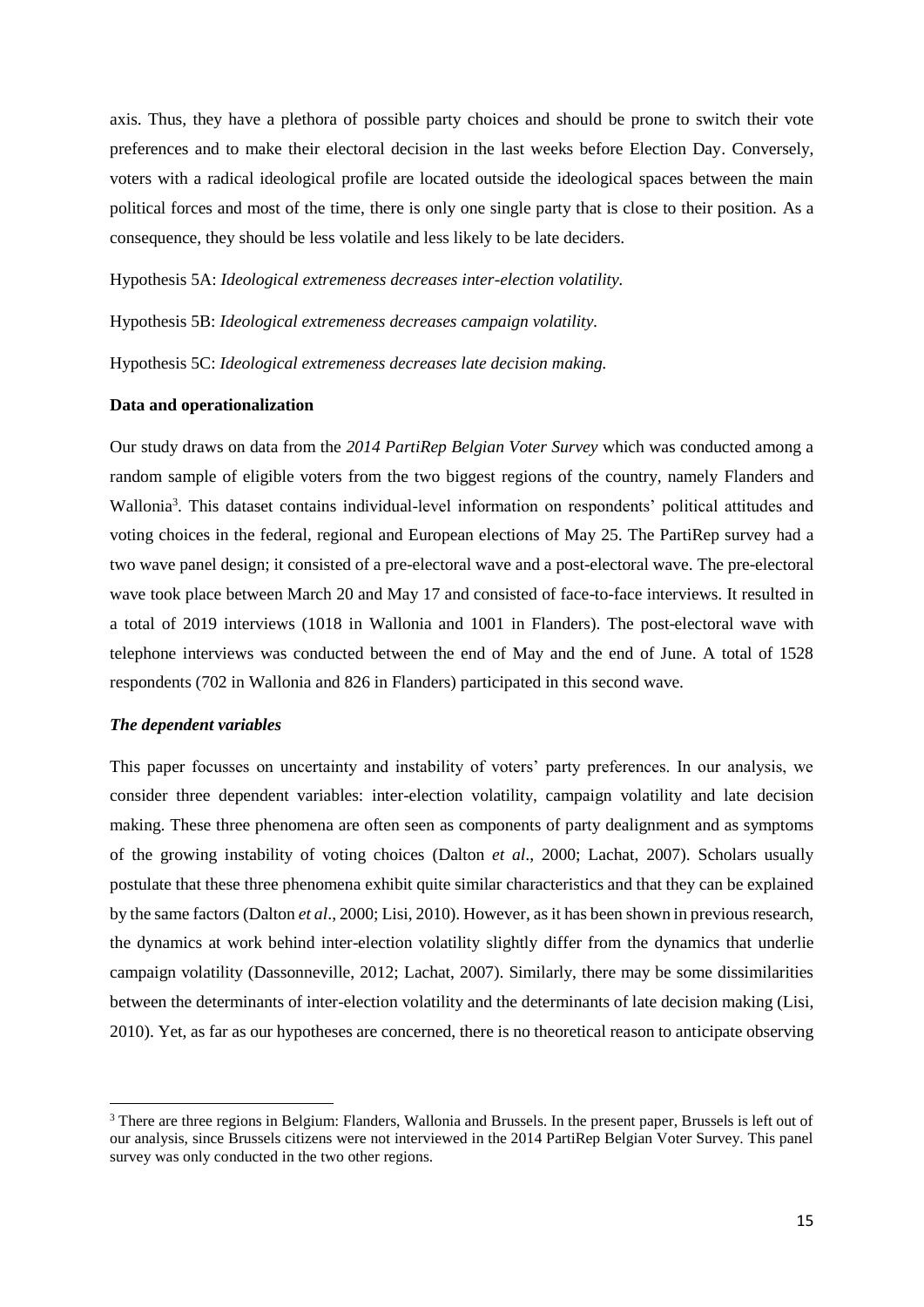different results for the three dependent variables. Hence, we expect the two types of volatility and late decision making to be affected in a quite similar manner by the different independent variables.

The first dependent variable, namely inter-election volatility, can be defined as the fact of switching from one party to another between two consecutive elections (Lachat, 2007). In order to measure interelection vote switching, we use reports of electoral behaviour in the 2014 federal elections as well as a recall question on respondent's voting choice in the previous federal elections held in 2010. Respondents who indicate having changed parties between the 2010 and 2014 elections are considered as volatile voters (coded 1), while those who report having supported the same party in these two successive elections are deemed as loyal voters ( coded 0). Table 1 shows that 44.6 % of the respondents report having switched parties between 2010 and 2014. This proportion is somewhat higher than figures reported in previous studies on inter-election volatility in Belgium (Dewinter *et al*., 2006; Walgrave *et al*., 2010). Moreover, it is worth noting that the level of volatility between the 2010 and 2014 Belgian federal elections is definitely higher than the average level of inter-election volatility observed in other European countries (see Dassonneville & Dejaeghere, 2014; Flacco & Willocq, 2015).

| Table 1: Proportion of inter-election switchers in the 2014 Belgian federal elections |  |  |  |
|---------------------------------------------------------------------------------------|--|--|--|
|                                                                                       |  |  |  |

| <b>Stable</b> | Volatile | <b>Total</b> | n    |
|---------------|----------|--------------|------|
| 55.4 %        | 44.6 %   | 100 %        | 1330 |

Our second dependent variable, namely campaign volatility, can only be operationalized by means of panel survey data that allow to compare respondent's vote intention at the start of the campaign with his/her actual voting choice on Election Day. The panel design of the PartiRep survey enables us to determine whether or not respondents changed their mind during the campaign. In the pre-electoral interview, they were asked to indicate which party they intended to vote for at the federal elections, and in the post-electoral interview, they were asked to mention which party they had eventually chosen on Election Day. By comparing the vote intention reported in the pre-electoral wave with the actual electoral behaviour reported in the post-electoral wave, we can distinguish two groups of respondents: stable voters and campaign switchers. Stable voters are those respondents who expressed a vote intention for a given party at the beginning of the campaign and who then cast a ballot for that party in the federal elections. Campaign switchers are those respondents who expressed a vote intention for a given party at the launch of the campaign, but who eventually cast a ballot for another party in the federal elections. The variable "campaign volatility" is dichotomous; it takes the value 1 for campaign switchers and the value 0 for stable voters. Table 2 indicates that about a third (32.8 %) of the respondents report having changed their vote intention over the course of the 2014 election campaign. Interestingly, this level of campaign volatility turns out to have been relatively high when compared to figures observed in other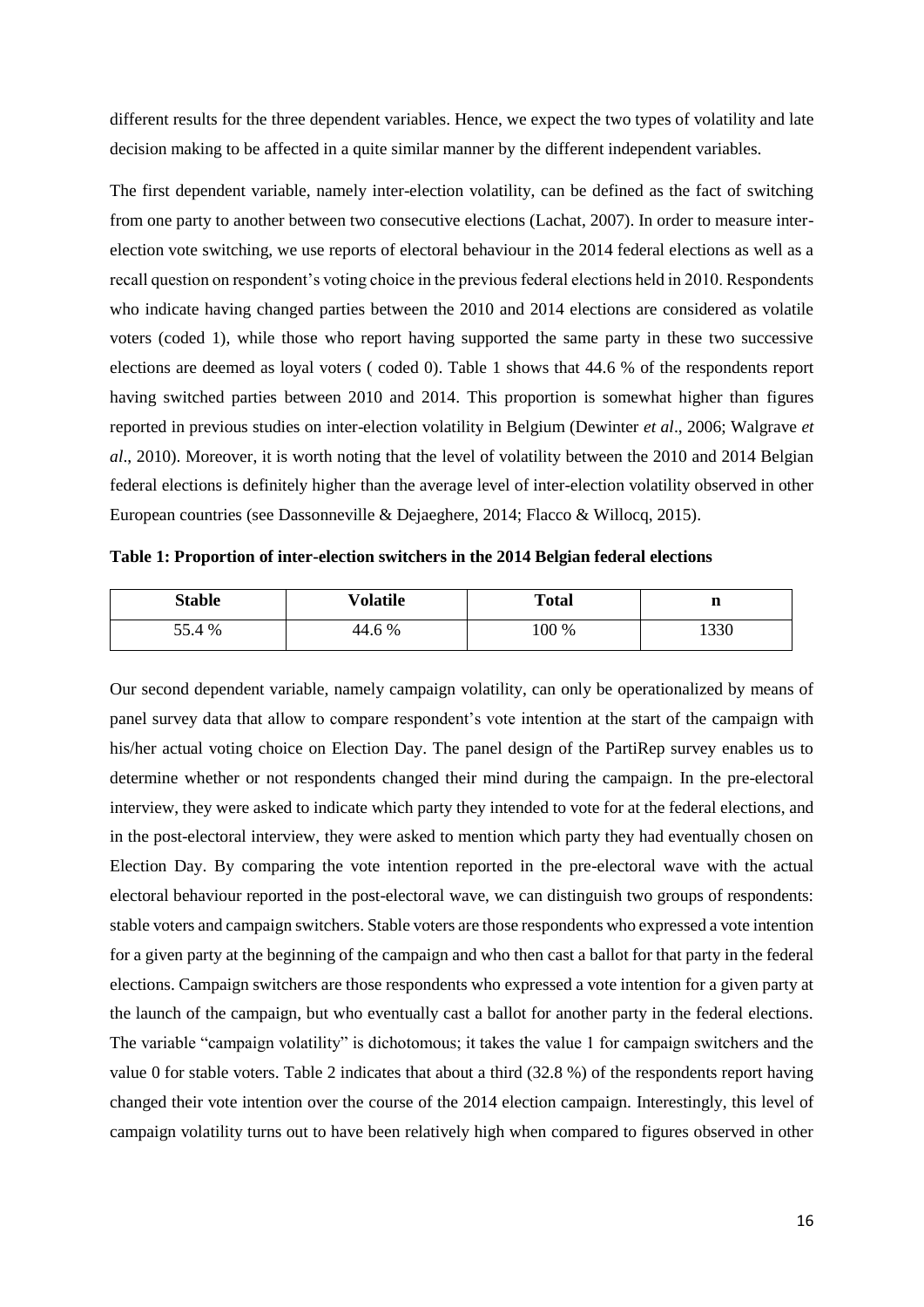Western countries such as Canada, Germany, Sweden, Switzerland or the United States (Blais, 2004; Granberg & Holmberg, 1991; Lachat, 2007).

| <b>Stable</b> | Volatile | <b>Total</b> | n    |
|---------------|----------|--------------|------|
| 67.2 %        | 32.8%    | 100 %        | 1316 |

**Table 2: Proportion of campaign switchers in the 2014 Belgian federal elections**

Finally, the third dependent variable is timing of the voting choice. The PartiRep survey questionnaire included the following question: When did you decide to vote for that party at the federal elections? Three options were offered to respondents: before the start of the campaign; during the campaign; on Election Day. We have decided to merge the second and the third answer categories in order to transform the variable "time of the voting choice" into a dichotomous variable. Respondents who indicate having already taken their electoral decision before the start of the campaign are coded as early deciders  $(=0)$ , whereas those who report having made up their mind during the campaign or on Election Day are coded as late deciders  $(=1)$ . As can be read from table 3, a large majority (56.1 %) of the respondents indicate having made their voting choice during the campaign or on Election Day. The proportion of late deciders among the Belgian electorate is relatively high, but not exceptional in a cross-national comparative perspective (Cautrès & Jadot, 2009; McAllister, 2002; Lachat, 2007).

**Table 3: Proportion of late deciders in the 2014 Belgian federal elections**

| <b>Pre-campaign deciders</b> | <b>Late deciders</b>            | <b>Total</b> |     |
|------------------------------|---------------------------------|--------------|-----|
| 43.9 %                       | $\frac{9}{6}$<br>$20.1^{\circ}$ | 100 %        | 275 |

**Table 4: Correlations between inter-election volatility, campaign volatility and late decision making** 

|                                                          | <b>Correlations</b> | p-value |
|----------------------------------------------------------|---------------------|---------|
| Inter-election volatility<br>and campaign volatility     | 0.86                | 0.000   |
| Late decision making<br>and inter-election<br>volatility | 0.89                | 0.000   |
| Late decision making<br>and campaign volatility          | 0.88                | 0.000   |

As mentioned above, previous research tends to assume that inter-election volatility, campaign volatility and late deciding can be seen as three dimensions of a broader phenomenon which can be termed "party dealignment". In order to test the validity of this assumption, it is necessary to examine the correlations between the three variables. As can be read from table 4, the correlations between the three variables achieve statistical significance and are in the expected direction. Late decision making is positively correlated with both inter-election volatility and campaign volatility. Moreover, those electors who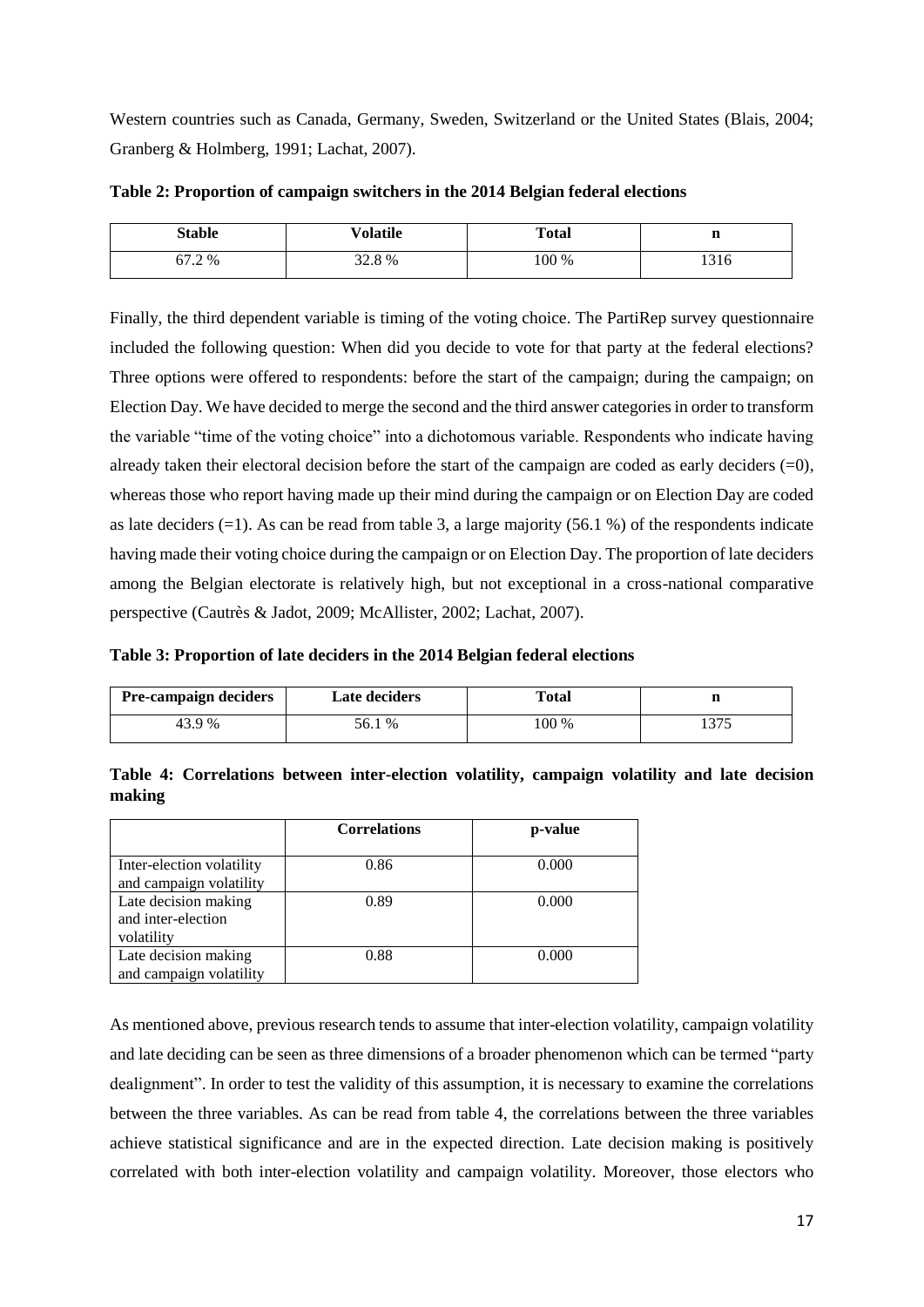switch parties between two consecutive elections are more likely than other electors to change their vote intention during the campaign.

Since there are significant correlations between the three phenomena, we have decided to construct an index of dealignment which distinguishes those voters who display at least one dimension of party dealignment from the rest of the electorate. This index is a dichotomous variable; it takes the value 1 for dealigned voters (i.e. those who exhibit at least one component of dealignment) and the value 0 for aligned voters (i.e. those who remained loyal to the same party at two successive elections, who did not change their vote intention in the months preceding the 2014 federal elections and who had already taken their final vote decision before the start of the campaign). Table 5 shows that 64.8 % of the respondents display at least one of the three aspects of party dealignment. In the present study, we will first attempt to explain each of the three phenomena separately. Then, we will analyse the determinants of party dealignment as such, by using a model in which the index of dealignment will be the dependent variable.

**Table 5: Proportion of dealigned voters in the 2014 Belgian federal elections**

| <b>Aligned voters</b> | <b>Dealigned voters</b> | <b>Total</b> | n    |
|-----------------------|-------------------------|--------------|------|
| 35.2 %                | 64.8%                   | 100 %        | 1238 |

## *The independent variables*

**.** 

This study aims to identify the various factors that influence the two types of volatility and late deciding. As explained above (see section "Theoretical framework"), we include in our models a large number of independent variables<sup>4</sup>. The first set of independent variables aim to capture the phenomenon of strategic voting. Hypothesis 1A holds that a voter can switch parties between two consecutive elections because of tactical considerations linked to his/her evaluation of the coalition potential of the party he/she had voted for in the previous elections. Therefore, our model dedicated to inter-election volatility includes the variable "Perceived coalition potential of the party voted for in previous elections" as an independent variable. In the pre-electoral interview, respondents were asked to rate how much of a chance the party they had voted for at the 2010 federal elections had of entering the governmental coalition after the 2014 elections. They gave an answer on an 11-point scale where 0 meant "The party has no chance of joining the governmental coalition" and 10 meant "The party has a very good chance of joining the governmental coalition".

Hypothesis 1B posits that a voter can change his/her vote intention in the weeks preceding the elections due to strategic considerations related to his/her perception about the coalition potential of the party he/she intended to vote for at the launch of the campaign. Thus, our model dedicated to campaign

<sup>4</sup> For the coding details of the independent variables, see Appendix.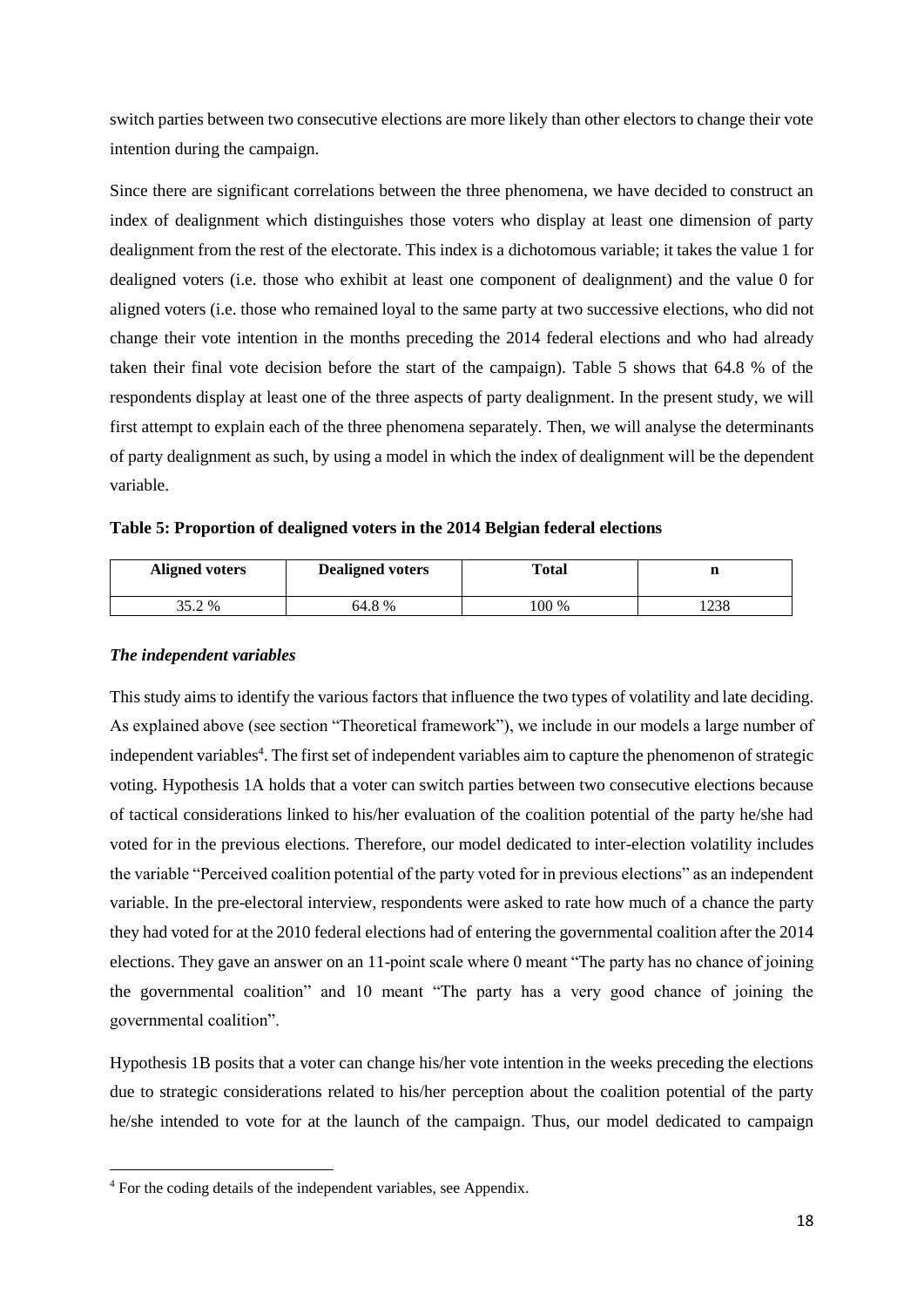volatility incorporates the variable "Perceived coalition potential of the party the respondent planned to vote for in the pre-electoral wave" as an independent variable. In the pre-electoral interview, respondents were asked to evaluate how much of a chance the party they intended to vote for had of joining the federal governmental coalition after the elections. They assessed this coalition potential on an 11-point scale where 0 meant "The party has no chance of entering the governmental coalition" and 10 meant "The party has a very good chance of entering the governmental coalition".

Hypothesis 1C suggests that strategic voters are more likely than sincere voters to delay their vote decision until the campaign is under way. In order to test this hypothesis, we have to categorise respondents as being either sincere or tactical voters. To this end, we identify strategic voters on the basis of some criteria and we assume all other individuals to be sincere voters. A strategic vote can be defined as a vote for a party that is not one's most preferred, cast in the hope of influencing the election outcomes or the government formation (*Blais et al*., 2001). On the basis of this definition, a strategic voter must meet two criteria. First, he/she must report having cast a ballot for a party that is not his/her favourite. In order to determine which party the respondent likes the most, we look at party thermometer ratings. In the PartiRep survey, respondents were asked to evaluate each political party on an 11-point thermometer scale. The favourite party of a respondent is the party that receives the highest thermometer rating. An individual can be classified as a tactical voter, if he/she gives a lower thermometer rating to the party voted for than to at least one other party. Strategic voters must also meet a second criterion that is related to their competitive expectations. A tactical voter has to consider that the party he/she votes for has a better chance of gaining office than his/her most preferred party. In the PartiRep survey, respondents were asked to evaluate the coalition potential of each party on an 11-point scale where 0 meant "The party has no chance of entering the governmental coalition" and 10 meant "The party has a very good chance of entering the governmental coalition". An individual can be considered as a strategic voter, if he/she attributes a better coalition potential to the party voted for than to his/her favourite party. By combining the two above mentioned criteria, we find that the proportion of strategic voters among the sample is 7.5 %.

The second explanatory factor is candidate-centred voting. We include in our models two indicators of candidate-oriented voting: the degree of candidate-centeredness of the voting choice (see H2A, H2B and H2C) and preferential voting (see H2D, H2E and H2F). The PartiRep survey allows to measure the self-reported degree of candidate-centeredness of the vote decision, as respondents were presented with the following question: What was more important for your voting choice: the party or the candidate(s)? They could give an answer on an 11-point scale where 0 meant "Only the party was important" and 10 meant "Only the candidate(s) was (were) important". This answer represents the degree of candidatecenteredness of their electoral choice. The other indicator of candidate-oriented voting, namely preferential voting, is a dichotomous variable which takes the value 1 for those respondents who cast a preferential vote for one or several candidate(s) and the value 0 for those who cast a party list vote.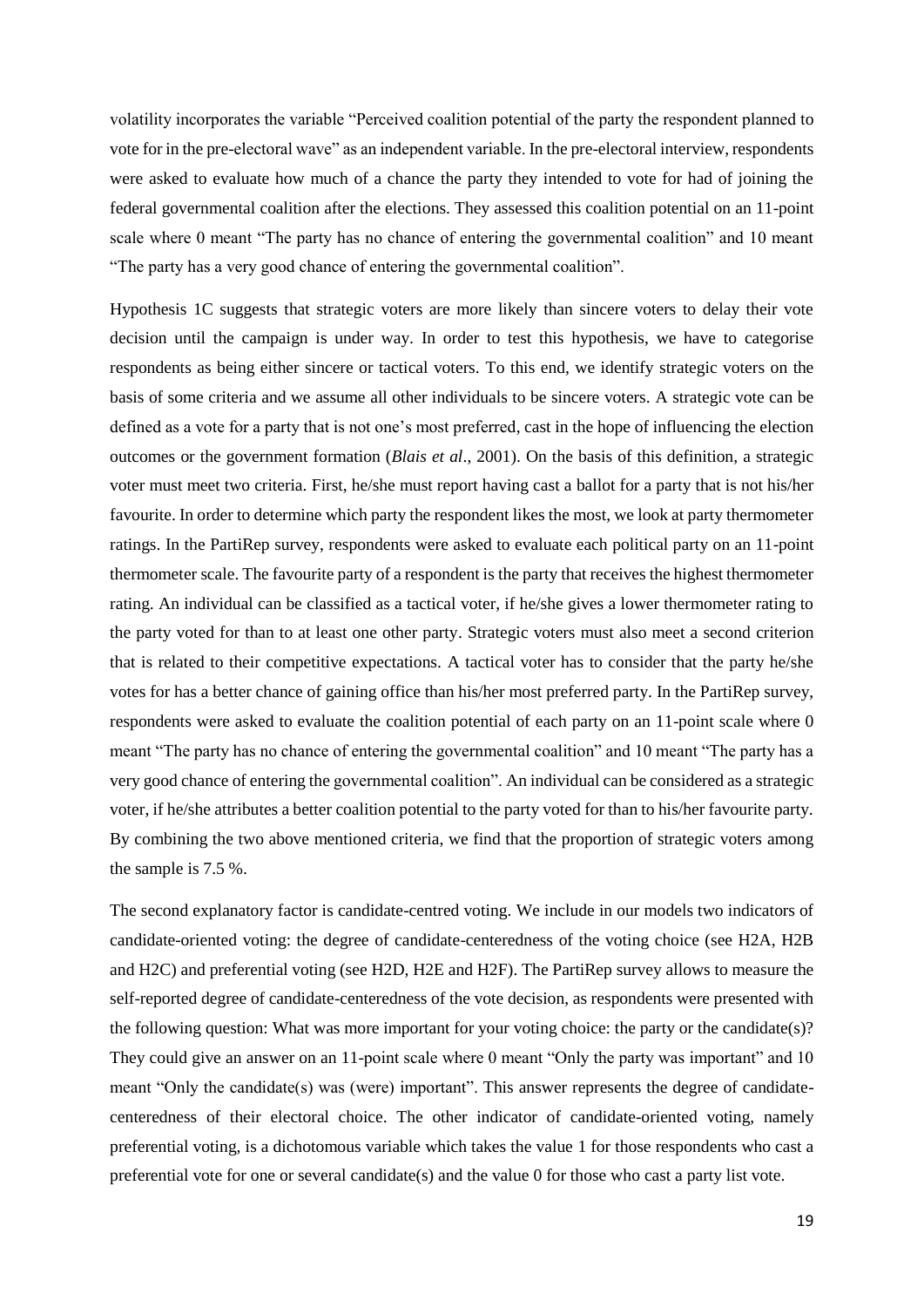The third explanatory factor, namely political sophistication (see H3A, H3B and H3C), is a complex and multidimensional concept that may be operationalized by means of a wide range of indicators (Lachat, 2007). In our analysis, we make use of three distinct indicators for measuring voter's level of sophistication, namely political knowledge, political interest and campaign attention. We construct an index of political knowledge that corresponds to the respondent' score on five political knowledge questions asked in the PartiRep survey. This score takes values ranging from 0 ("no political knowledge at all") to 5 ("high political knowledge"). The variable "political interest" consists of the self-reported level of interest in politics on an 11-point scale where 0 means "no interest at all" and 10 means "very much interest". In order to measure the degree of campaign attention, respondents were asked to indicate how often they had paid attention to political information in the media (newspapers, TV and radio) during the campaign. Respondents gave an answer on a 4-point scale where 0 meant "Never", 1 "One or several time(s) a month", 2 "One or several time(s) a week" and 3 "Every day".

The fourth explanatory factor, namely political satisfaction (see H4A, H4B and H4C), encompasses many distinct dimensions and, as a result, it can be operationalized by means of a large number of indicators (Soderlund, 2008; Zelle, 1995). Our models incorporate four independent variables designed to assess respondent's level of political satisfaction: political trust, affect towards the most preferred party, satisfaction with democracy and external political efficacy. Political trust is measured through the average score for self-reported degree of trust in a series of institutions and political actors: the justice, the police, media, political parties, the regional government, the regional parliament, the federal government, the federal parliament, social movements, politicians and the European Union. For each of these 11 institutions, respondents gave a value on an 11-point scale where 0 meant "No trust at all" and 10 meant "Complete trust". In order to assess affect directed to the favourite party, we look at respondent' self-reported degree of affection for each political party on an 11-point thermometer scale. The highest thermometer rating given by the respondent to any one out of all Belgian parties represents his/her level of affection for his/her most preferred party. Satisfaction with democracy consists of respondent' self-reported degree of satisfaction with the Belgian democratic process on a 4-point scale where 0 means "not satisfied at all" and 3 means "highly satisfied". The variable "external political efficacy" is constructed by means of the average score on 14 items that deal with the feeling of external political efficacy (see these items in appendix). This average score may take values ranging from 0 ("low political efficacy") to 4 ("high political efficacy").

The last independent variable, namely ideological extremeness (see H5A, H5B and H5C), is constructed on the basis of the respondent's left-right self-placement on an 11-point scale where 0 means "the left" and 10 means "the right". For each respondent, we calculated the distance between his/her self-reported position on the left-right axis and the ideological centre (i.e. the position 5 on that axis). Thus, the level of ideological extremeness is ranging from 0 (when the position 5 was reported) to 5 (when the position 0 or 10 was reported).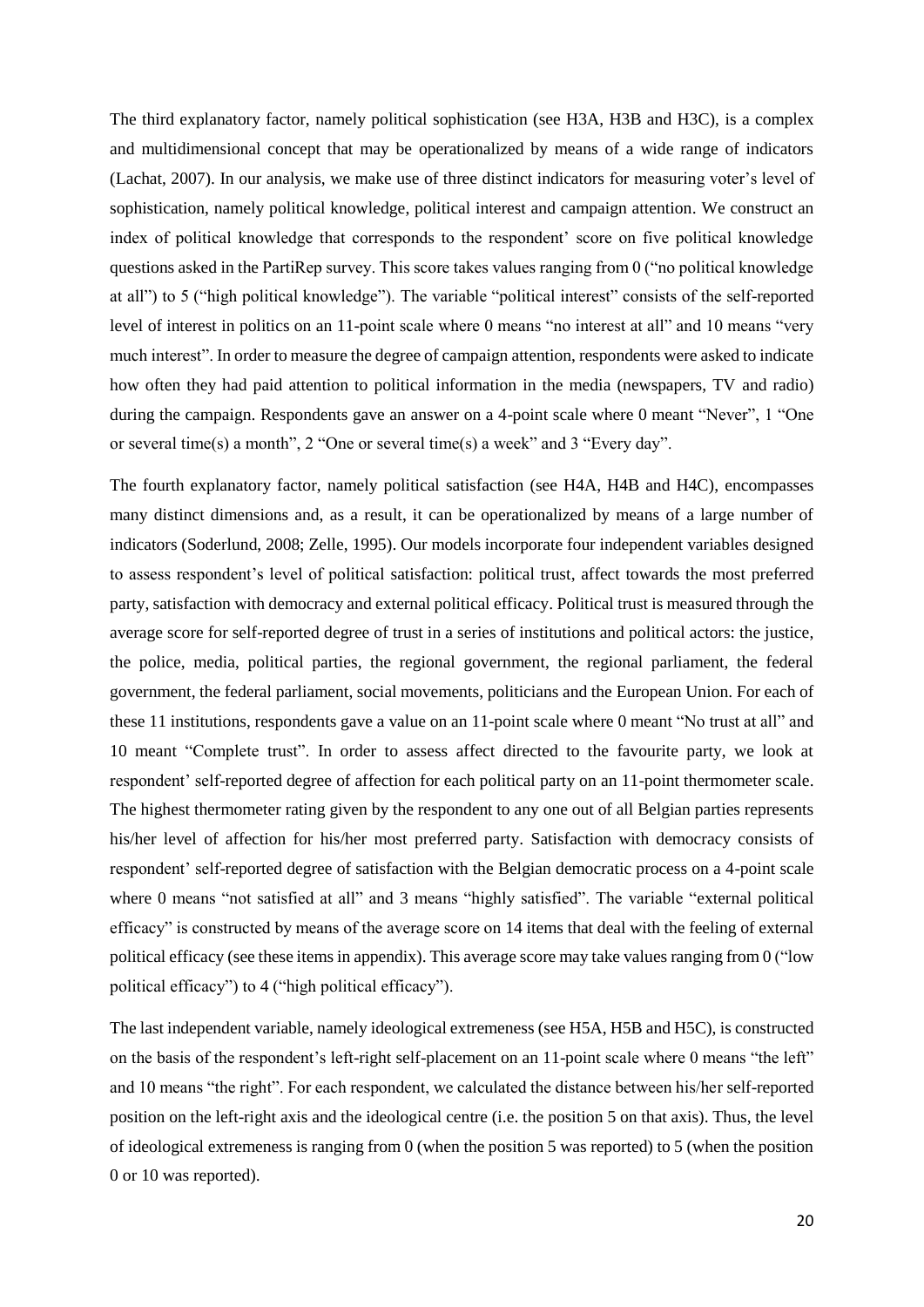Furthermore, we include in our models some control variables: age, gender, the level of education and party identification. First, we examine the effect of age which is often seen as one of the best predictors of electoral instability. According to the socialization model of the Michigan school (Campbell *et al*., 1960), young citizens tend to frequently change their party preferences because of the weakness of their partisan ties and their high susceptibility to "short-term" forces. By contrast, older voters usually develop a strong feeling of party identification making them more loyal and more stable in their voting behaviour. A large number of studies demonstrate that young voters are more likely than their elders to be late deciders (e.g. Blumenstiel & Plischke, 2015; Fournier *et al*., 2004; Gopoian & Hadjiharalambous, 1994; McGregor, 2012) and to switch from one party to another between two successive elections as well as during a campaign (e.g. Converse, 1969; Dassonneville, 2012; Kuhn, 2009; Muxel, 2009; Soderlund, 2008; but see Van Der Meer *et al*., 2015).

Second, we control for gender. In most studies, this variable has been found to have no significant effect on electoral volatility and timing of the voting decision (e.g. Dassonneville, 2012; Gopoian & Hadjiharalambous, 1994; Kuhn, 2009; Soderlund, 2008; Tiberj, 2015; Walgrave *et al*., 2010). Nevertheless, gender sometimes affects the stability of electoral behaviour; in some cases, women proved to be more volatile than men (e.g. Hayes & McAllister, 2001) while in other cases, men were more inclined to alter their party preferences (e.g. Van Der Meer *et al*., 2015).

Our third socio-structural variable, namely the level of education, is often claimed to influence the stability of political opinions. The cognitive mobilization theory developed by Dalton holds that a high level of education leads to uncertainty and instability in electoral preferences (Dalton, 1984; Dalton *et al*., 2000). While less educated voters rely on their party affiliation as a heuristic cue to guide their vote decision, highly educated citizens don't have to use such a cue, since they are able to make a wellmotivated choice on the basis of short-term factors such as issues and evaluation of past performances. As a result, well-educated voters are expected to exhibit the highest probability of party switching and late decision making (Dalton, 1984, 2007, 2013; Dalton *et al*., 2000; Habert & Lancelot, 1988).

In addition to these socio-demographic characteristics, we also control for party identification which is argued to form a barrier against electoral volatility and late deciding. A large number of studies clearly show that voters who report no partisan attachment are much more volatile than those who feel close to a particular party (e.g. Blumenstiel & Plischke, 2015; Campbell *et al*., 1960; Crow, 2005; Dalton, 2013; Dassonneville & Dejaeghere, 2014; Granberg & Holmberg, 1991; Lachat, 2007; Lisi, 2010; Soderlund, 2008). This observation holds for inter-election volatility as well as for campaign volatility. Besides, many scholars have pointed at the existence of a strong relationship between party identification and timing of the voting choice, with independents being more prone than party identifiers to delay their electoral decision until the campaign is under way (e.g. Cautrès & Jadot, 2007, 2009; Chaffee & Rimal, 1996; Dalton, 2013; Fournier *et al*., 2004; Gopoian & Hadjiharalambous, 1994; Jaffre & Chiche, 1997;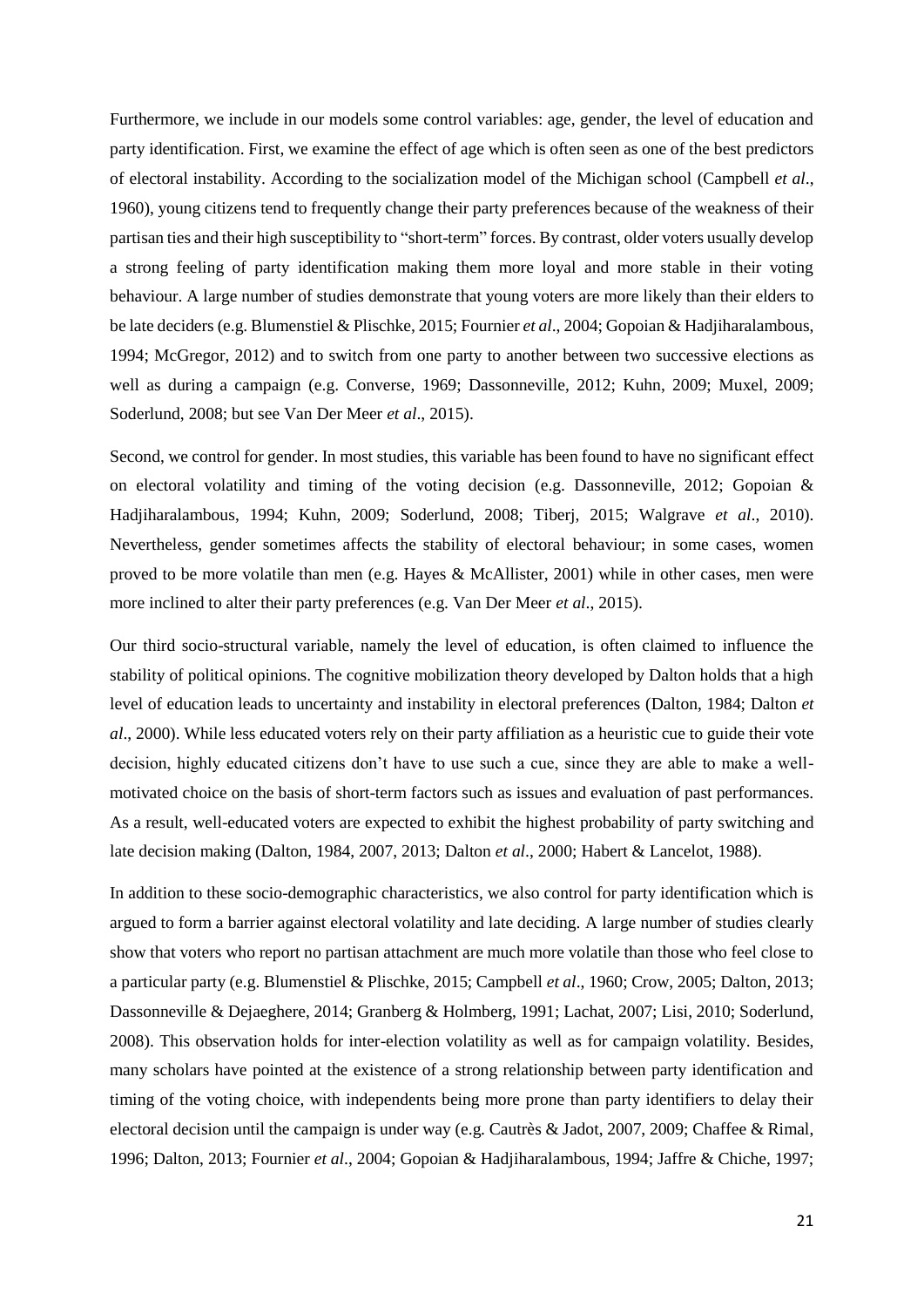Lisi, 2010; McAllister, 2002; McGregor, 2012; Schmitt-Beck & Partheymüller, 2012; Whitney & Goldman, 1985).

## **Results**

In this section, we will deal with the findings of our statistical analysis. First, we focus on the determinants of inter-election volatility. To start with, we perform some bivariate analyses. Results are reported in table 6. In order to determine whether inter-election volatility is triggered by strategic considerations, we compare how loyal voters and vote switchers evaluated the coalition potential of the party they had voted for in the previous federal elections held in 2010. As can be seen in the table, loyal voters considered that the party they had previously voted for had a good chance of entering the federal government after the 2014 elections (mean perceived coalition potential = 7.21 out of 10), while volatile voters thought that their previously endorsed party displayed a somewhat lower coalition potential (mean perceived coalition potential  $= 7.02$  out of 10). Nevertheless, the difference between the two groups of respondents in terms of perceived coalition potential is relatively small and does not reach the conventional level of statistical significance. Thus, hypothesis 1A cannot be confirmed.

| <b>Variables</b>                    | <b>Loyal voters</b><br>(Mean score) | <b>Volatile voters</b><br>(Mean score) | <b>T-value</b> | p-value |
|-------------------------------------|-------------------------------------|----------------------------------------|----------------|---------|
| Perceived coalition potential       | 7.21                                | 7.02                                   | 1.60           | 0.109   |
| of the party voted for in           |                                     |                                        |                |         |
| previous elections (0-10)           |                                     |                                        |                |         |
| Candidate-centeredness of           | 2.72                                | 2.94                                   | $-1.39$        | 0.163   |
| the voting choice $(0-10)$          |                                     |                                        |                |         |
| Preferential voting (party list     | 0.55                                | 0.43                                   | 4.54           | 0.000   |
| $vote = 0$ ; preference $vote(s) =$ |                                     |                                        |                |         |
| 1)                                  |                                     |                                        |                |         |
| Political knowledge (0-5)           | 2.47                                | 2.16                                   | 3.87           | 0.000   |
| Campaign attention $(0-3)$          | 2.15                                | 2.01                                   | 2.64           | 0.008   |
| Political interest (0-10)           | 5.53                                | 4.74                                   | 5.32           | 0.000   |
| External political efficacy (0-     | 1.85                                | 1.70                                   | 5.06           | 0.000   |
| 4)                                  |                                     |                                        |                |         |
| Satisfaction with democracy         | 1.76                                | 1.67                                   | 2.50           | 0.012   |
| $(0-3)$                             |                                     |                                        |                |         |
| Political trust $(0-10)$            | 5.27                                | 4.98                                   | 3.59           | 0.000   |
| Affection for the favourite         | 7.80                                | 7.20                                   | 6.84           | 0.000   |
| party $(0-10)$                      |                                     |                                        |                |         |
| Ideological extremeness (0-5)       | 1.82                                | 1.54                                   | 3.44           | 0.000   |

**Table 6: The determinants of inter-election volatility (bivariate analyses)** 

Second, we explore the relationship between candidate-oriented voting and inter-election volatility, by comparing the relative importance of candidates in the electoral decision process among loyal voters and switchers. The results of this comparison do not corroborate hypothesis 2A. Admittedly, candidates matter more to volatile voters than to party loyalists, but the difference between these two electorates is small and not statistically significant. We also attempt to determine whether or not there is a link between preferential voting and inter-election volatility. According to our hypothesis 2D, the use of preference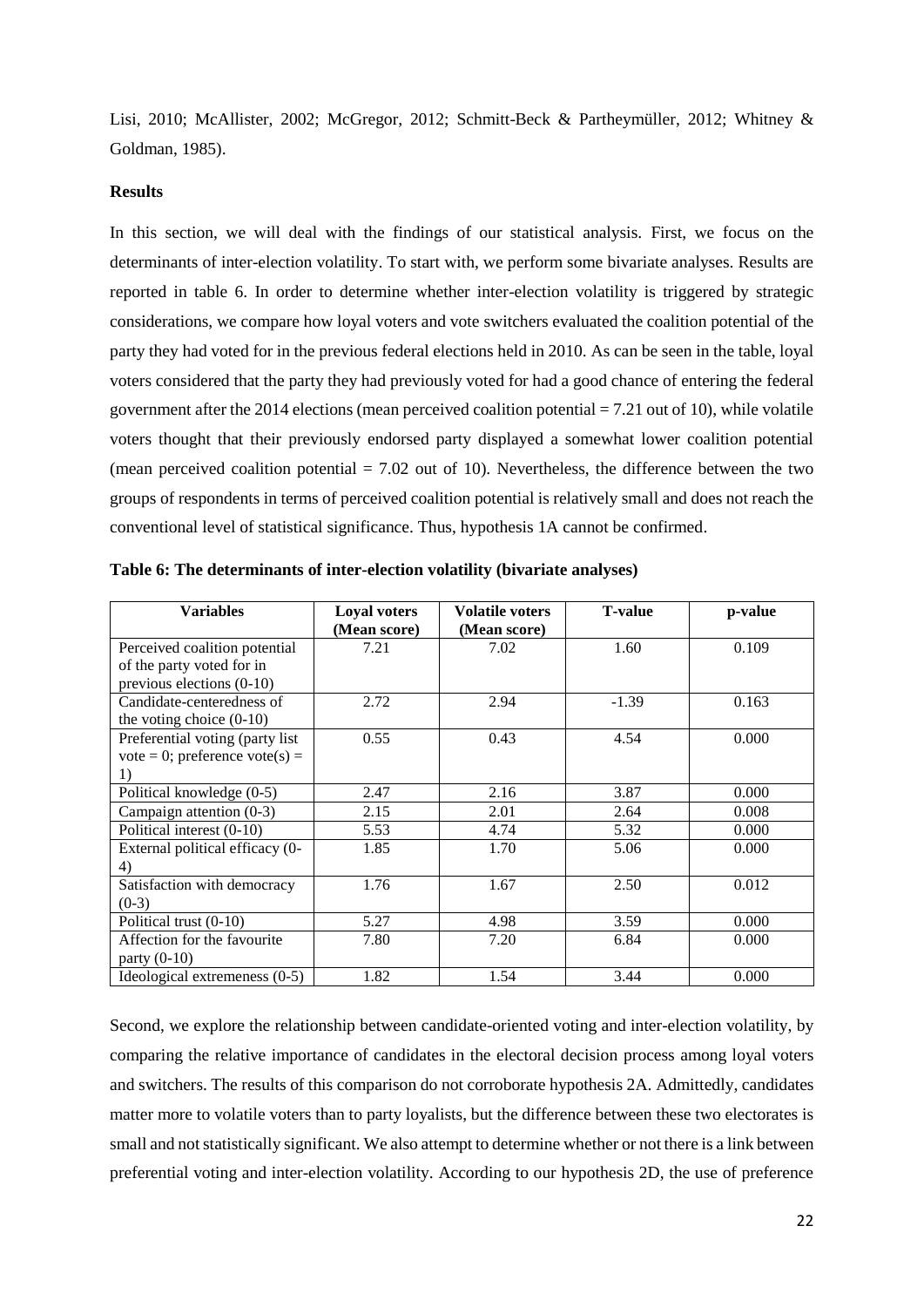votes should be more frequent among vote switchers than among loyal voters. Yet, the results of the bivariate analysis indicate that it is party loyalists rather than volatile voters who display a higher level of preferential voting and that this difference between the two groups of respondents is statistically significant.

In order to investigate the relationship between political sophistication and inter-election volatility, we look at differences between party loyalists and volatile voters with regard to their levels of political interest, political knowledge and campaign attention. Results lend support for hypothesis 3A, as they indicate that vote switchers are less interested in politics, less knowledgeable about the political system and less attentive to information on the election campaign. For each of the three indicators of political sophistication, the difference between loyal and volatile voters achieves statistical significance.

Next, we try to determine whether political disaffection can stimulate inter-election volatility. We make use of four different indicators in order to compare the average level of political satisfaction of loyal voters with that of vote switchers. The results of this bivariate analysis provide strong empirical evidence in support of hypothesis 4A. Compared to party loyalists, volatile voters exhibit a lower degree of satisfaction with democracy, a lower level of political trust, a lower degree of affection for their favourite party and a lower level of external political efficacy. The differences between loyal voters and switchers are statistically significant for each of the four indicators.

Finally, we examine whether ideological extremeness significantly correlates with inter-election volatility. To this end, we compare the average degree of ideological extremeness of switchers with that of loyal voters. In line with hypothesis 5A, the ideological profile of volatile voters proves to be more moderate than that of party loyalists and the difference between these two electorates in terms of ideological extremeness achieves statistical significance.

In addition to conducting these bivariate analyses, we carry out a multivariate analysis; we regress interelection volatility on all the independent and control variables. Given that the dependent variable is dichotomous, we perform a binary logistic regression in order to test the different hypotheses. Regression results (reported in table 7) do not corroborate the hypothesis that strategic considerations lead voters to switch from one party to another between two consecutive elections (H1A). Indeed, the probability of inter-election volatility is not significantly affected by voters' perceptions about the coalition potential of the party they had voted for in the previous federal elections.

**Table 7: The determinants of inter-election volatility (binary logistic regression)**

| <b>Independent Variables</b>  |       | SЕ    | Sign.   | Exp(B) |
|-------------------------------|-------|-------|---------|--------|
| Intercept                     | 3.313 | 0.537 | < 0.001 | 27.460 |
| Gender (male = 0; female = 1) | 0.355 | 0.135 | 0.008   | .427   |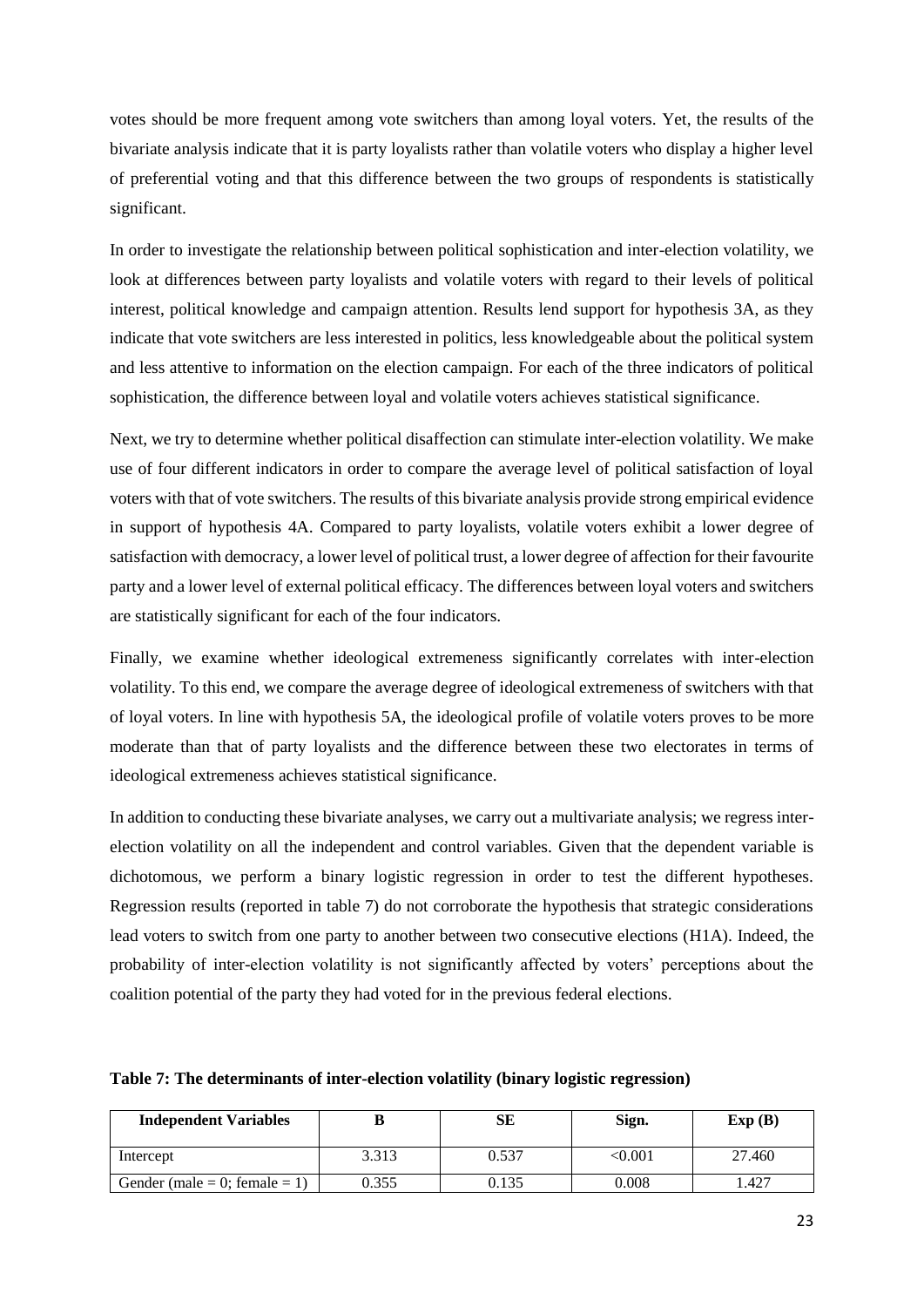| Age                           | $-0.026$   | 0.004 | < 0.001 | 0.974 |
|-------------------------------|------------|-------|---------|-------|
| Level of education            | $-0.069$   | 0.076 | 0.364   | 0.934 |
| Party identification          | $-0.655$   | 0.142 | < 0.001 | 0.520 |
| Perceived coalition potential | $-0.054$   | 0.032 | 0.091   | 0.947 |
| of the party voted for in     |            |       |         |       |
| previous elections            |            |       |         |       |
| Candidate-centeredness of the | 0.047      | 0.026 | 0.070   | 1.048 |
| voting choice                 |            |       |         |       |
| Preferential voting           | $-0.396$   | 0.140 | 0.005   | 0.673 |
| Political interest            | $-0.019$   | 0.031 | 0.535   | 0.981 |
| Political knowledge           | $-0.006$   | 0.051 | 0.911   | 0.994 |
| Campaign attention            | 0.083      | 0.078 | 0.287   | 1.086 |
| External political efficacy   | $-0.523$   | 0.152 | < 0.001 | 0.593 |
| Satisfaction with democracy   | $-0.057$   | 0.116 | 0.621   | 0.945 |
| Political trust               | 0.079      | 0.064 | 0.213   | 1.082 |
| Affection for the favourite   | $-0.109$   | 0.049 | 0.027   | 0.897 |
| party                         |            |       |         |       |
| Ideological extremeness       | $-0.058$   | 0.045 | 0.200   | 0.944 |
| Nagelkerke R <sup>2</sup>     | 0.161      |       |         |       |
| Log likelihood                | $-714.651$ |       |         |       |
| n                             | 1151       |       |         |       |

Similarly, the findings of the multivariate analysis do not allow to confirm the hypothesis that voters who consider candidates as more important than parties for their voting choice are more likely than other voters to change parties from one election to the next (H2A). As expected, candidate-centred voting has a negative effect on inter-election volatility, but this effect does not reach an acceptable level of statistical significance. Furthermore, results totally contradict our hypothesis 2D. While preferential voting was expected to lead to higher levels of vote switching, the analysis reveals that those individuals who cast preference votes for individual candidates are less volatile than those who cast a party list vote.

Besides, regression results lead us to reject the hypothesis that political sophistication has a stabilizing effect on voting behaviour (H3A). None of the three indicators of sophistication (political interest, campaign attention and political knowledge) is significantly related to inter-election volatility.

At the same time, the hypothesis that vote switching can be attributed to political disaffection (H4A) is partially confirmed, since two out of the four indicators of political satisfaction, namely external political efficacy and affection for the favourite party, significantly influence inter-election volatility. In accordance with our expectations, voters who exhibit a low level of external political efficacy are more likely than other voters to switch from one party to another between two successive elections. Moreover, we may point at the presence of a negative relationship between affection for the favourite party and inter-election volatility. The higher the degree of affection for one's most preferred party, the lower will be the probability of changing parties between two consecutive elections. The two other variables measuring political satisfaction, namely political trust and satisfaction with democracy, are not significantly associated with inter-election switching.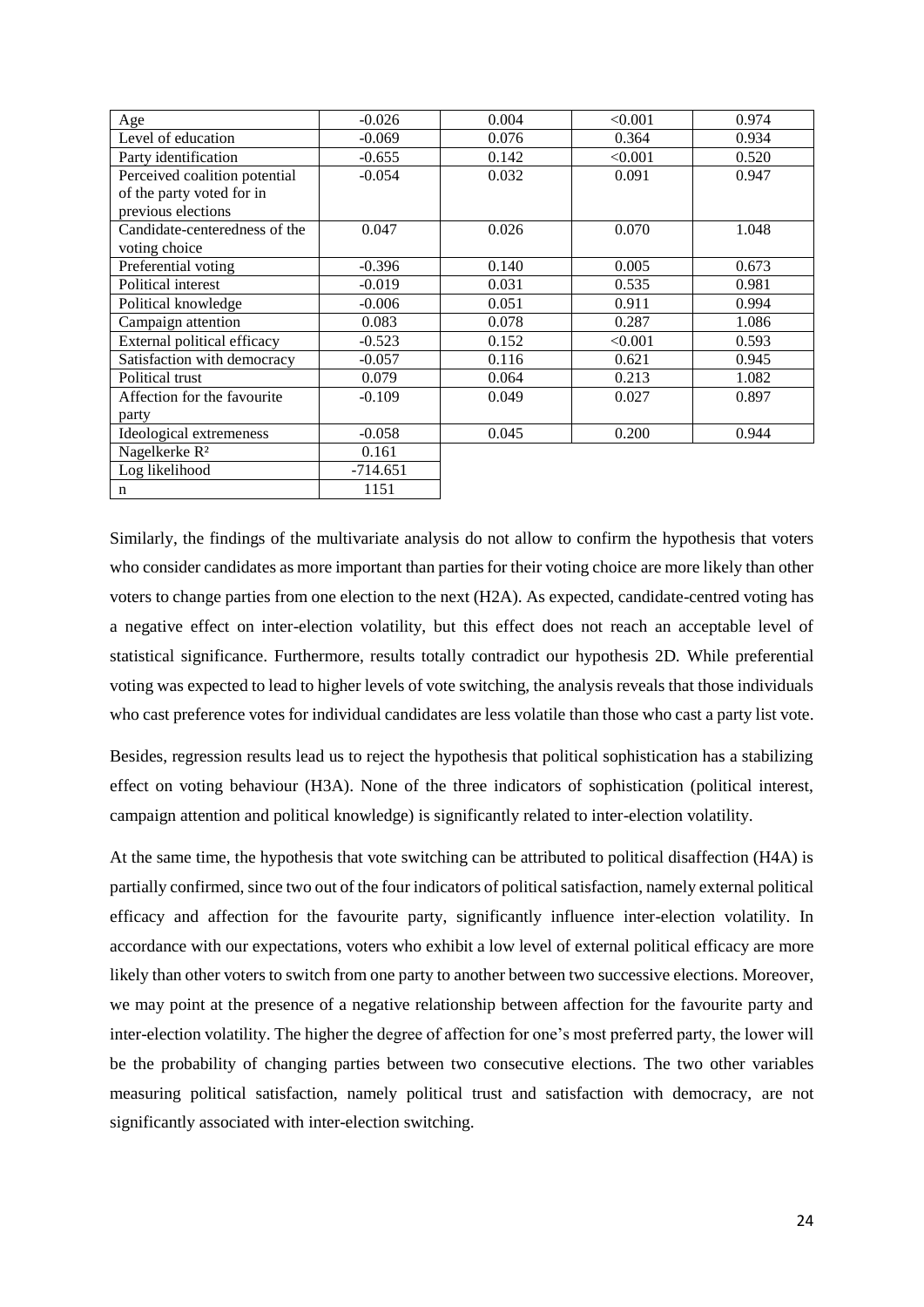As can be seen in the table, results do not support the hypothesis that voters with radical ideological orientations are less prone than moderate voters to switch parties from one election to the next (H5A). Indeed, the degree of ideological extremeness has no significant impact on inter-election volatility.

Regarding the control variables, the analysis shows that party identification forms a barrier against vote switching. Those individuals who identify with a particular party prove to be much less volatile than those who report no partisan attachment. It is also worth noting that two sociodemographic factors, gender and age, significantly correlate with inter-election volatility. Women are more inclined than men to shift their votes from one election to another. Unsurprisingly, there is a negative relationship between age and inter-election volatility, with young voters being more likely than their elders to switch parties between two successive elections. The last control variable, namely the level of education, does not significantly influence inter-election switching.

Then, we may examine the factors explaining campaign volatility. Table 8 presents the results of the bivariate analyses. For each of the variables under scrutiny, the difference between stable voters and switchers achieves statistical significance and a large majority of our hypotheses receive empirical support. First, we investigate the relationship between strategic voting and campaign volatility, by comparing how stable voters and switchers evaluated the coalition potential of the party for which they expressed a vote intention at the beginning of the campaign. As can be read from the table, the results of this comparison lend support for hypothesis 1B. At the start of the campaign, stable voters thought that the party they intended to support had a relatively good chance of joining the federal governmental coalition after the elections (mean perceived coalition potential  $= 7.06$  out of 10). Campaign switchers, on the other hand, considered that the party they planned to vote for at the launch of the campaign displayed a lower chance of gaining office (mean perceived coalition potential = 5.48 out of 10). Hypothesis 2B can also be confirmed, as we find that candidates are more important for switchers than for stable voters. By contrast, results seem to contradict hypothesis 2E, since they indicate that the level of preferential voting is higher among stable voters than among campaign switchers. As far as political sophistication is concerned, campaign switchers are less interested in politics, less attentive to information on the campaign and less knowledgeable about the political system, which is in line with hypothesis 3B. The results of our bivariate analyses also give credit to the frustrated floating voter hypothesis (H4B), as they clearly show that compared to stable voters, campaign switchers exhibit a lower level of satisfaction with democracy, a lower degree of trust in institutions and political actors, a lower level of external political efficacy and a lower degree of affection for their favourite party. Regarding ideological extremeness, results seem to confirm hypothesis 5B, since the average ideological profile of switchers proves to be more moderate than that of stable voters.

## **Table 8: The determinants of campaign volatility (bivariate analyses)**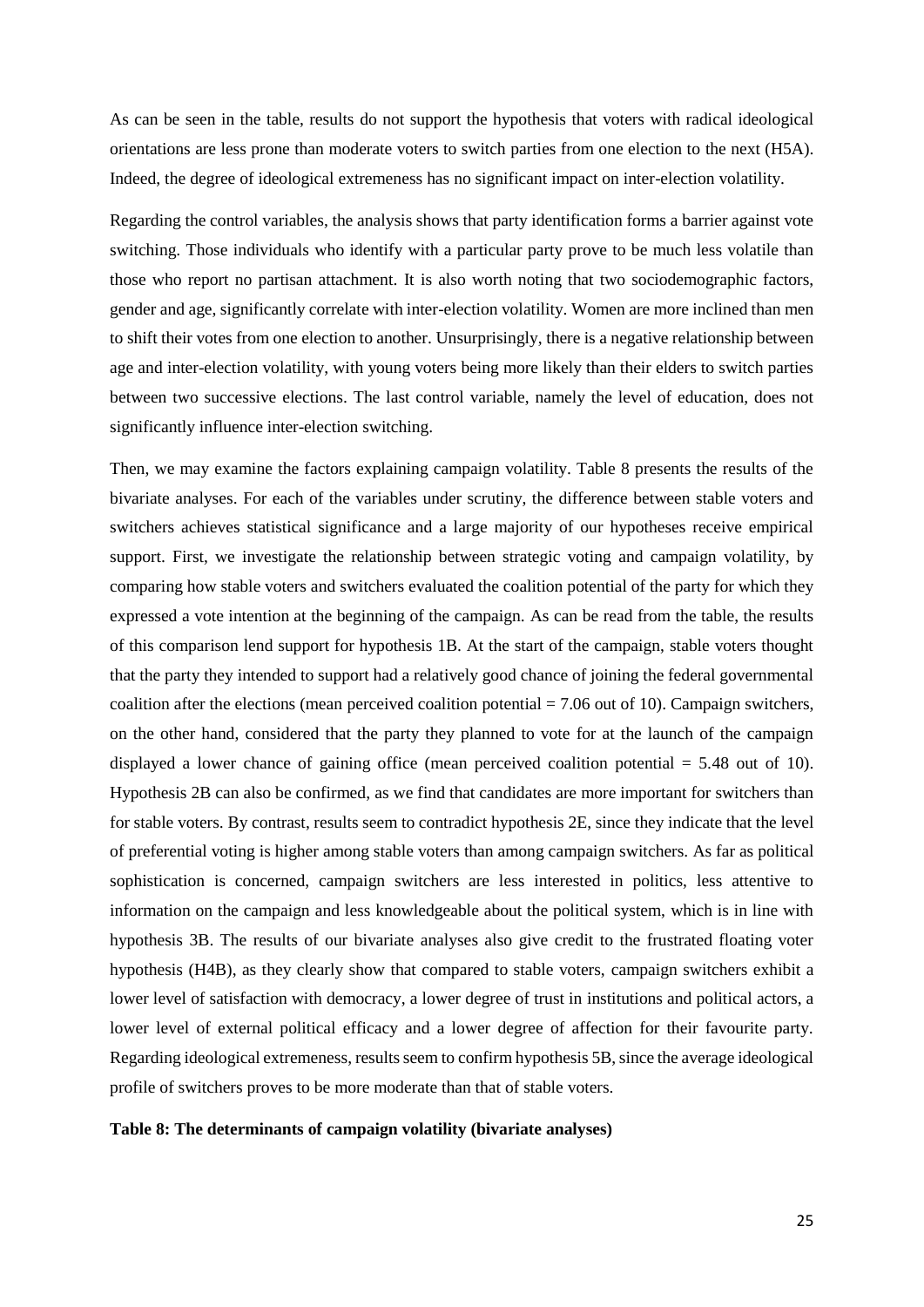| <b>Variables</b>                 | <b>Stable voters</b> | Campaign        | <b>T-value</b> | p-value |
|----------------------------------|----------------------|-----------------|----------------|---------|
|                                  | (Mean score)         | switchers (Mean |                |         |
|                                  |                      | score)          |                |         |
| Perceived coalition potential    | 7.06                 | 5.48            | 9.29           | 0.000   |
| of the party the respondent      |                      |                 |                |         |
| planned to vote for at the start |                      |                 |                |         |
| of the campaign $(0-10)$         |                      |                 |                |         |
| Candidate-centeredness of the    | 2.63                 | 3.10            | $-2.70$        | 0.007   |
| voting choice $(0-10)$           |                      |                 |                |         |
| Preferential voting (party list  | 0.53                 | 0.42            | 3.74           | 0.000   |
| vote = 0; preference vote(s) =   |                      |                 |                |         |
|                                  |                      |                 |                |         |
| Political knowledge (0-5)        | 2.41                 | 2.17            | 2.86           | 0.004   |
| Campaign attention $(0-3)$       | 2.15                 | 1.95            | 3.35           | 0.001   |
| Political interest (0-10)        | 5.54                 | 4.45            | 6.96           | 0.000   |
| External political efficacy (0-  | 1.84                 | 1.66            | 5.41           | 0.000   |
| 4)                               |                      |                 |                |         |
| Satisfaction with democracy      | 1.76                 | 1.67            | 2.15           | 0.031   |
| $(0-3)$                          |                      |                 |                |         |
| Political trust (0-10)           | 5.27                 | 4.83            | 5.09           | 0.000   |
| Affection for the favourite      | 7.78                 | 7.01            | 7.79           | 0.000   |
| party $(0-10)$                   |                      |                 |                |         |
| Ideological extremeness (0-5)    | 1.79                 | 1.59            | 2.26           | 0.024   |

After having presented the findings of these bivariate analyses, we may discuss the results of our multivariate analysis, which are reported in table 9. First, regression results corroborate the hypothesis that strategic considerations can cause voters to change their vote preferences during an election campaign (H1B). Indeed, the probability of campaign volatility is significantly influenced by voters' perceptions about the coalition potential of the party they planned to vote for at the launch of the campaign. The higher this perceived coalition potential, the lower is the probability that the voter changes his/her vote intention in the weeks preceding the elections. In other words, if the voter believes that the party he/she intends to vote for at the start of the campaign is capable of joining the governmental coalition after the elections, he/she will tend to remain stable in his/her vote preference during the campaign and will probably cast a ballot for that party on Election Day. Conversely, if the voter considers that the party he/she plans to support exhibits a low coalition potential, he/she will be much more likely to change his/her vote intention over the course of the campaign and to shift to another party that seems to have a better chance of gaining office.

At the same time, it appears that candidate-centred voting significantly increases the chance of switching parties in the weeks preceding the elections. In accordance with hypothesis 2B, voters who regard candidates as more important than parties for their voting choice are more likely than other voters to shift their vote intention during the campaign. Surprisingly, our results totally contradict hypothesis 2E. While preferential voting was expected to induce instability in vote intentions, the analysis reveals that the probability of campaign volatility is definitely lower among those individuals who cast one or several preference vote(s) than among those who endorse a party list.

#### **Table 9: The determinants of campaign volatility (binary logistic regression)**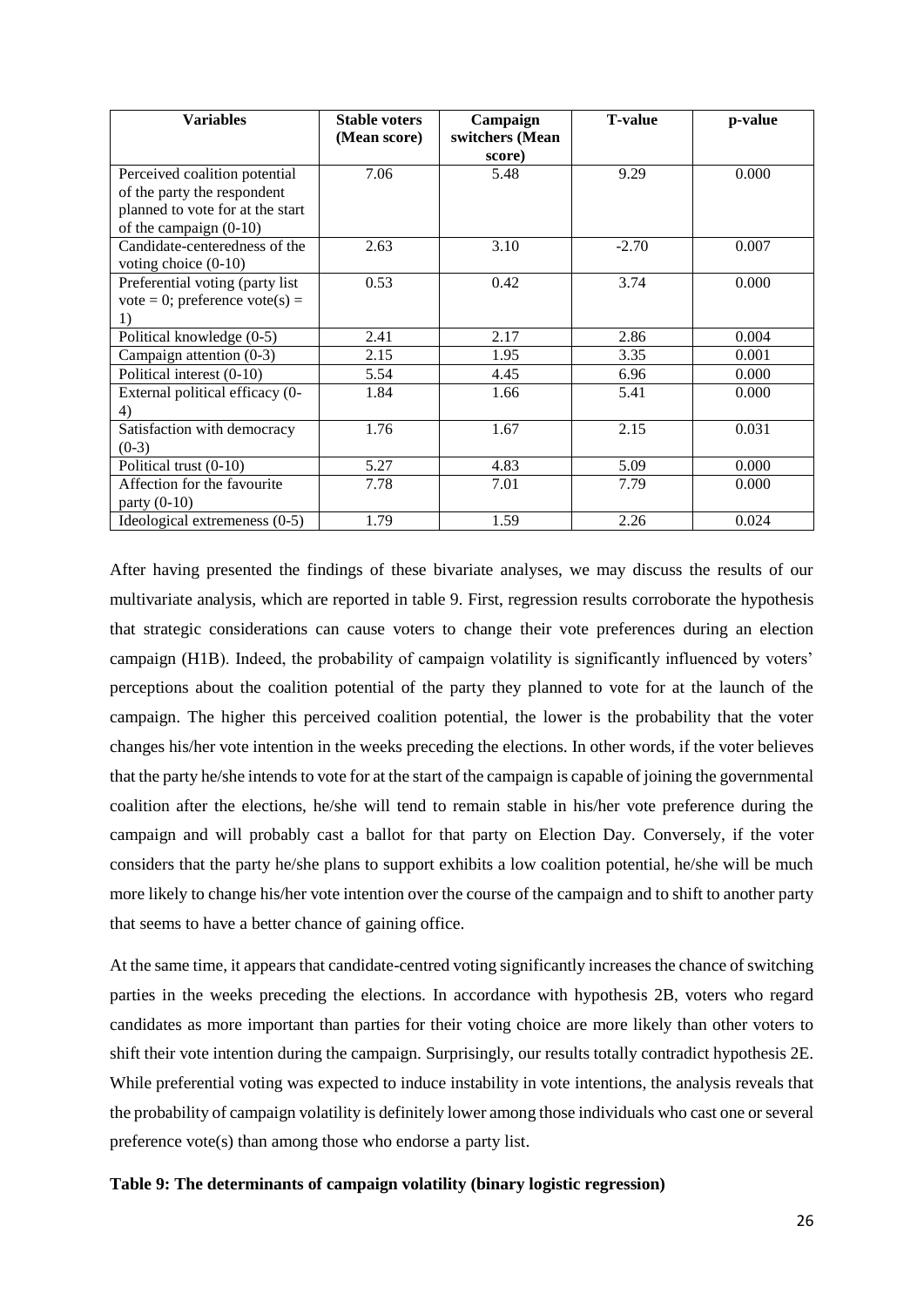| <b>Independent Variables</b>     | B          | <b>SE</b> | Sign.   | Exp(B) |
|----------------------------------|------------|-----------|---------|--------|
|                                  |            |           |         |        |
| Intercept                        | 2.919      | 0.534     | < 0.001 | 18.523 |
| Gender (male = $0$ ; female = 1) | 0.397      | 0.148     | 0.007   | 1.487  |
| Age                              | $-0.013$   | 0.005     | 0.005   | 0.987  |
| Level of education               | 0.032      | 0.082     | 0.694   | 1.033  |
| Party identification             | $-0.683$   | 0.151     | < 0.001 | 0.505  |
| Perceived coalition potential    | $-0.216$   | 0.029     | < 0.001 | 0.805  |
| of the party the respondent      |            |           |         |        |
| planned to vote for at the start |            |           |         |        |
| of the campaign                  |            |           |         |        |
| Candidate-centeredness of the    | 0.093      | 0.029     | 0.001   | 1.097  |
| voting choice                    |            |           |         |        |
| Preferential voting              | $-0.429$   | 0.154     | 0.006   | 0.651  |
| Political interest               | $-0.083$   | 0.033     | 0.012   | 0.920  |
| Political knowledge              | 0.011      | 0.055     | 0.849   | 1.011  |
| Campaign attention               | 0.017      | 0.086     | 0.847   | 1.017  |
| External political efficacy      | $-0.426$   | 0.167     | 0.011   | 0.653  |
| Satisfaction with democracy      | 0.022      | 0.127     | 0.864   | 1.022  |
| Political trust                  | 0.053      | 0.070     | 0.446   | 1.055  |
| Affection for the favourite      | $-0.090$   | 0.052     | 0.080   | 0.914  |
| party                            |            |           |         |        |
| Ideological extremeness          | $-0.035$   | 0.050     | 0.486   | 0.966  |
| Nagelkerke R <sup>2</sup>        | 0.227      |           |         |        |
| Log likelihood                   | $-616.853$ |           |         |        |
| $\mathbf n$                      | 1149       |           |         |        |

Besides, our analysis partially confirms the hypothesis that political sophistication contributes to the stability of vote intentions (H3B). In line with our expectations, political interest has a significant effect on campaign volatility and this effect is in the negative direction. The higher the level of political interest, the more stable will be the vote intention. This finding contradicts the cognitive mobilization thesis (Dalton, 1984), but is consonant with the traditional floating voter thesis of the Columbia school which holds that the level of campaign volatility is the highest among uninformed and uninterested citizens (Berelson *et al*., 1963; Lazarsfeld *et al*., 1968). Nevertheless, hypothesis 3B can only be partially confirmed, because none of the two other indicators of political sophistication (campaign attention and political knowledge) is significantly associated with campaign switching.

Furthermore, regression results provide little evidence in support of the hypothesis that shifts in vote intentions are triggered by political disaffection (H4B). Three out of the four indicators of political satisfaction (affection for the favourite party, political trust and satisfaction with democracy) have no significant impact on campaign volatility. The only variable linked to political satisfaction that significantly correlates with campaign switching is external political efficacy. As expected, voters with a low level of external political efficacy are more prone than other voters to switch from one party to another in the weeks preceding the elections.

As evident from the table, regression results do not support the hypothesis that voters with a radical ideological profile are less likely than moderate voters to change their mind in the last weeks before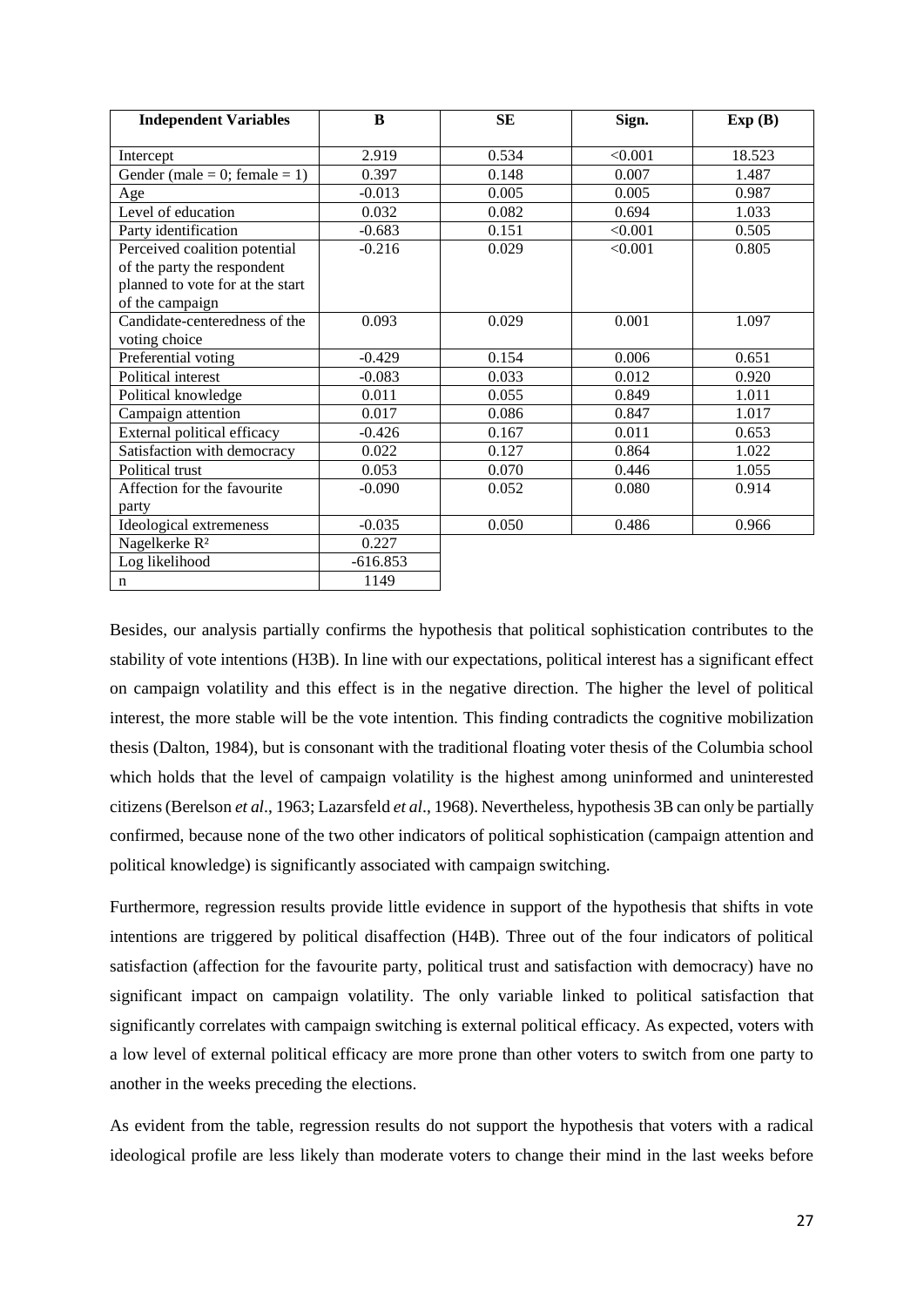Election Day (H5B). Admittedly, the effect of ideological extremeness on campaign volatility is in the expected negative direction, but it is far from achieving statistical significance.

Concerning the control variables, results indicate that party identification significantly reduces the probability of switching one's vote intention during the campaign. Electors who report no partisan attachment are much more inclined than party identifiers to change their vote preferences in the weeks preceding the elections. Moreover, one may observe that two sociodemographic characteristics, gender and age, significantly influence campaign switching. Interestingly, women prove to be somewhat more volatile than men. As it has already been shown in previous research, age has a stabilizing effect on vote preferences; young citizens are more prone than their elders to switch parties in the last weeks before Election Day. Finally, the last sociodemographic variable, namely the level of education, is not significantly related to campaign volatility.

After having examined the determinants of both types of volatility, we look at the factors explaining late decision making at the 2014 Belgian federal elections. Table 10 presents the results of our bivariate analyses. First, we compare the rate of strategic voting among early deciders and late deciders, in order to determine whether tactical considerations can cause voters to delay their vote decision. The results of this comparison give credit to hypothesis 1C, as they indicate that the level of strategic voting is much higher among campaign deciders than among pre-campaign deciders and that this difference between the two groups of respondents is statistically significant.

Second, we investigate the relationship between candidate-oriented voting and timing of the voting choice, by comparing the relative importance of candidates in the electoral decision process among early deciders and late deciders. Compared to those individuals who take their final vote decision before the start of the campaign, those who make up their mind in the last weeks before the election tend to pay more attention to candidates, which is in line with hypothesis 1C. The difference between early and late deciders concerning the degree of candidate-centeredness of their voting choice reaches the conventional level of statistical significance.

Third, we compare the levels of preferential voting among pre-campaign and campaign deciders. On the basis of our hypothesis 2F, we expected the use of preference votes to be more frequent among late deciding voters than among early deciders. The results of the bivariate analysis, however, contradict our expectations, since they demonstrate that the proportion of voters who cast preference votes for individual candidates is larger among pre-campaign deciders than among campaign deciders and that the difference between these two groups of respondents is statistically significant.

## **Table 10: The determinants of late decision making (bivariate analyses)**

| <b>Variables</b> | <b>Early deciders</b> | Late deciders | r'-value | p-value |
|------------------|-----------------------|---------------|----------|---------|
|                  | (Mean score)          | (Mean score)  |          |         |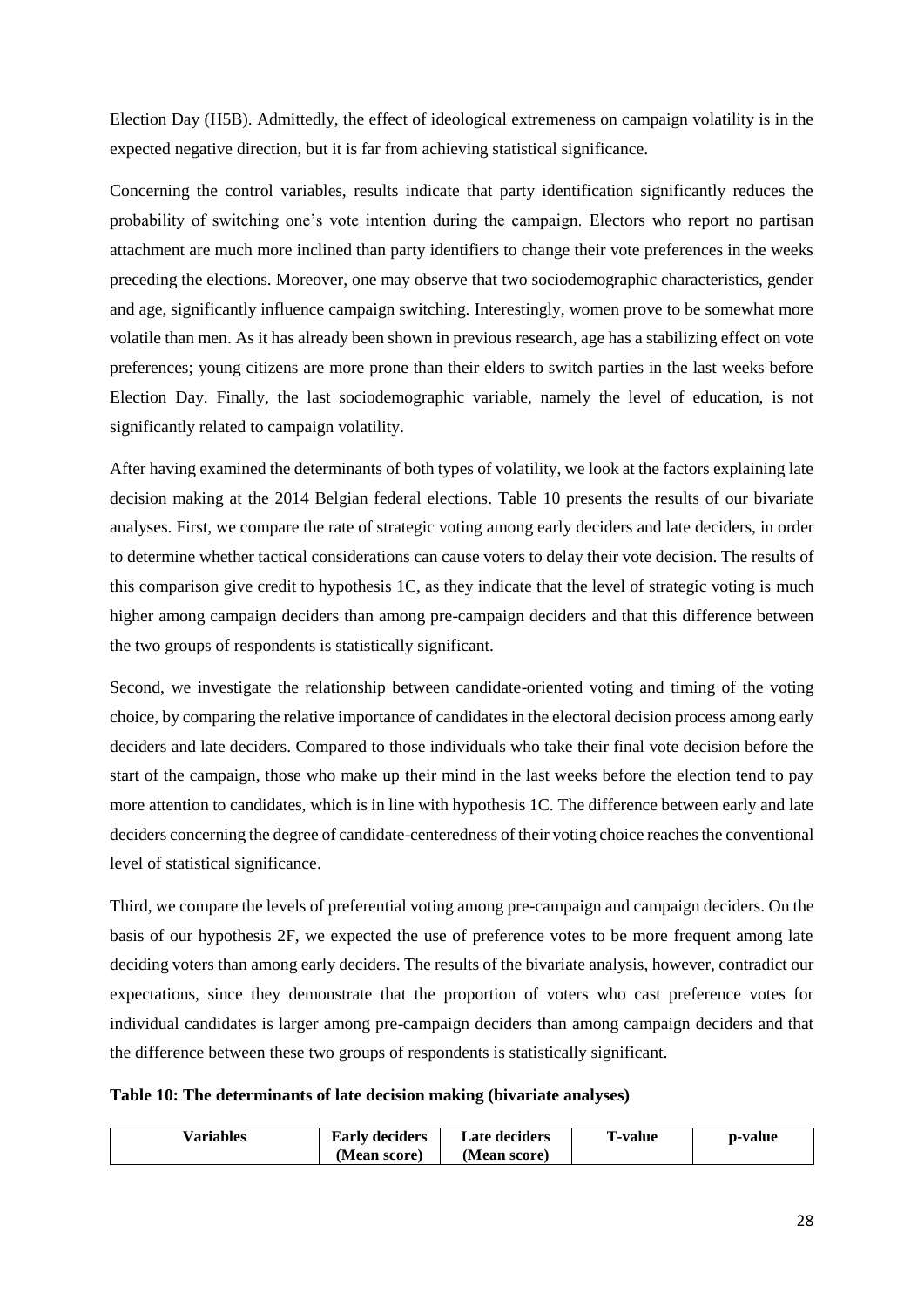| Strategic voting (sincere vote   | 0.05 | 0.15 | $-6.20$ | 0.000 |
|----------------------------------|------|------|---------|-------|
| $= 0$ ; strategic vote $= 1$ )   |      |      |         |       |
| Candidate-centeredness of the    | 2.47 | 3.09 | $-4.22$ | 0.000 |
| voting choice $(0-10)$           |      |      |         |       |
| Preferential voting (party list) | 0.53 | 0.46 | 2.68    | 0.008 |
| vote = 0; preference vote(s) =   |      |      |         |       |
| 1)                               |      |      |         |       |
| Political knowledge (0-5)        | 2.49 | 2.19 | 3.83    | 0.000 |
| Campaign attention $(0-3)$       | 2.21 | 2.00 | 4.18    | 0.000 |
| Political interest (0-10)        | 5.75 | 4.70 | 7.34    | 0.000 |
| External political efficacy (0-  | 1.79 | 1.77 | 0.87    | 0.385 |
| 4)                               |      |      |         |       |
| Satisfaction with democracy      | 1.70 | 1.75 | $-1.39$ | 0.162 |
| $(0-3)$                          |      |      |         |       |
| Political trust (0-10)           | 5.15 | 5.13 | 0.24    | 0.805 |
| Affection for the favourite      | 7.87 | 7.20 | 7.81    | 0.000 |
| party $(0-10)$                   |      |      |         |       |
| Ideological extremeness (0-5)    | 1.97 | 1.50 | 5.77    | 0.000 |

Then, we explore the relationship between political sophistication and timing of the voting choice, by looking at differences between pre-campaign and campaign deciders regarding their levels of political knowledge, political interest and campaign attention. As expected, late deciding voters display a lower level of interest in politics, a lower degree of campaign attention and a lower level of political knowledge. For each of these three sophistication variables, the difference between pre-campaign and campaign deciders achieves statistical significance. Thus, hypothesis 3C can be totally confirmed.

By contrast, the results of the bivariate analyses provide little evidence in support of our hypothesis 4C which posits that political satisfaction decreases the probability of postponing one's vote decision until the campaign is under way. For three out of the four indicators of political satisfaction (namely external political efficacy, political trust and satisfaction with democracy), there is no statistically significant difference between early and late deciders. Affection for the favourite party proves to be the only satisfaction variable for which a significant difference can be observed. Compared to pre-campaign deciders, campaign deciders exhibit a lower level of affection for their most preferred party, which is consistent with our expectations.

Finally, we attempt to determine whether ideological orientations may influence the time at which vote decisions are finalised. To this end, we compare the average degree of ideological extremeness of early deciders with that of late deciding voters. In accordance with hypothesis 5C, the ideological profile of campaign deciders is found to be somewhat more moderate than that of pre-campaign deciders and this difference between the two groups of voters in terms of ideological extremeness achieves statistical significance.

In addition to these bivariate analyses, we carry out a multivariate analysis in order to identify the main determinants of late decision making. The results of the binary logistic regression (reported in table 11) lend support for the hypothesis that strategic voters are more likely than sincere voters to delay their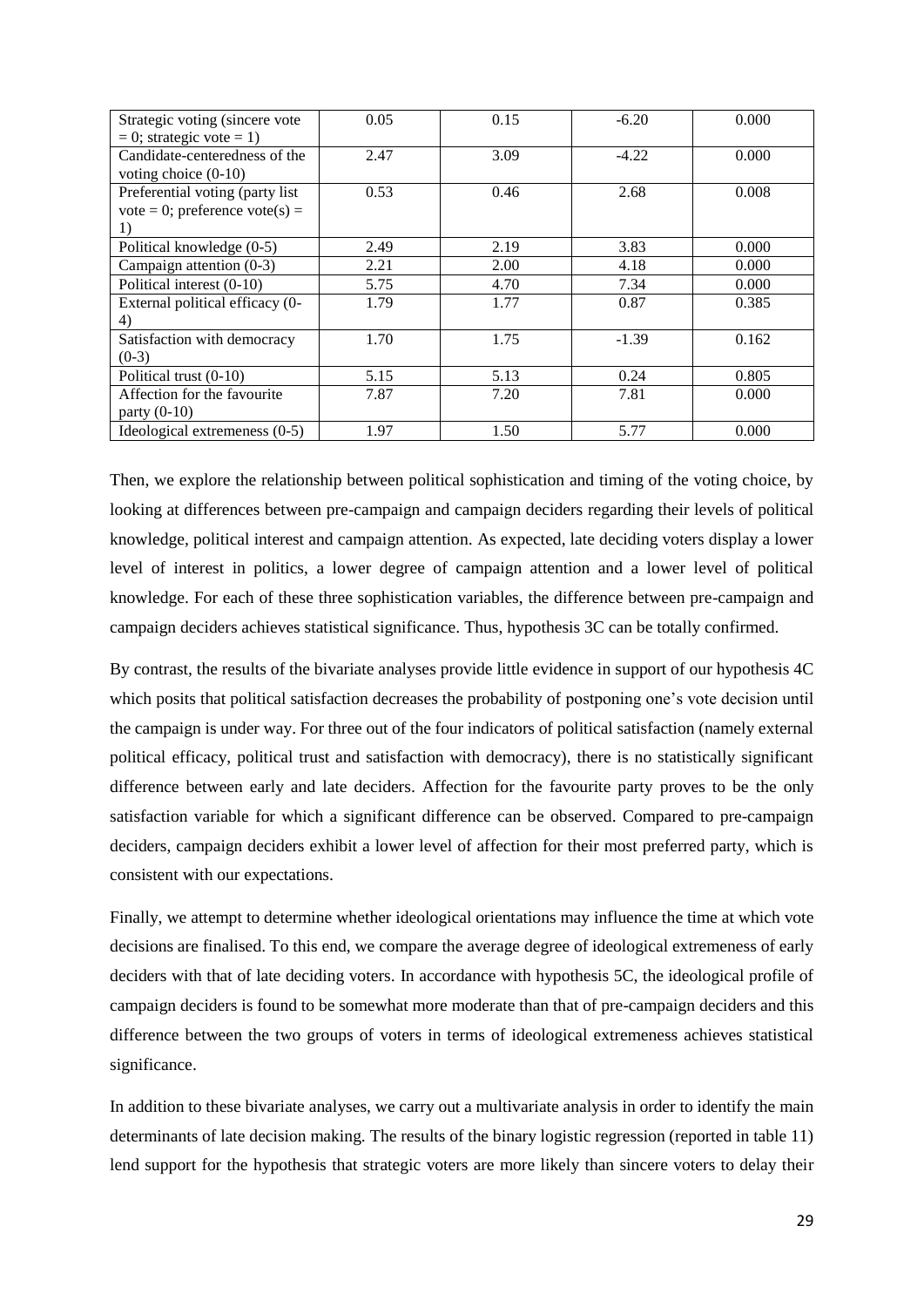vote decision until the campaign is under way (H1C). The probability of being a campaign decider is much higher (Exp B = 3.348) for those voters who factor tactical considerations into their vote calculus than for those who cast a sincere ballot for their favourite party. It is reasonable to suggest that strategic voters make their voting choice in the last weeks before the election, because they are waiting to collect enough tactical information on how other voters intend to vote, what the election results will be and how this will impact the process of governmental coalition formation.

| <b>Independent Variables</b>  | B          | SE    | Sign.   | Exp(B) |
|-------------------------------|------------|-------|---------|--------|
|                               |            |       |         |        |
| Intercept                     | 2.340      | 0.545 | < 0.001 | 10.376 |
| Gender (male = 0; female = 1) | 0.279      | 0.147 | 0.058   | 1.322  |
| Age                           | $-0.015$   | 0.005 | 0.002   | 0.986  |
| Level of education            | 0.085      | 0.082 | 0.298   | 1.089  |
| Party identification          | $-0.612$   | 0.159 | < 0.001 | 0.542  |
| Strategic voting              | 1.208      | 0.278 | < 0.001 | 3.348  |
| Candidate-centeredness of the | 0.091      | 0.029 | 0.002   | 1.095  |
| voting choice                 |            |       |         |        |
| Preferential voting           | $-0.296$   | 0.151 | 0.050   | 0.744  |
| Political interest            | $-0.073$   | 0.033 | 0.028   | 0.929  |
| Political knowledge           | $-0.016$   | 0.055 | 0.770   | 0.984  |
| Campaign attention            | $-0.008$   | 0.085 | 0.927   | 0.992  |
| External political efficacy   | $-0.093$   | 0.166 | 0.576   | 0.911  |
| Satisfaction with democracy   | 0.269      | 0.126 | 0.033   | 1.309  |
| Political trust               | 0.099      | 0.070 | 0.159   | 1.104  |
| Affection for the favourite   | $-0.220$   | 0.056 | < 0.001 | 0.803  |
| party                         |            |       |         |        |
| Ideological extremeness       | $-0.127$   | 0.049 | 0.010   | 0.881  |
| Nagelkerke R <sup>2</sup>     | 0.213      |       |         |        |
| Log likelihood                | $-606.423$ |       |         |        |
| $\mathbf n$                   | 1009       |       |         |        |

**Table 11: The determinants of late decision making (binary logistic regression)**

Results also give credit to the hypothesis that candidate-centred voting leads to a delay in timing of the vote decision (H2C). The more candidates matter for the voting choice, the higher will be the probability of making that choice in the last weeks of the campaign. One may assume that voters who consider candidates as more important than parties for their vote decision usually seek to gather information on candidates' characteristics before making their final determination. Since this type of information mainly comes from the election campaign, those candidate-oriented voters tend to postpone their final decision until the last weeks (or even until the last days) before the election. Surprisingly, the hypothesis that the use of preference votes increases the chance of being a late decider (H2F) must be rejected. The effect of preferential voting on late decision making almost reaches the conventional level of statistical significance ( $p = 0.050$ ), but instead of being in the expected positive direction, this effect is in the negative direction. This means that those individuals who cast a party list vote are more likely to be campaign deciders than are those who cast preference votes for individual candidates.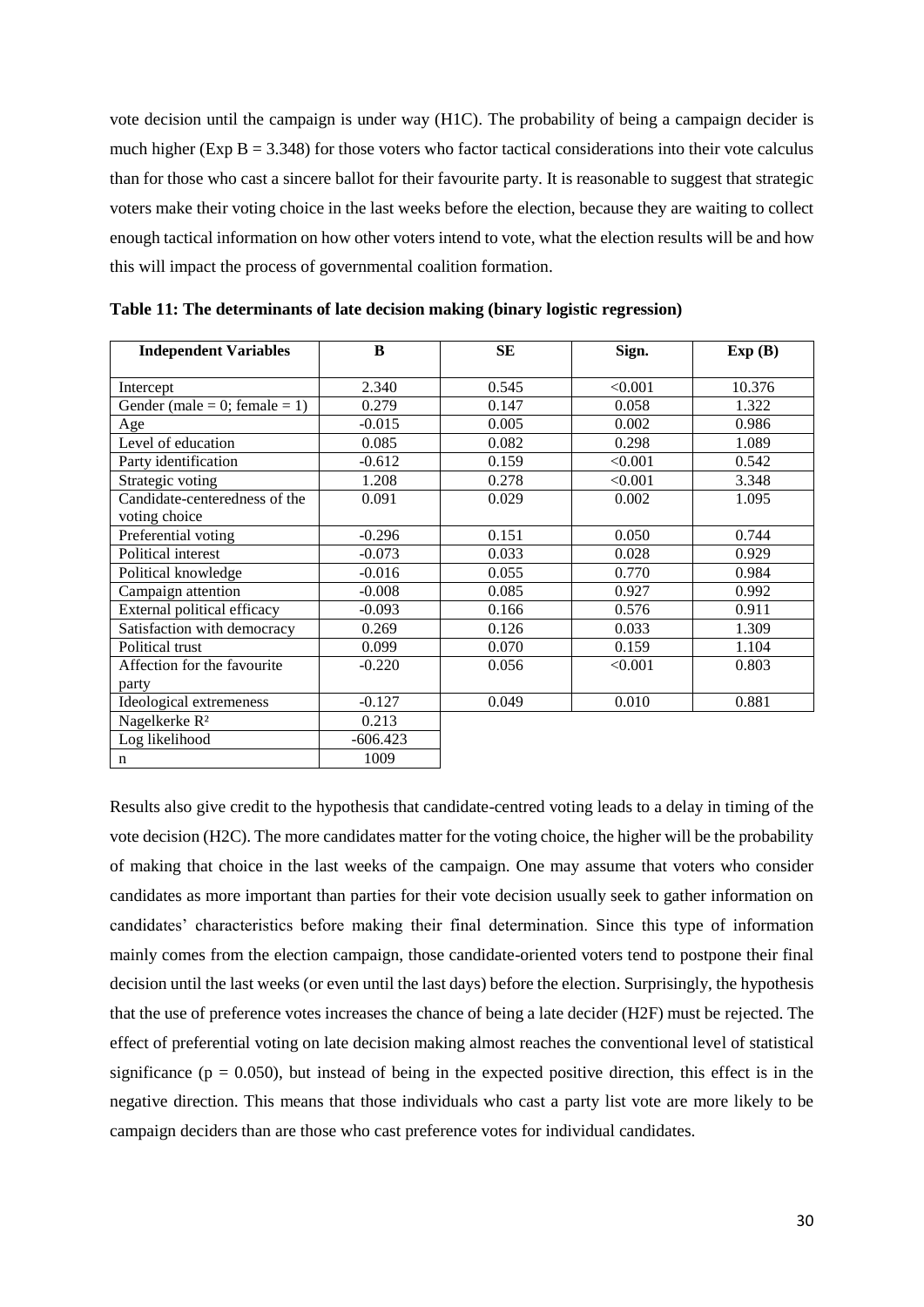Interestingly, the hypothesis that political sophistication reduces the probability of being a late decider (H3C) can be partially confirmed. In accordance with our expectations, we observe the presence of a significant and negative relationship between the level of political interest and late decision making. In other words, voters who are not interested in politics are more prone than highly interested voters to take their electoral decision in the last weeks before Election Day. This finding concords with the conclusions of several recent studies which demonstrate that late deciders are more likely to be drawn from the ranks of voters with a low level of political interest (e.g. Cautrès & Jadot, 2007, 2009; Fournier *et al*., 2004; Schmitt-Beck & Partheymüller, 2012). Nonetheless, hypothesis 3C can only be partially confirmed, since the two other indicators of political sophistication, namely campaign attention and political knowledge, are not significantly related to timing of the voting choice.

Besides, regression results do not corroborate the hypothesis that political disaffection leads voters to postpone their vote decision (H4C). Two out of the four indicators of political satisfaction –external political efficacy and political trust- have no significant impact on timing of the voting choice, whereas the two other satisfaction variables, namely affection for the favourite party and satisfaction with democracy, have significant effects that somewhat contradict each other. On the one hand, affection for the favourite party negatively correlates with late decision making, which is compatible with hypothesis 4C. The higher the degree of affect directed to the most preferred party, the lower will be the probability of deciding late. On the other hand, satisfaction with democracy is positively associated with late decision making, which does not concord with our expectations. Citizens who are satisfied with the way democracy works in Belgium are more likely than dissatisfied citizens to make their voting choice in the last weeks before the election.

As can be seen in the table, the results of our analysis provide compelling evidence in support of the hypothesis that voters with radical ideological orientations are less inclined than moderate voters to delay their electoral decision until the campaign is under way (H5C). Indeed, there is a significant and negative relationship between the degree of ideological extremeness and late deciding. The more radical the ideological profile, the lower will be the probability of having a late timing of the voting choice.

Regarding the control variables, it appears that party identification significantly decreases the chance of being a late decider. Compared to those voters who report no party affiliation, those who identify with a particular party are much less likely to postpone their vote decision until the last weeks before the elections. It is also worth noting that age emerges as a good predictor of timing of the voting choice. As expected, age has a negative impact on late decision making, with young citizens being more prone than their elders to make their final choice in the last weeks of the campaign. Furthermore, the effect of gender on timing of the vote decision almost achieves statistical significance ( $P = 0.058$ ). Compared to men, women tend to take longer to make up their mind. For the sake of completeness, it must be pointed out that the level of education is not significantly associated with timing of the voting choice.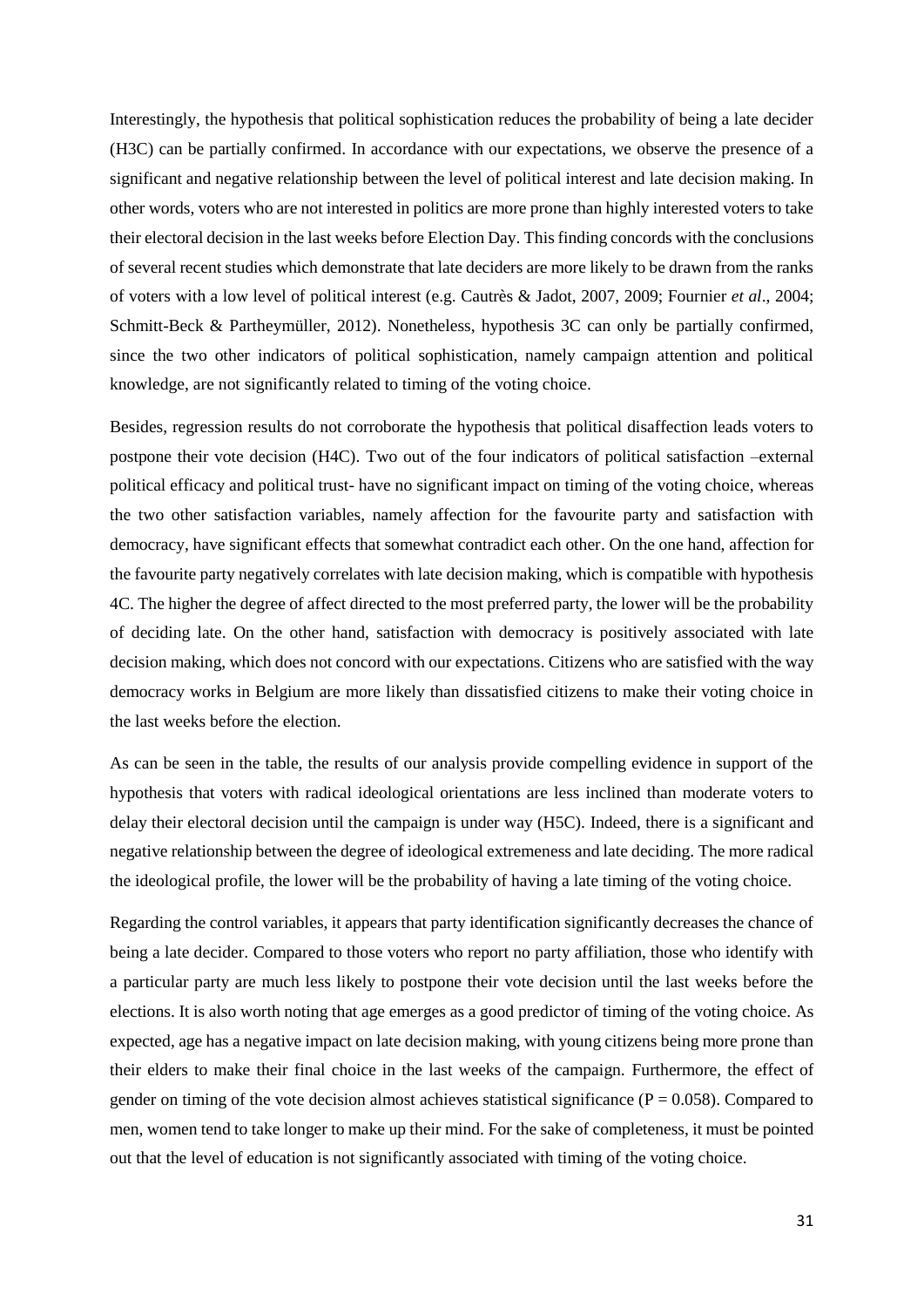In the final step of the analysis, we seek to identify the main determinants of party dealignment. As explained earlier, we use an index of dealignment that allows us to distinguish those voters who display at least one dimension of dealignment from the rest of the electorate. The results of our bivariate analyses, which are presented in table 12, reveal some major differences between aligned and dealigned voters. First, the rate of strategic voting proves to be higher among dealigned voters than among their aligned counterparts and the difference between these two groups of respondents achieves statistical significance. Second, we find that the voting choices of dealigned voters are more candidate-centred than the vote decisions of aligned voters and that this difference between the two subsamples is statistically significant. Third, results show that the proportion of voters who cast preference votes for individual candidates is larger among aligned voters than among their dealigned counterparts and that this difference between the two electorates achieves statistical significance. Moreover, we observe that those individuals who have at least one dimension of dealignment are less politically sophisticated than the rest of the electorate. Compared to aligned voters, dealigned voters are less knowledgeable about the political system, less interested in politics and less attentive to information on the election campaign. For each of the three indicators of political sophistication, the difference between aligned and dealigned citizens reaches the conventional level of statistical significance. Next, we try to determine whether party dealignment can be attributed to political disaffection. For three out of the four indicators of political satisfaction (namely political trust, affection for the favourite party and satisfaction with democracy), our results reveal no significant difference between aligned and dealigned electors. In fact, external political efficacy is the only satisfaction variable for which a significant difference can be observed between the two electorates. Compared to aligned voters, dealigned voters display a lower level of external political efficacy. Finally, there is a significant difference between the two groups of respondents in terms of ideological extremeness, with dealigned voters having more moderate ideological orientations.

| <b>Variables</b>                                                        | <b>Aligned voters</b><br>(Mean score) | <b>Dealigned voters</b><br>(Mean score) | <b>T-value</b> | p-value |
|-------------------------------------------------------------------------|---------------------------------------|-----------------------------------------|----------------|---------|
| Strategic voting (sincere vote<br>$= 0$ ; strategic vote $= 1$ )        | 0.03                                  | 0.14                                    | $-7.08$        | 0.000   |
| Candidate-centeredness of the<br>voting choice $(0-10)$                 | 2.39                                  | 3.00                                    | $-3.94$        | 0.000   |
| Preferential voting (party list<br>vote = 0; preference vote(s) =<br>1) | 0.57                                  | 0.46                                    | 3.86           | 0.000   |
| Political knowledge (0-5)                                               | 2.54                                  | 2.28                                    | 3.11           | 0.002   |
| Campaign attention $(0-3)$                                              | 2.22                                  | 2.04                                    | 3.20           | 0.001   |
| Political interest (0-10)                                               | 5.89                                  | 4.94                                    | 6.09           | 0.000   |
| External political efficacy (0-<br>4)                                   | 1.84                                  | 1.78                                    | 2.09           | 0.036   |
| Satisfaction with democracy<br>$(0-3)$                                  | 1.75                                  | 1.73                                    | 0.70           | 0.485   |
| Political trust (0-10)                                                  | 5.29                                  | 5.13                                    | 1.92           | 0.054   |

**Table 12: The determinants of party dealignment (bivariate analyses)**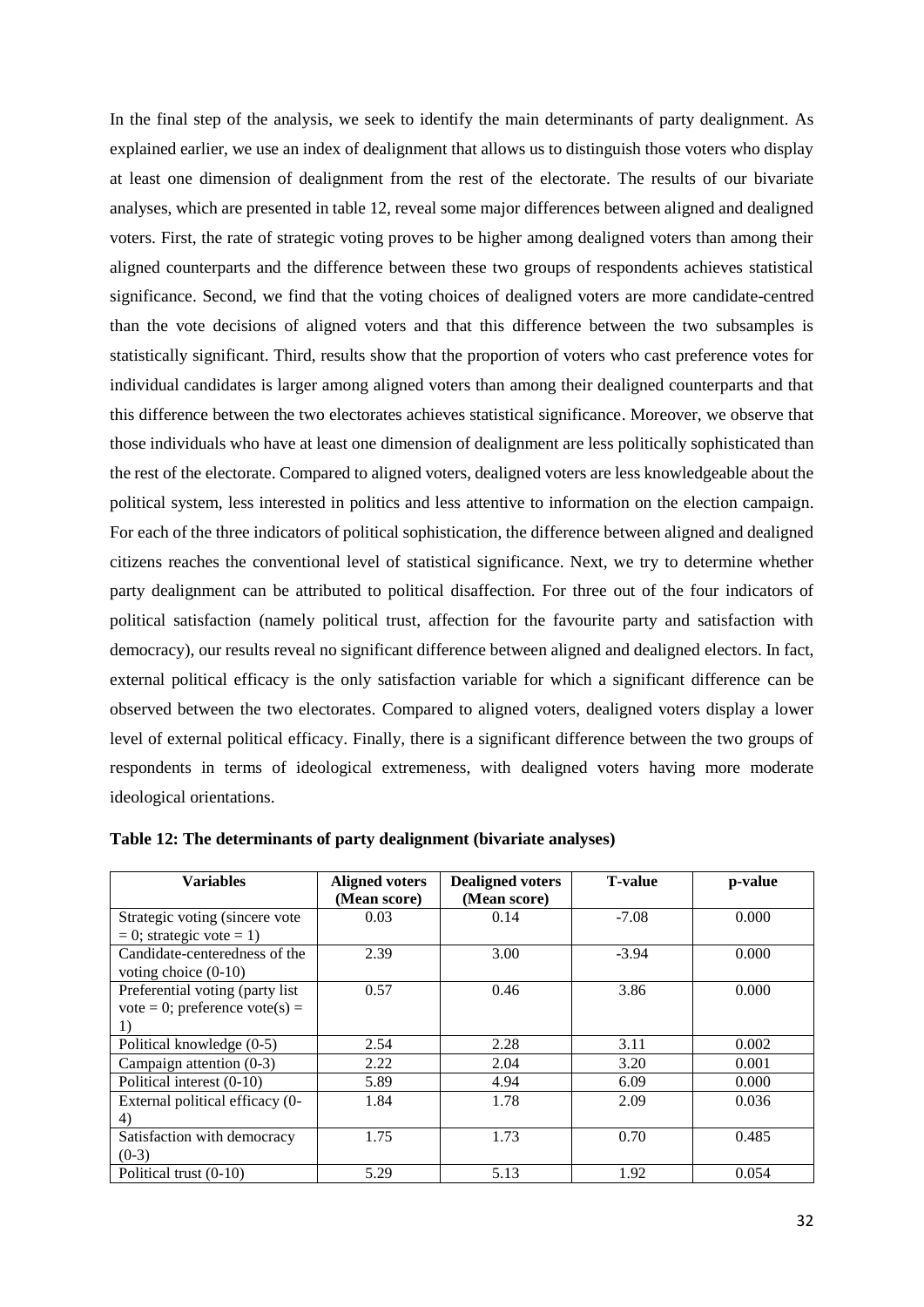| Affection for the favourite     | റൗറ<br>0. / J     | $\overline{H}$ $\overline{H}$ $\overline{H}$<br>. 74 | 1.30 | J.194 |
|---------------------------------|-------------------|------------------------------------------------------|------|-------|
| $(0-10)$<br>party               |                   |                                                      |      |       |
| Ideological extremeness $(0-5)$ | $\Omega$<br>1. JJ | 62                                                   | 3.68 | 0.000 |

| <b>Independent Variables</b>  | B          | <b>SE</b> | Sign.   | Exp(B) |
|-------------------------------|------------|-----------|---------|--------|
|                               |            |           |         |        |
| Intercept                     | 3.605      | 0.639     | < 0.001 | 36.770 |
| Gender (male = 0; female = 1) | 0.289      | 0.162     | 0.074   | 1.335  |
| Age                           | $-0.017$   | 0.005     | < 0.001 | 0.983  |
| Level of education            | 0.079      | 0.088     | 0.370   | 1.083  |
| Party identification          | $-0.710$   | 0.185     | < 0.001 | 0.492  |
| Strategic voting              | 1.591      | 0.389     | < 0.001 | 4.909  |
| Candidate-centeredness of the | 0.111      | 0.032     | < 0.001 | 1.117  |
| voting choice                 |            |           |         |        |
| Preferential voting           | $-0.446$   | 0.163     | 0.006   | 0.640  |
| Political interest            | $-0.063$   | 0.037     | 0.090   | 0.939  |
| Political knowledge           | 0.026      | 0.060     | 0.668   | 1.026  |
| Campaign attention            | 0.028      | 0.093     | 0.762   | 1.029  |
| External political efficacy   | $-0.115$   | 0.181     | 0.525   | 0.892  |
| Satisfaction with democracy   | $-0.002$   | 0.136     | 0.991   | 0.998  |
| Political trust               | 0.032      | 0.076     | 0.679   | 1.032  |
| Affection for the favourite   | $-0.218$   | 0.064     | < 0.001 | 0.804  |
| party                         |            |           |         |        |
| Ideological extremeness       | $-0.071$   | 0.054     | 0.189   | 0.931  |
| Nagelkerke R <sup>2</sup>     | 0.204      |           |         |        |
| Log likelihood                | $-522.098$ |           |         |        |
| n                             | 922        |           |         |        |

#### **Table 13: The determinants of party dealignment (binary logistic regression)**

Then, we perform a multivariate analysis in order to identify the factors explaining party dealignment. As can be seen in table 13, regression results indicate that strategic voters are much more inclined than sincere voters to exhibit at least one dimension of dealignment. We can also point at the existence of a significant and positive relationship between candidate-centred voting and party dealignment. The more candidates matter for the voting choice, the higher will be the probability of being dealigned. At the same time, it appears that preferential voting significantly decreases the chance of displaying at least one form of dealignment. Electors who cast a preference vote for one or several candidate(s) are less likely to be dealigned than are those who cast a party list vote. Another interesting finding of the multivariate analysis is that the level of political sophistication does not contribute to the explanation of party dealignment. None of the three indicators of political sophistication has a significant effect on the probability of being a dealigned voter. Furthermore, regression results provide little evidence in support of the claim that electoral dealignment is triggered by political disaffection. Three out of the four variables measuring political satisfaction (namely external political efficacy, political trust and satisfaction with democracy) are not significantly related to partisan dealignment. Affection for the favourite party proves to be the only indicator of political satisfaction that significantly influences the probability of being dealigned. As expected, voters with a low level of affection for their most preferred party are more prone to exhibit at least one dimension of dealignment than are those who have a high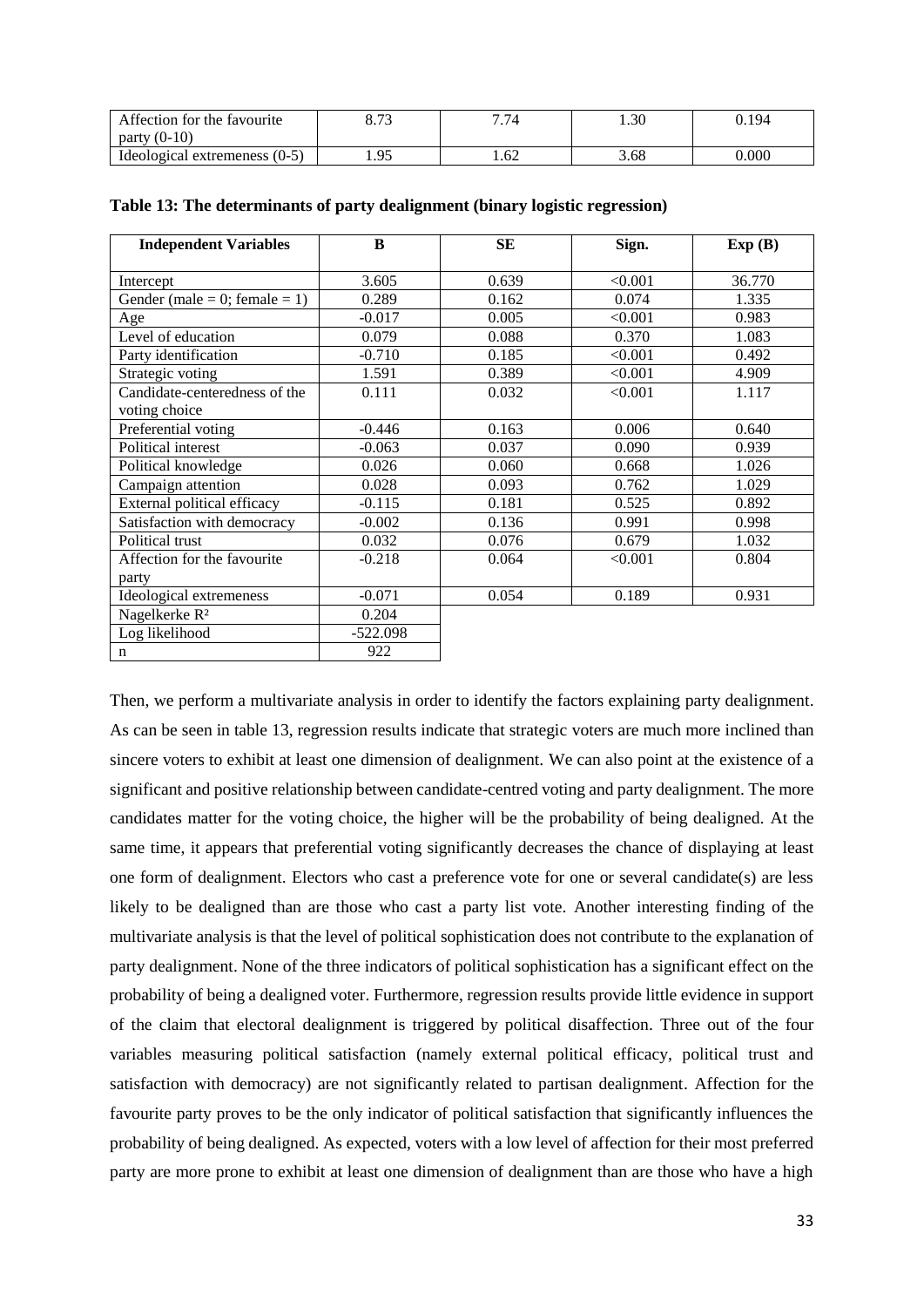level of affect towards their favourite party. As can be read from the table, results demonstrate that the degree of ideological extremeness is not significantly associated with party dealignment. Not surprisingly, party identification is found to form a barrier against voter's dealignment. Party identifiers are much less likely than non-identifiers to display one or several aspect(s) of dealignment. Concerning the sociodemographic characteristics, the level of education does not significantly affect the probability of being dealigned. By contrast, age emerges as a strong predictor of voter's dealignment; young citizens are more inclined than their elders to be either inter-election switchers, campaign switchers or late deciders. Finally, the effect of gender almost achieves statistical significance and is in the positive direction, with women having a higher probability of being dealigned.

#### **Conclusion**

Like many other Western countries, Belgium has witnessed a gradual increase in the level of electoral instability over the past few decades. Individual-level data on voting behaviour at the 2014 federal elections allow to observe several phenomena that reflect the growing uncertainty of Belgian voters' party preferences. Almost 45 % of the respondents report having switched from one party to another between the 2010 and 2014 federal elections and about a third of the voters indicate having altered their vote intention during the campaign. Moreover, a large majority of the citizens have delayed their vote decision until the campaign was under way.

The present paper has examined the causes of this uncertainty and this instability in voting choices at the 2014 Belgian federal elections. More precisely, we have attempted to identify the determinants of three phenomena linked to party dealignment: inter-election volatility, campaign volatility and late decision making. Different types of potential explanations have been tested for each of these three aspects of dealignment and most hypotheses have received at least partial empirical support. First, the results of our analysis have partially corroborated the hypothesis that strategic voting can induce indecision and instability in voters' party choices. We have found that tactical considerations could cause voters to change their vote intention over the course of the campaign. Similarly, strategic voters have been shown to be more inclined than sincere voters to take their electoral decision in the last weeks before the election. By contrast, it appears that strategic considerations do not significantly affect the probability of switching parties between two consecutive elections.

Second, the hypothesis that candidate-oriented voting stimulates electoral instability has been partially confirmed. The degree of candidate-centeredness of the voting choice has proved to be a good predictor of campaign volatility and late decision making. Electors who consider candidates as more important than parties for their vote decision are more prone than other electors to change their vote preferences during the campaign and to make their final voting choice in the last weeks before Election Day. Nevertheless, it must be pointed out that the degree of candidate-centeredness of the electoral choice does not significantly correlate with the other dependent variable, namely inter-election volatility.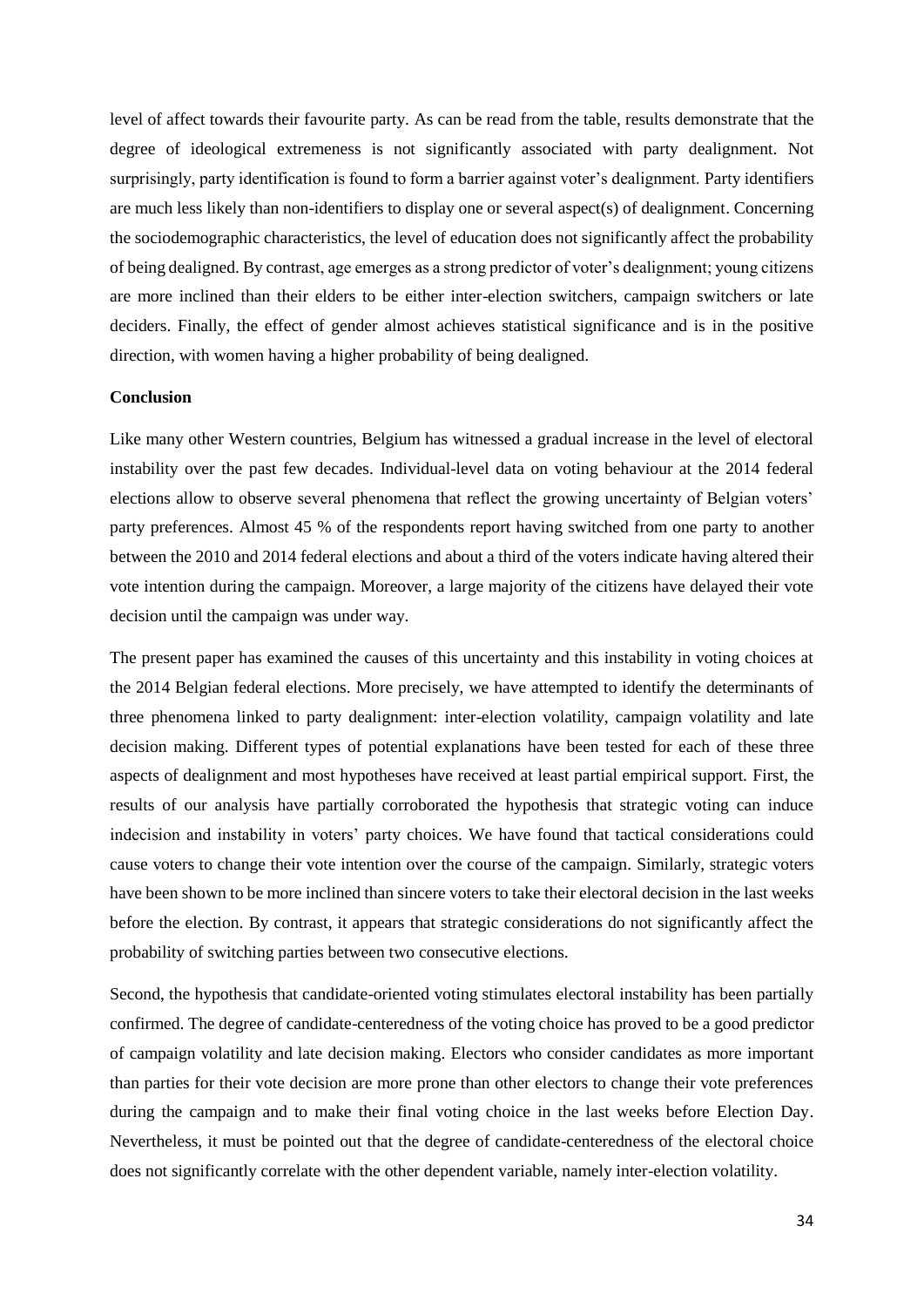Third, the results of our bivariate and multivariate analyses have totally contradicted the hypothesis that preferential voting increases electoral volatility and late decision making. While the use of preference votes was expected to lead to higher levels of uncertainty and instability in electoral preferences, our study has demonstrated that preferential voting has a negative impact on late deciding as well as on both types of volatility. Compared to those individuals who cast a party list vote, those who cast a preferential vote for one or several candidate(s) are less likely to make their vote decision a short time before the election and to switch parties both during the campaign and between two successive elections. On the basis of our analysis, we cannot provide a plausible explanation for why the use of preference votes has a stabilizing effect on voters' party choices. The complex relationship between preferential voting and party dealignment in the Belgian context undoubtedly deserves further investigation.

Fourth, our results have partially supported the hypothesis that political sophistication decreases uncertainty and instability in voters' party preferences. Political interest significantly influences campaign volatility as well as late deciding and its effect is in the expected negative direction. This means that voters with a low level of political interest are more inclined than highly interested voters to change their vote intention in the weeks preceding the elections and to delay their vote decision until the campaign is under way. By contrast, the two other indicators of political sophistication, namely campaign attention and political knowledge, have no significant impact on the three dependent variables.

Fifth, the hypothesis that uncertainty and instability in voting behaviours are triggered by political disaffection has also been partially confirmed. In line with our expectations, we have observed the presence of a significant and negative relationship between external political efficacy and both types of volatility. Citizens with a low level of external political efficacy are more prone than other citizens to switch parties from one election to the next and to shift their vote intention over the course of the campaign. Furthermore, the degree of affection for the favourite party has been found to significantly influence inter-election volatility and timing of the voting choice. Compared to voters with a high level of affect towards their most preferred party, those who exhibit a low degree of affection for their favourite party are more inclined to change parties between two consecutive elections and to postpone their vote decision until the campaign is under way. Surprisingly, satisfaction with democracy has been shown to be positively associated with late decision making, which contradicts our expectations. Electors with a high level of satisfaction with democracy are more likely to be late deciders than are those who are dissatisfied with the way democracy works in Belgium. For the sake of completeness, it is worth noting that the other indicator of political satisfaction, namely political trust, has no significant effect on the three dependent variables.

Finally, results indicate that ideological extremeness has a significant effect on timing of the voting choice. Indeed, those individuals who exhibit a moderate ideological profile are more likely to be late deciders than are those who have radical ideological orientations. However, it should be pointed out that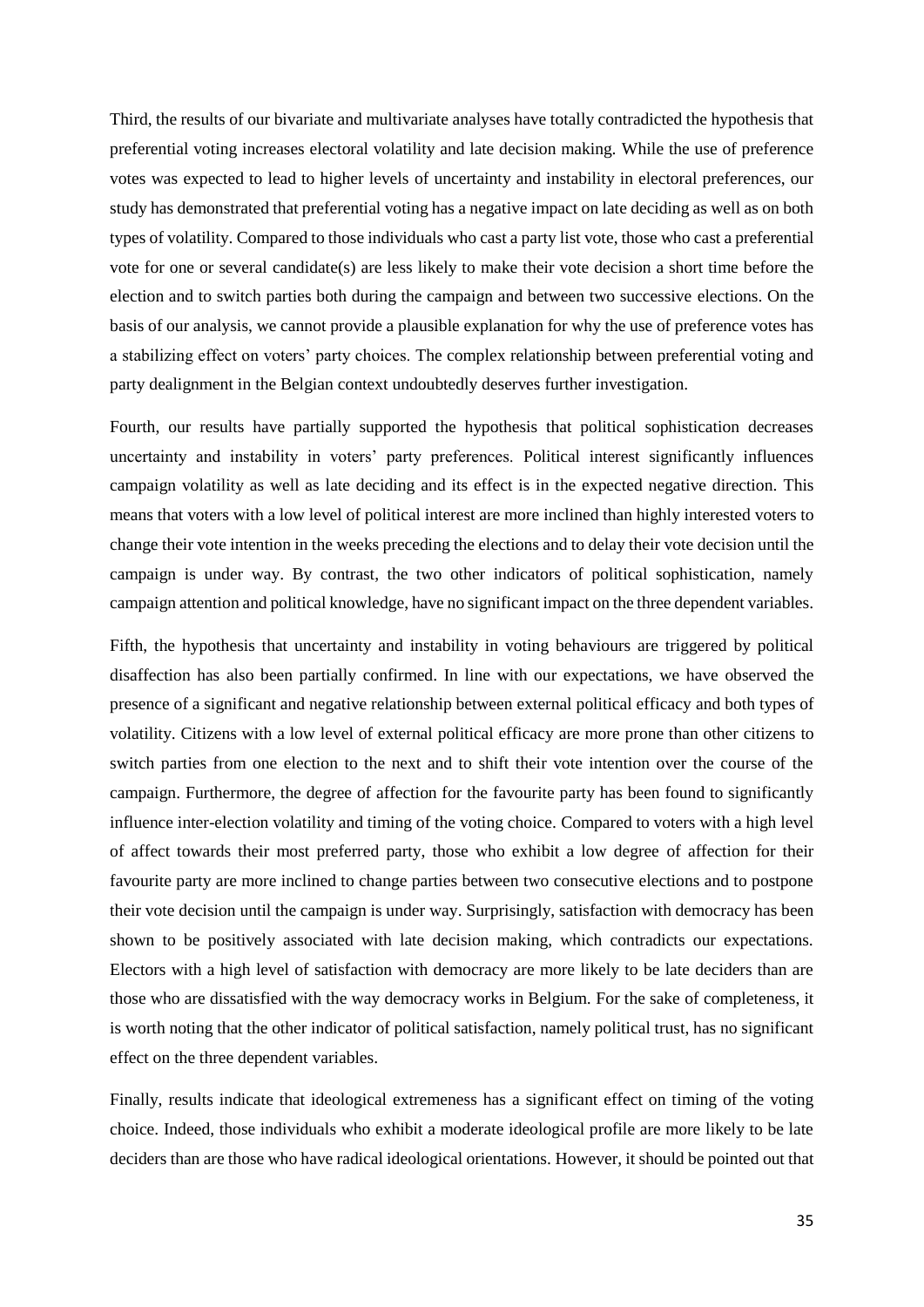ideological extremeness is not significantly related to the other dependent variables, namely the two types of volatility.

In addition to providing these new insights into the causes of the three phenomena under scrutiny, this study has demonstrated that inter-election switchers, campaign switchers and late deciders share a series of sociodemographic and attitudinal characteristics. In a similar vein, we have pointed out that late decision making, inter-election volatility and campaign volatility all correlate positively with each other and that they can thus be regarded as three facets of a same phenomenon, namely partisan dealignment. In the last step of our analysis, we tried to identify the factors explaining party dealignment as such, by using an index of dealignment. In light of our results, it appears that dealigned voters are more likely to be drawn from the ranks of young citizens who report no party identification, who factor strategic considerations into their vote decision, who consider candidates as more important than parties for their electoral choice, who cast a party list vote rather than preference votes and who exhibit a low degree of affection for their favourite party. To sum up, the empirical evidence we have presented here seems to confirm previous findings on the connexion between party dealignment and the growing importance of "short-term" factors such as candidate evaluations and tactical considerations. In future research, it would be necessary to undertake a comparative cross-national study on the questions that have been dealt with in this paper.

## **References list**

Albright, Jeremy (2009) 'Does Political Knowledge Erode Party Attachments? A Review of the Cognitive Mobilization Thesis'. *Electoral Studies* 28(2): 248-260.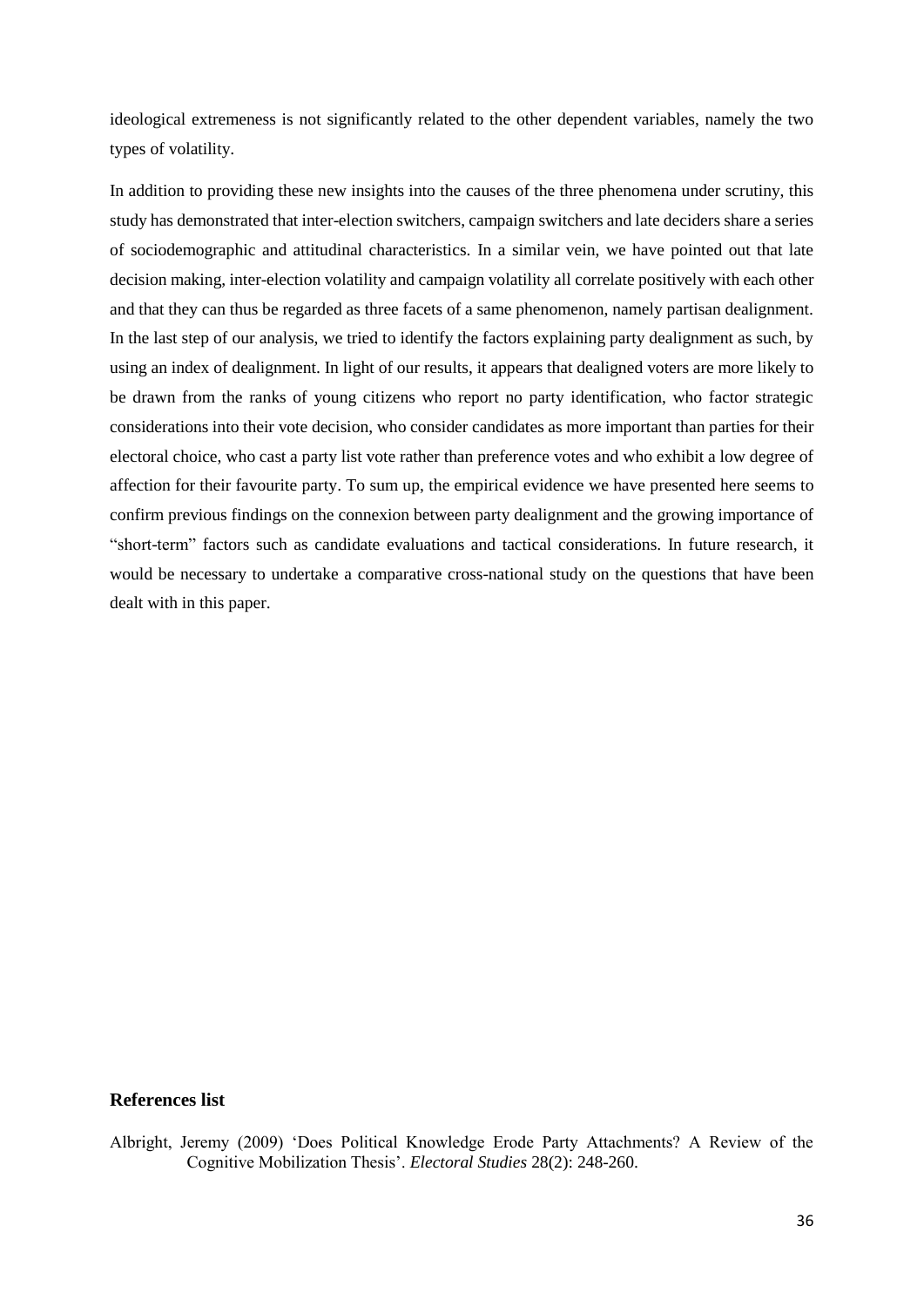- Andersen, Robert (2000) 'Reporting Public Opinion Polls: The Media and the 1997 Canadian Election'. *International Journal of Public Opinion Research* 12(3): 285-298.
- André, Audrey, Wauters, Bram, Pilet, Jean-Benoit (2012) 'It's Not Only About Lists: Explaining Preference Voting in Belgium'. *Journal of Elections, Public Opinion and Parties* 22(3): 293- 313.
- Bartolini, Stefano, Mair, Peter (1990) *Identity, Competition and Electoral Availability*. Colchester: ECPR Press.
- Bean, Clive, Mughan, Anthony (1989) 'Leadership Effects in Parliamentary Elections in Australia and Britain'. *The American Political Science Review* 83(4): 1165-1179.
- Berelson, Bernard, Lazarsfeld Paul, McPhee William (1963) *Voting: A Study of Opinion Formation in a Presidential Campaign (2nd edition).* Chicago: University of Chicago Press.
- Bischoff, Carina (2013) 'Electorally Unstable by Supply or Demand?—An Examination of the Causes of Electoral Volatility in Advanced Industrial Democracies'. *Public Choice* 156(3): 537-561.
- Blais, André (2004) 'How Many Voters Change Their Minds in the Month Preceding an Election ?'. *PS Political Science and Politics* 38(4): 801-803.
- Blais, André, Nadeau, Richard, Gidengil, Elisabeth, Nevitte, Neil (2001) 'Measuring Strategic Voting in Multiparty Plurality Elections'. *Electoral Studies* 20(3): 343–352.
- Blumenstiel, Jan Eric, Plischke, Thomas (2015) 'Changing Motivations, Time of the Voting Decision, and Short-Term Volatility - The Dynamics of Voter Heterogeneity'. *Electoral Studies* 37: 28-40.
- Boy, Daniel, Dupoirier, Elisabeth (1990) 'L'électeur est-il stratège?'. In *L'électeur français en question* eds. Daniel Boy and Nonna Mayer. Paris : Presses de la FNSP: 175-196.
- Brettschneider, Frank, Gabriel, Oscar (2002) 'The Nonpersonalization of Voting Behavior in Germany'. In *Leaders' Personalities and the Outcomes of Democratic Elections* ed. Anthony King. Oxford: Oxford University Press: 127-157.
- Brettschneider Frank, Neller, Katja, Anderson, Christopher (2006) 'Candidate Images in the 2005 German National Election'. *German Politics* 15(4):481-499.
- Campbell, Angus, Converse, Philip, Miller, Warren, Stokes, Donald (1960) *The American Voter.* New York: Wiley.
- Cautrès, Bruno, Jadot, Anne (2007) 'L'(in)décision électorale et la temporalité du vote. Le moment du choix pour le premier tour de l'élection présidentielle 2007'. *Revue française de science politique* 57(3) : 293-314.
- Cautrès, Bruno, Jadot, Anne (2009) 'Quand les électeurs se décident-ils?' in *Comment les électeurs fontils leur choix ? Le Panel électoral français 2007* eds. Bruno Cautrès and Anne Muxel. Paris: Presses de la FNSP: 127-156.
- Chaffee, Steven, Rimal, Rajiv Nath (1996) 'Time of Vote Decision and Openness to Persuasion' in *Political Persuasion and Attitude Change* eds. Diana Mutz, Paul Sniderman and Richard Brody. Ann Arbor: The University of Michigan Press: 267-291.
- Converse, Philip (1962) 'Information Flow and the Stability of Partisan Attitudes'. *The Public Opinion Quarterly 26*(4): 578-599.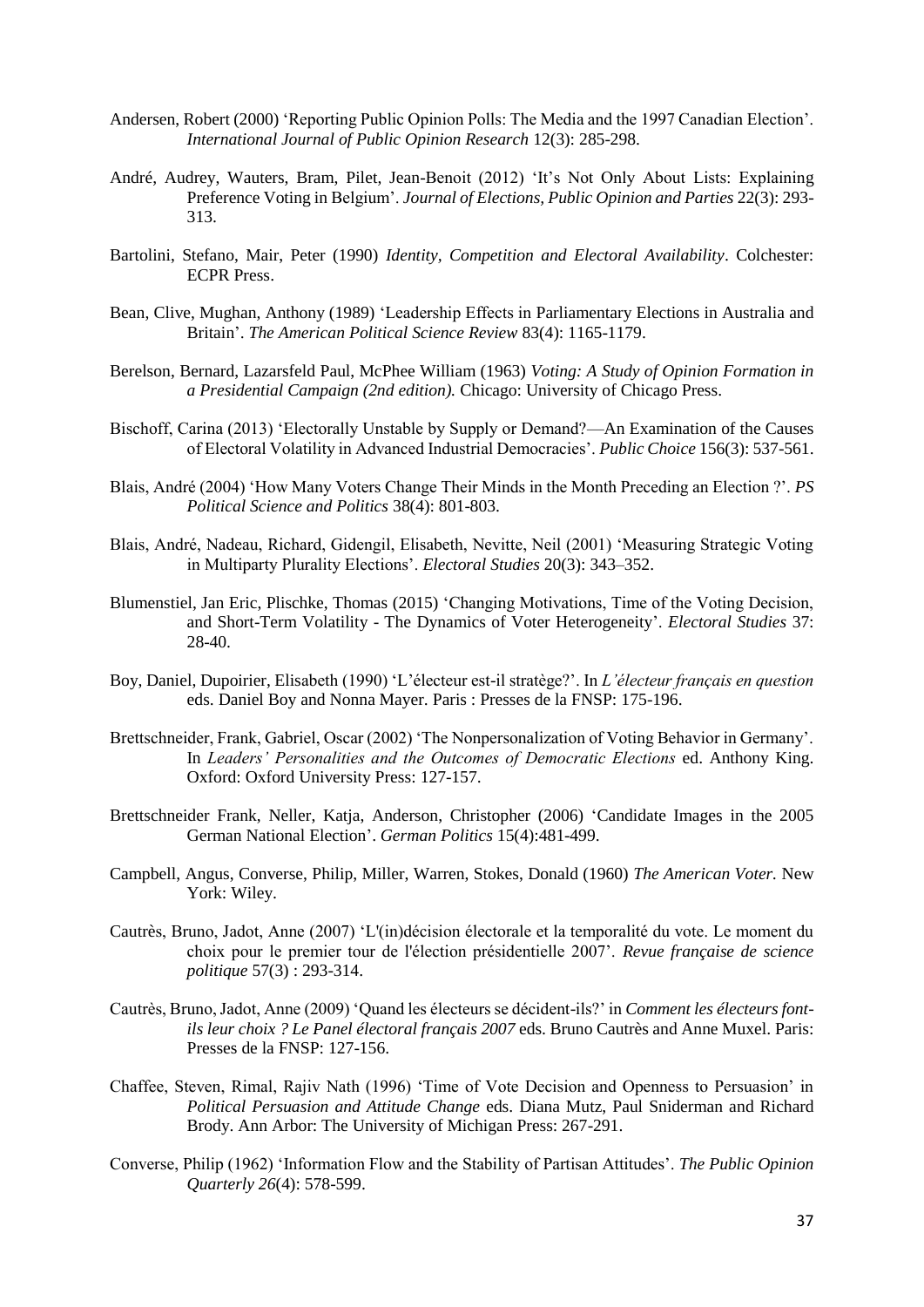Converse, Philip (1969) 'Of Time and Partisan Stability'. *Comparative Political Studies* 2: 139-171.

- Cox, Gary (1997) *Making votes count*. Cambridge: Cambridge University Press.
- Crewe, Ivor, Denver, David (eds) (1985) *Electoral Change in Western Democracies: Patterns and Sources of Electoral Volatility*. London: Routledge.
- Crow, David (2005) 'Crossing Party Lines: Volatility and Ticket Splitting in Mexico (1994-2000)'. *Bulletin of Latin American Research* 24(1): 1-22.
- Curtice, John, Holmberg, Sören (2005) 'Party Leaders and Party Choice'. In *The European Voter: A Comparative Study of Modern Democracies* ed. Jacques Thomassen. Oxford: Oxford University Press: 235-253.
- Dalton, Russell (2012) 'Apartisans and the Changing German Electorate'. *Electoral Studies* 31(1), 35- 45.
- Dalton, Russell (1984) 'Cognitive Mobilization and Partisan Dealignment in Advanced Industrial Democracies'. *Journal of Politics* 46(2): 264-284.
- Dalton, Russell (2007) 'Partisan Mobilization, Cognitive Mobilization and the Changing American Electorate'. *Electoral Studies* 26(2): 274-286.
- Dalton, Russell (2013) *The Apartisan American: Dealignment and Changing Electoral Politics.*  Washington: CQ Press.
- Dalton, Russell, McAllister, Ian, Wattenberg, Martin (2000) 'The Consequences of Partisan Dealignment' in *Parties Without Partisans* eds. Russel Dalton and Martin Wattenberg. Oxford: Oxford University Press: 37-63.
- Dalton, Russell, Weldon, Steven (2005) 'Public Images of Political Parties: A Necessary Evil?'. *West European Politics* 28(5): 931-951.
- Dassonneville, Ruth (2012) 'Electoral Volatility, Political Sophistication, Trust and Efficacy: a Study on Changes in Voter Preferences during the Belgian Regional Elections of 2009'. *Acta politica* 47 (1) : 18-41.
- Dassonneville, Ruth, Blais, André, Dejaeghere, Yves (2015) 'Staying With the Party, Switching or Exiting? A Comparative Analysis of Determinants of Party Switching and Abstaining'. *Journal of Elections, Public Opinion and Parties* 25(3): 387-405.
- Dassonneville, Ruth, Dejaeghere, Yves (2014) ['Bridging the Ideological Space: A Cross-national](http://onlinelibrary.wiley.com/doi/10.1111/1475-6765.12049/abstract)  [Analysis of the Distance of Party Switching'.](http://onlinelibrary.wiley.com/doi/10.1111/1475-6765.12049/abstract) *European Journal of Political Research* 53(3): 580-599.
- Dassonneville, Ruth, Hooghe, Marc, Marien, Sofie, (2014) 'Loyauté partisane et volatilité lors des élections locales'. In *L'électeur local. Le comportement électoral au scrutin communal de 2012* eds. Jean-Benoît, Pilet, Ruth, Dassonneville, Marc, Hooghe, Sofie Marien. Brussels: Editions de l'Université de Bruxelles: 27-50.
- Deschouwer, Kris (2012) *The Politics of Belgium. Governing a Divided Society (2nd edition).* Basingstoke : Palgrave Macmillan.
- Dewinter, Lieven, Swyngedouw, Marc, Dumont, Patrick (2006) 'Party System(s) and Electoral Behaviour in Belgium: From Stability to Balkanisation'. *West European Politics* 29(5): 933- 956.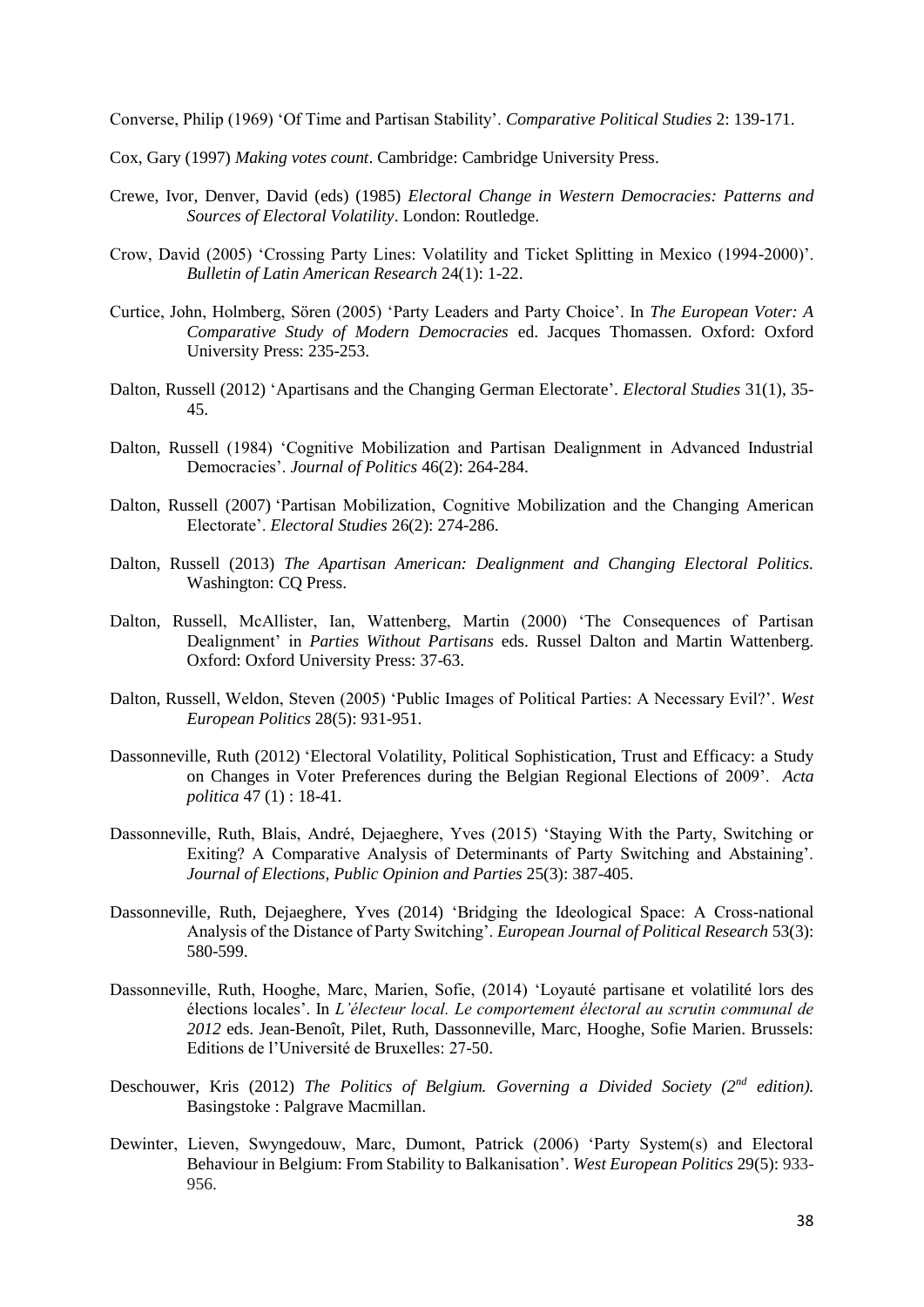- Drummond, Andrew (2006) 'Electoral Volatility and Party Decline in Western Democracies: 1970– 1995'. *Political Studies* 54(3): 628-647.
- Flacco, Fernanda, Willocq, Simon (2015) 'Is "Leader Oriented" Voting Behavior Stimulating Electoral Volatility? Investigating the Relationship Between Personalization of Voting Behaviour and Electoral Volatility: a Cross National Analysis'. Paper presented at the Politicologenetmaal Conference in Maastricht, 11 – 12 June 2015: University of Maastricht.
- Fournier, Patrick, Nadeau, Richard, Blais, André, Gidengil, Elisabeth, Nevitte, Neil (2004) 'Time-of-Voting Decision and Susceptibility to Campaign Effects'. *Electoral Studies* 23(4): 661-681.
- Franklin, Mark, Mackie, Tom, Valen, Henry (2009) *Electoral Change. Reponses to Evolving Social and Attitudinal Structures in Western Countries (2nd edition)*. Colchester: ECPR Press.
- Garzia, Diego (2014) *Personalization of Politics and Electoral Change*. Basingstoke: Palgrave MacMillan.
- Gopoian, David, Hadjiharalambous, Sissie (1994) 'Late-Deciding Voters in Presidential Elections'. *Political Behavior* 16(1): 55-78.
- Granberg, Donald, Holmberg, Sören (1991) 'Election Campaign Volatility in Sweden and the United States'. *Electoral Studies* 10 (3): 208-230.
- Habert, Philippe, Lancelot, Alain (1988) 'L'émergence d'un nouvel électeur'. In *Les élections législatives de 1988.* Paris : Le Figaro-Etudes Politiques : 8-15.
- Hayes, Bernadette, McAllister, Ian (2001) 'Women, Electoral Volatility and Political Outcomes in Britain'. *European Journal of Marketing* 35 (9/10): 971-983.
- Holmberg, Sören, Oscarsson, Henrik (2013) 'Party Leader Effects on the Vote'. In *Political Leaders and Democratic Elections* eds. Kees Aarts, André Blais and Hermann Schmitt, Oxford: Oxford University Press: 35-51.
- Inglehart, Ronald (1977) *The Silent Revolution. Changing Values and Political Styles Among Western Publics*. Princeton: Princeton University Press.
- Irwin, Galen, Van Holsteyn, Joop (2008). 'What Are They Waiting for? Strategic Information for Late Deciding Voters'. *International Journal of Public Opinion Research* 20(4): 483-493.
- Jaffre, Jérôme, Chiche, Jean (1997) 'Mobilité, volatilité, perplexité'. In *L'électeur a ses raisons* eds Daniel Boy and Nonna Mayer. Paris : Presse de Sciences Po: 285-325.
- Karvonen, Lauri (2010) *The Personalisation of Politics: A Study of Parliamentary Democracies*. Colchester: ECPR Press.
- King, Anthony (2002) *Leaders' Personalities and the Outcomes of Democratic Elections*. Oxford: Oxford University Press.
- Kirkpatrick, Samuel (1972) 'Political Attitudes and Behavior: some Consequences of Attitudinal Ordering'. In *Political Attitudes & Public Opinion* eds Dan Nimmo and Charles Bonjean. New-York: David McKay Company: 386-404.
- Kuhn, Ursina (2009) 'Stability and Change in Party Preference'. *Swiss Political Science Review* 15(3): 463-494.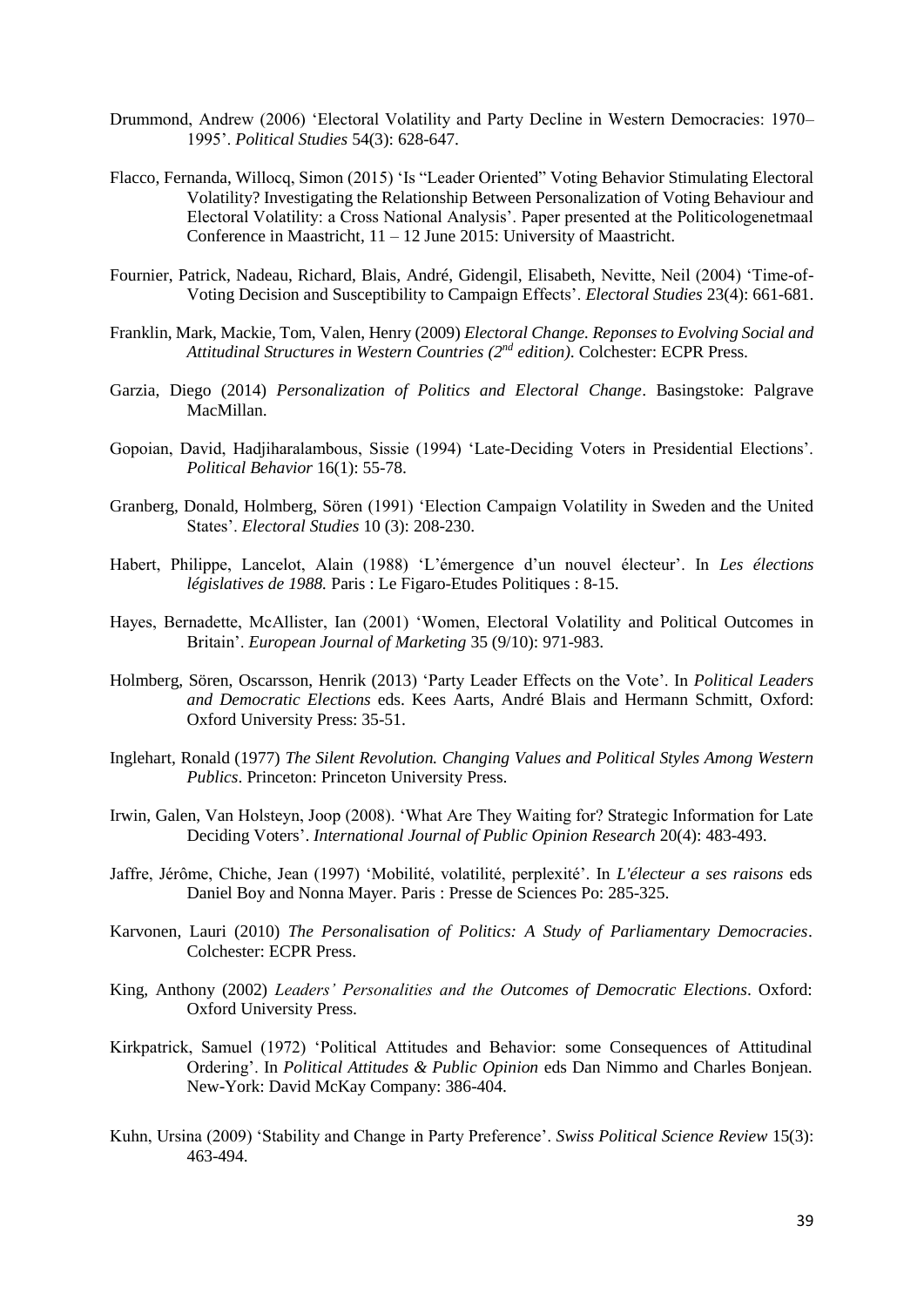- Lachat, Romain (2007) *A Heterogeneous Electorate. Political Sophistication, Predisposition Strength and the Voting Decision Proces*s. Baden-Baden: Nomos.
- Lazarsfeld, Paul, Berelson, Bernard, Gaudet, Hazel (1968) *The People's Choice: How the Voter Makes Up His Mind in a Presidential Campaign (3rd edition).* New-York: Columbia University Press.
- Lipset, Seymour Martin, Rokkan, Stein (1967) *Party systems and voter alignments: Cross-national perspectives*. New York: Free Press.
- Lisi, Marco (2010) 'The Consequences of Cognitive Mobilization in Comparative Perspective: Political Sophistication and Voting Behavior in Old and New Democracies'. Paper presented at the Annual Meeting of the American Political Science Association, September 2-5 2010, Washington DC: 1-34.
- Lobo, Marina Costa (2015) 'Party Dealignment and Leader Effects'. In *Personality Politics?: The Role of Leader Evaluations in Democratic Elections* eds. Marina Costa Lobo and John Curtice. Oxford: Oxford University Press: 148-166.
- Lobo, Marina Costa, Curtice, John (2015) *Personality Politics?: The Role of Leader Evaluations in Democratic Elections*. Oxford: Oxford University Press.
- Mair, Peter (2005) 'Democracy Beyond Parties'. Working paper Irvine (UC): Center for the Study of Democracy.
- Marthaler, Sally (2008) 'The Paradox of the Politically Sophisticated Partisan : the French case'. *West European Politics* 31(5): 937-959.
- McAllister, Ian (2002) 'Calculating or Capricious. The New Politics of Late Deciding Voters'. In *Do Political Campaigns Matter? Campaign effects in election and referendum* eds. David Farrell and Rüdiger Schmitt-Beck. London: Routledge: 22-40.
- McAllister, Ian (2007) 'The Personalization of Politics'. In *The Oxford Handbook of Political Behavior* eds. Russel Dalton and Hans-Dieter Klingemann. Oxford: Oxford University Press:571-588.
- McGregor, Robert (2012) 'Voter sincerity and the time-of-voting-decision'. *Electoral Studies* 31(4): 715-725.
- Miller, William, Niemi, Richard (2002) 'Voting: Choice, Conditioning and Constraints'. In *Comparing Democracies 2: Elections and Voting in Global Perspective* eds. Lawrence LeDuc, Richard Niemi and Pippa Norris. London: Sage Publications: 169-188.
- Muxel, Anne (2009) 'Loyautés, mobilités, abstentions' in *Comment les électeurs font-ils leur choix ? Le Panel électoral français 2007* eds. Bruno Cautrès and Anne Muxel. Paris: Presses de la FNSP: 45-75.
- Pedersen, Mogens (1979) 'The Dynamics of European Party Systems: Changing Patterns of Electoral Volatility'. *European Journal of Political Research* 7(1):1-26.
- Rose, Richard, McAllister, Ian (1986) *Voters Begin to Choose: From Closed Class to Open Elections in Britain*. London : Sage Publications.
- Schmitt-Beck, Rüdiger, Partheymüller, Julia (2012) 'Why Voters Decide Late: A Simultaneous Test of Old and New Hypotheses at the 2005 and 2009 German Federal Elections'. *German Politics*  21(3): 299-316.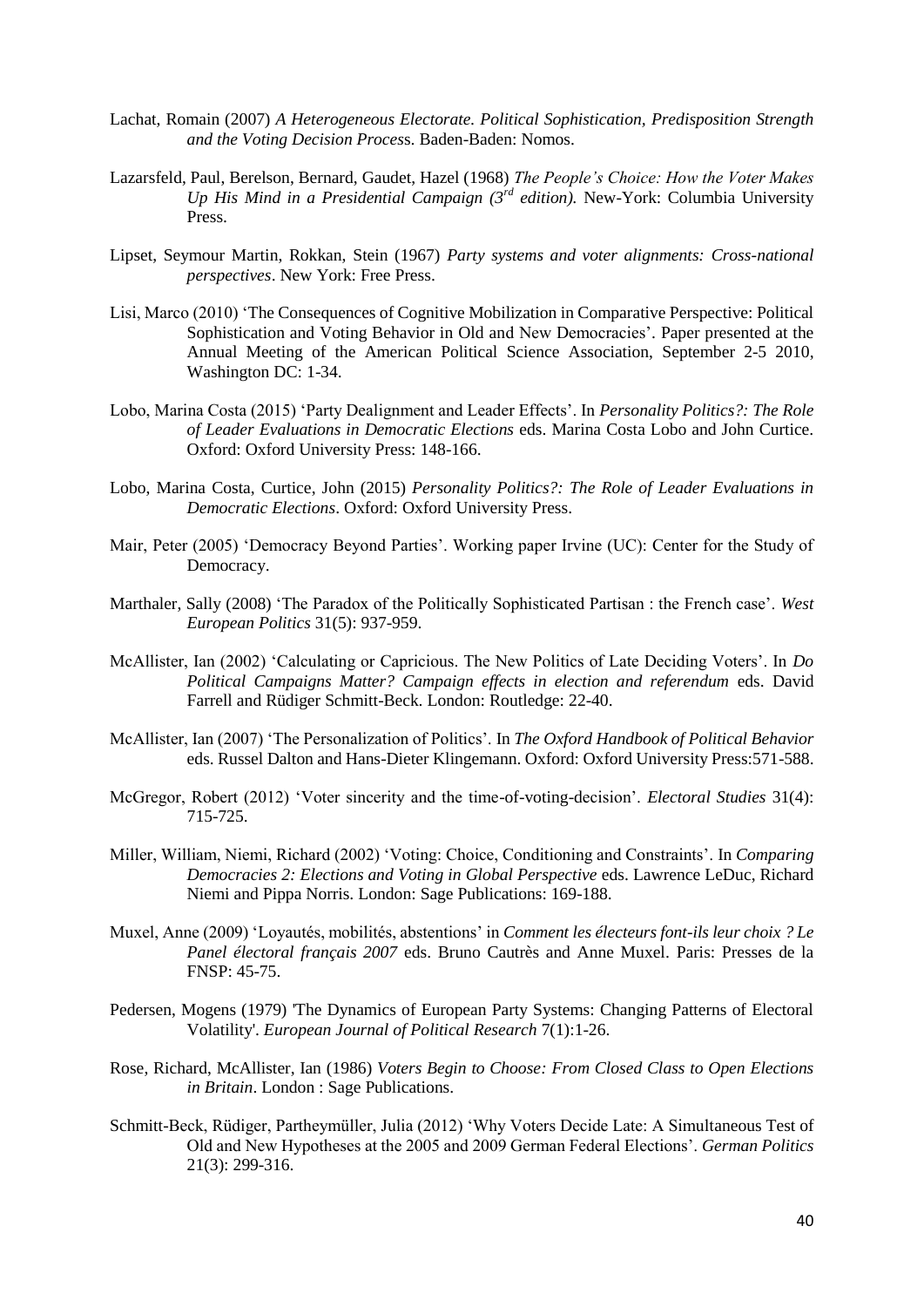- Soderlund, Peter (2012) 'Candidate-Centred Evaluations and Party Switching: Evidence from the Finnish Preferential Voting System'. Paper presented at the General Research Seminar, Abo University.
- Soderlund, Peter (2008) 'Retrospective Voting and Electoral Volatility: A Nordic Perspective'. *Scandinavian Political Studies* 31(2): 217-240.
- Tiberj, Vincent (2015) 'Qui changent et pourquoi? Stabilité et évolution des opinions dans la France des années 2010'. Paper presented at the 13th AFSP Congres. IEP Aix-en-Provence. Aix-en Provence. 22-24 June 2015.
- Van der Meer, Tom, Van Elsas, Erika, Lubbe, Rozemarijn, Van der Brug, Wouter (2015) 'Are Volatile Voters Erratic, Whimsical or Seriously Picky? A Panel Study of 58 Waves into the Nature of Electoral Volatility (The Netherlands 2006-2010)'. *Party Politics* 21(1): 100-114.
- Walczak, Agnieszka, van der Brug, Wouter, de Vries, Catherine (2012) 'Long- and Short-Term Determinants of Party Preferences: Inter-Generational Differences in Western and East Central Europe'. *Electoral Studies* 31(2): 273-284.
- Walgrave, Stefaan, Lefevere, Jonas, Hooghe, Marc (2010) 'Volatils ou capricieux? La modification des préférences électorales au cours de la campagne' in *Les voix du peuple* eds. Kris Deschouwer, Pascal Delwit, Marc Hooghe, Stefaan Walgrave. Brussels : Editions de l'Université de Bruxelles : 25-42.
- Whitney, Charles, Goldman, Steven (1985) 'Media Use and Time of Vote Decision. A Study of the 1980 Presidential Election'. *Communication Research* 12(4): 511-529.
- Ysmal, Colette (1981) 'Stabilité des électorats et attitudes politiques'. In *France de gauche vote à droite*  eds. Jacques Capdevielle, Elisabeth Dupoirier, Gérard Grunberg, Etienne Schweisguth and Colette Ysmal. Paris : Presses de la FNSP: 95-138.
- Zelle, Carsten (1995) 'Social Dealignment Versus Political Frustration: Contrasting Explanations of the Floating Vote in Germany'. *European Journal of Political Research* 27(3): 319-345.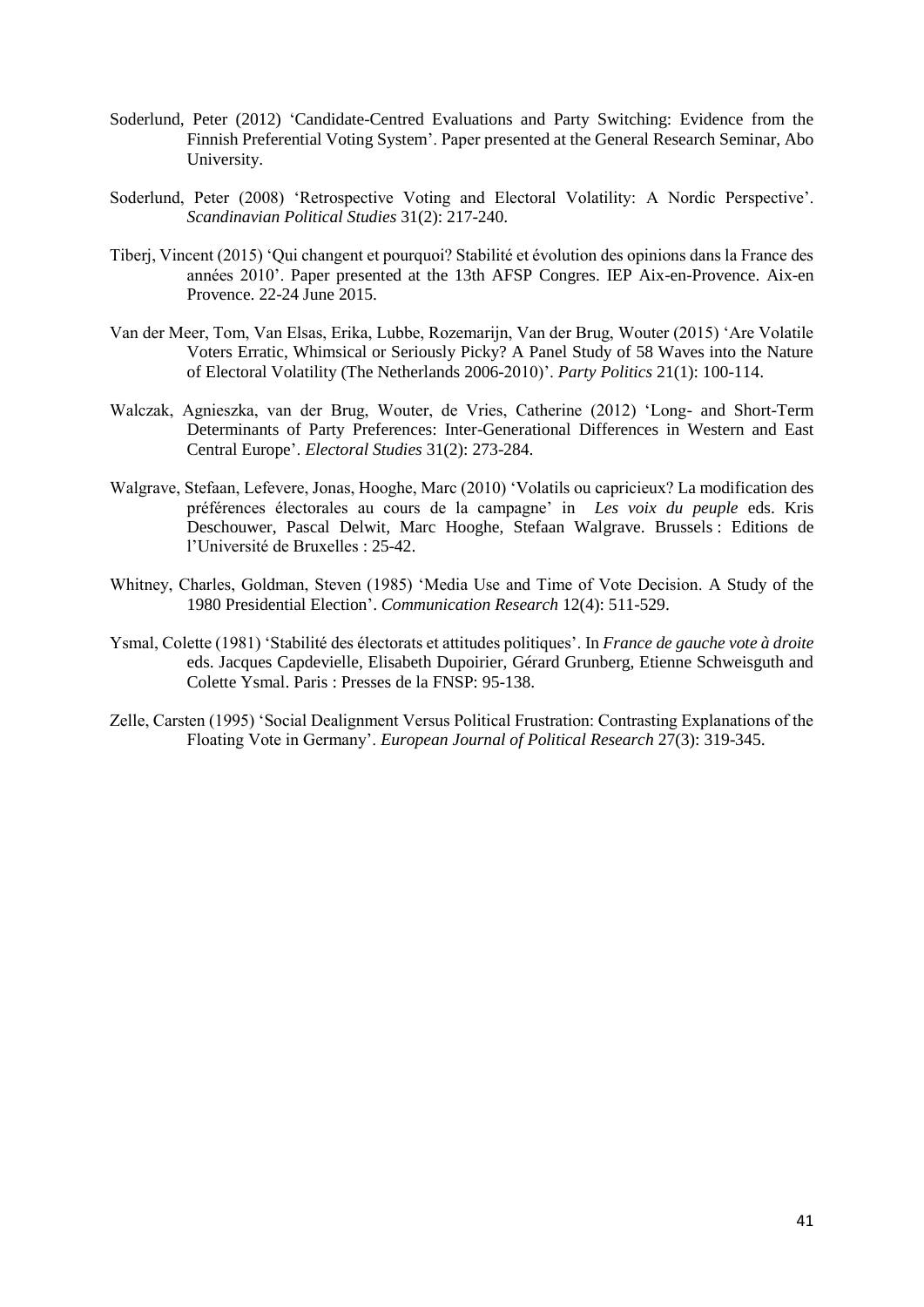# **Appendix**

# *Coding details of the independent variables*

**Gender:** Male  $= 0$ ; female  $= 1$ 

**Age**: In years calculated by distracting the reported year of birth from 2014 (the year that survey was conducted in).

**Level of education**: Respondent's level of education is a categorical variable coded as follows. No degree or elementary school degree  $= 0$ ; unfinished high school degree  $= 1$ ; finished high school degree  $= 2$ ; higher education or university degree  $= 3$ 

**Party identification**: Party id is a dummy variable; it takes the value 1 for respondents who feel close to a particular party and the value 0 for other respondents.

**Perceived coalition potential of the party voted for in previous elections**: In the pre-electoral interview, respondents were asked to evaluate how much of a chance the party they had voted for in the 2010 federal elections had of joining the federal governmental coalition after the 2014 elections. They gave a value on an 11-point scale where 0 meant "No chance of entering the governmental coalition" and 10 meant "A very good chance of entering the governmental coalition".

**Perceived coalition potential of the party the respondent planned to vote for at the start of the campaign**: In the pre-electoral interview conducted at the beginning of the campaign, respondents were asked to rate how much of a chance the party they intended to vote for had of joining the federal governmental coalition after the elections. They gave a value on an 11-point scale where 0 meant "No chance of entering the governmental coalition" and 10 meant "A very good chance of entering the governmental coalition".

**Strategic voting:** This variable is dichotomous; it takes the value 1 for strategic voters and the value 0 for sincere voters. To be considered as a strategic voter, an individual must meet two criteria. First, he/she must report having voted for a party other than that which is his/her most preferred. In order to determine which party is the respondent's genuine first preference, it is necessary to look at party thermometer ratings. Respondents were asked to evaluate each party on an 11-point thermometer scale where 0 meant "I dislike the party" and 10 meant "I like the party". Self-evidently, the favourite party of a respondent is the party that receives the highest score on this thermometer scale. A voter can be classified as tactical, if he/she gives a lower thermometer rating to the party voted for than to at least one other party. A strategic voter also has to meet a second criterion that is linked to his/her competitive expectations. He/she must consider that the party he/she votes for has a better chance of joining the government than his/her favourite party. In the pre-electoral interview, respondents were asked to assess the coalition potential of each party on an 11-point scale where 0 meant "The party has no chance of entering the governmental coalition" and 10 meant "The party has a very good chance of entering the governmental coalition". An individual is classified as strategic, if he/she attributes a better coalition potential to the party voted for than to his/her favourite party. Those respondents who meet the two above mentioned criteria are considered as tactical electors, whereas all other respondents are assumed to be sincere electors.

**Candidate-centeredness of the voting choice**: In the post-electoral interview, respondents were presented with the following question. What was more important for your voting choice: the party or the candidate(s)? Respondents gave an answer on an 11-point scale where 0 meant "Only the party was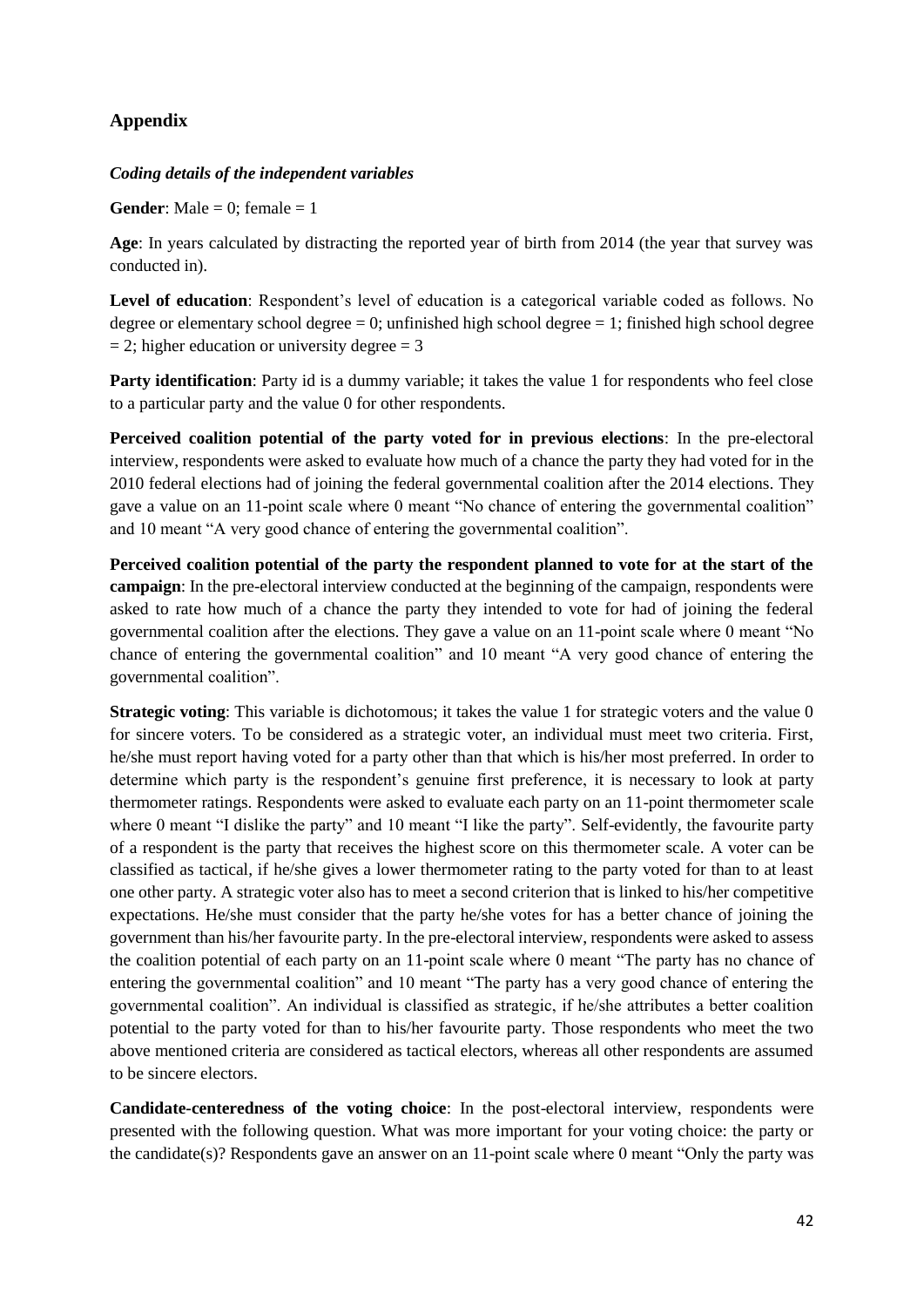important" and 10 meant "Only the candidate(s) was (were) important". This answer allows to measure the degree of candidate-centeredness of their voting choice.

**Preferential voting**: This variable is dichotomous; it takes the value 1 for those respondents who cast a preference vote for one or several candidate(s) and the value 0 for those who cast a party list vote.

**Political interest**: Self-reported level of interest in politics on an 11-point scale where 0 means "no interest at all" and 10 means "very much interest".

**Political knowledge**: Respondent' score on five knowledge questions asked in the PartiRep survey. Scores were thus ranging from 0 ("no knowledge") to 5 ("high knowledge").

**Campaign attention**: The survey questionnaire allows us to assess the level of campaign attention, as it contains the following question: How often did you pay attention to political information in the media (newspapers, radio and TV) during the election campaign? Four options were offered to respondents: never (coded 0); one or several time(s) a month (coded 1); one or several time(s) a week (coded 2); every day (coded 3).

**Ideological extremeness**: This variable is constructed on the basis of the respondent's left-right selfplacement on an 11-point scale where 0 means "the left" and 10 means "the right". For each respondent, we calculated the distance between the self-reported position on the left-right axis and the ideological centre (i.e. the position 5 on that axis). Hence, the variable "ideological extremeness" takes values ranging from 0 (when 5 was reported) to 5 (when 0 or 10 was reported).

**Political trust**: This variable consists of the respondent's average score for self-reported level of trust in a series of institutions and political actors: the justice, the police, media, political parties, the regional government, the regional parliament, the federal government, the federal parliament, social movements, politicians and the European Union. For each institution, respondents gave a value on an 11-point scale where 0 meant "No trust at all" and 10 meant "Complete trust".

**Affection for the favourite party**: Respondents were asked to indicate their degree of affection for each political party on an 11-point sympathy scale. The highest score given by a respondent to any one out of all parties represents his/her degree of affection for his/her favourite party.

**Satisfaction with democracy:** Self-reported level of satisfaction with the democratic process on a 4 point scale with values ranging from 0 ("not satisfied at all") to 3 ("highly satisfied").

**External political efficacy**: This variable consists of the respondent's average score on 14 items dealing with external political efficacy.

- *During the election campaign, parties make many promises, but eventually, nothing happens anyway.*
- *An average citizen may have an impact on politics and what the government is doing.*
- *Voting makes no sense; parties do what they want anyway.*
- *Political parties offer clear and differentiated electoral platforms.*
- In my country, politicians are capable of solving problems.
- *International politics is capable of solving problems.*
- *If a sufficient number of people like me give their opinion, politicians will take these opinions into account.*
- *Elections cannot influence policies anymore.*
- *Influencing politicians makes no sense, since they cannot do something.*
- *MPs' opinions do reflect what voters think.*